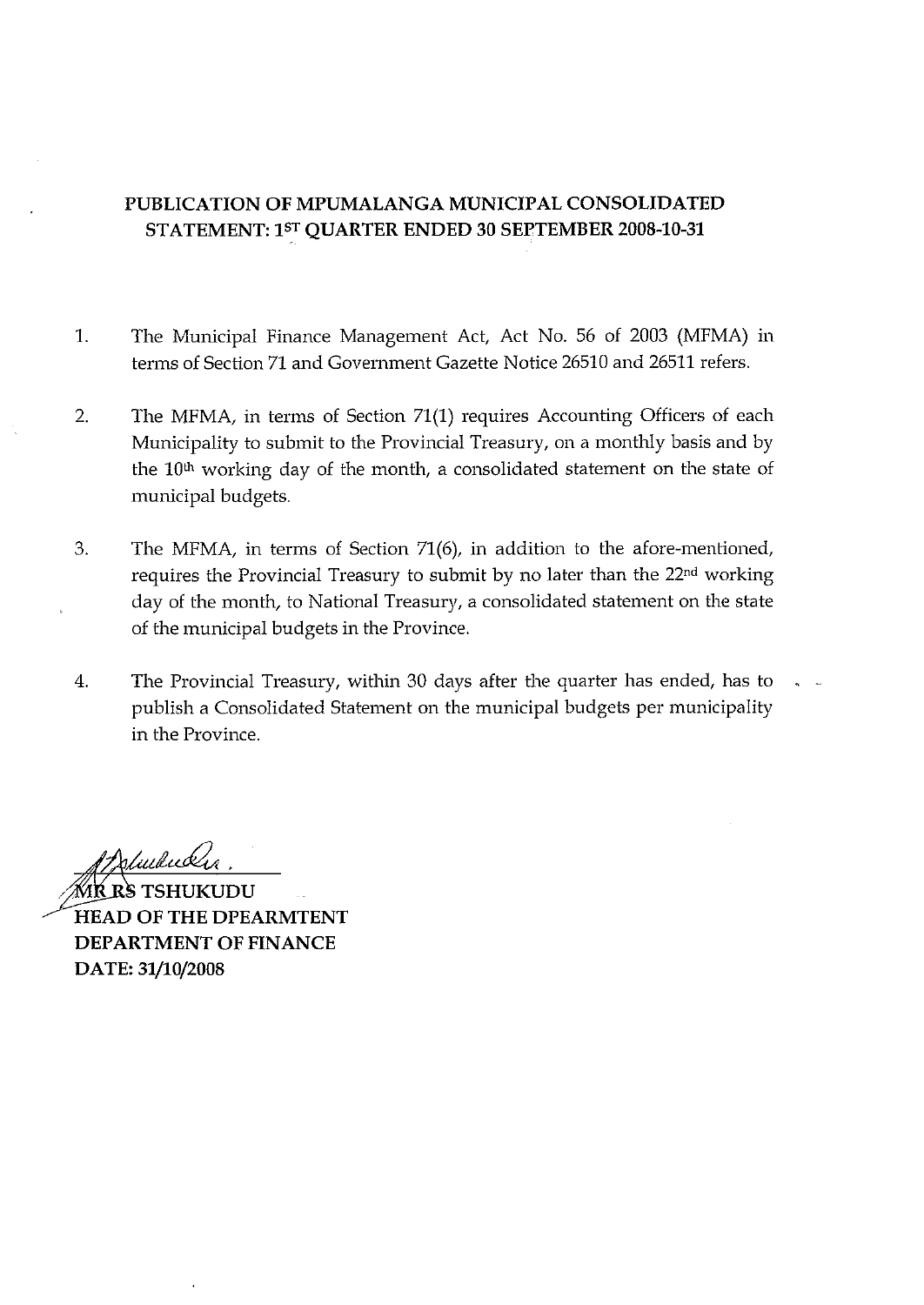# **MPUMALANGA PROVINCIAL GOVERNMENT**

**No. 7 Government Boulevard Building No. 4 Riverside Park Extension 2 Nelspruit 1201**



**Private Bag X 11205 Nelspruit 1200 Tel: (013) 766 4376 Fax: (013) 766 9472 E-mail :nobuhlem@mpg.gov.za**

# **Department of Finance**

| Litiko LeteTimali | UmNyango weZeemali | Departement van Finansies | Kgoro ya Matlotlo |
|-------------------|--------------------|---------------------------|-------------------|
|                   |                    |                           |                   |

#### **PROVINCIAL GAZETTE**

#### **PROVINCIAL SUMMARY**

**Capital Revenue and Expenditure**

| R thousands                               | Original budget | Adjusted budget          | <b>Actual YTD</b> | Percentage<br>of Adjusted<br>budget |
|-------------------------------------------|-----------------|--------------------------|-------------------|-------------------------------------|
|                                           |                 |                          |                   |                                     |
| Source of Finance                         | 1925814         |                          | 294 705           | 15%                                 |
| <b>External Loans</b>                     | 292 461         |                          | 20 100            | 7%                                  |
| Internal contributions                    | 622741          | $\overline{\phantom{a}}$ | 40 9 94           | 7%                                  |
| Grants and subsidies                      | 835 256         |                          | 164 379           | 20%                                 |
| Other                                     | 175 356         | $\overline{\phantom{a}}$ | 69 232            | 39%                                 |
| Capital Expenditure                       | 1925 793        |                          | 307 142           | 16%                                 |
| Water and sanitation                      | 545 381         |                          | 93 390            | 17%                                 |
| Electricity                               | 232 479         |                          | 13 373            | 6%                                  |
| Housing                                   | 12831           | $\overline{\phantom{a}}$ | 4832              | 38%                                 |
| Roads, Pavements, Bridges and storm water | 302 430         | $\overline{\phantom{a}}$ | 41 396            | 14%                                 |
| Other                                     | 832 671         |                          | 154 151           | 19%                                 |
|                                           |                 |                          |                   |                                     |

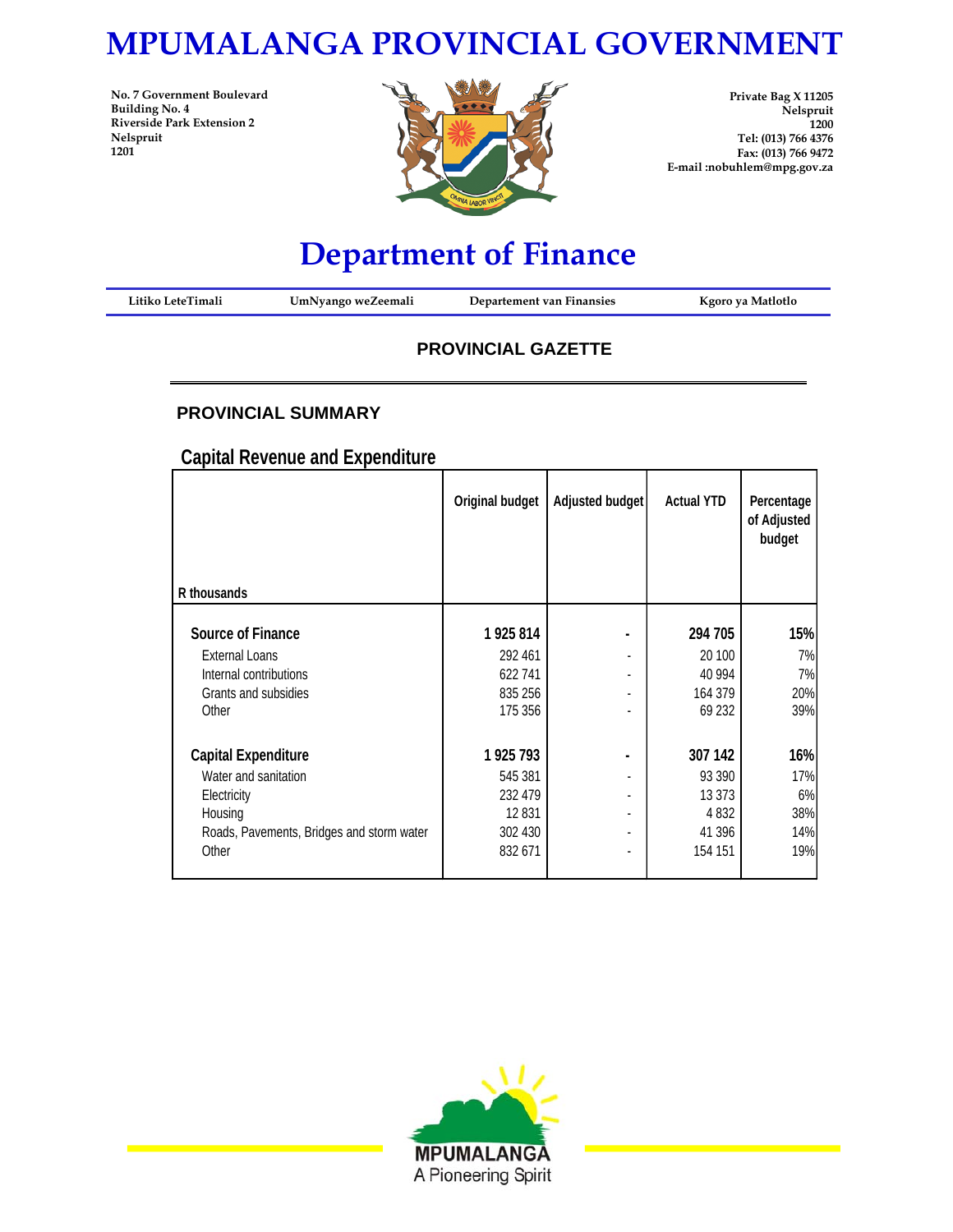## **Operating Revenue and Expenditure**

|                               | Original budget | Adjusted budget          | <b>Actual YTD</b> | Percentage of<br>Adjusted budget |
|-------------------------------|-----------------|--------------------------|-------------------|----------------------------------|
|                               |                 |                          |                   |                                  |
| R thousands                   |                 |                          |                   |                                  |
| <b>Operating Revenue</b>      | 6 003 795       |                          | 1 490 583         | 25%                              |
| Property rates                | 803 947         |                          | 184 254           | 23%                              |
| Service charges               | 1898938         |                          | 447 705           | 24%                              |
| Other own revenue             | 3 300 910       |                          | 858 624           | 26%                              |
| <b>Operating Expenditure</b>  | 5 843 749       |                          | 1051606           | 18%                              |
| Employee related costs        | 1802103         |                          | 347 612           | 19%                              |
| Provision for working capital | 166 953         | $\overline{\phantom{a}}$ | 20 947            | 13%                              |
| Repairs and maintenance       | 388 639         | $\overline{\phantom{a}}$ | 74 036            | 19%                              |
| <b>Bulk purchases</b>         | 929 583         | $\overline{\phantom{a}}$ | 249 921           | 27%                              |
| Other expenditure             | 2 556 471       | -                        | 359 090           | 14%                              |
|                               |                 |                          |                   |                                  |

## **Cash Receipts and Payments**

|                                    | Original budget | Adjusted<br>budget | <b>Actual YTD</b> | Percentage of<br>original budget |
|------------------------------------|-----------------|--------------------|-------------------|----------------------------------|
| R thousands                        |                 |                    |                   |                                  |
| <b>Cash Receipts and Payments</b>  |                 |                    |                   |                                  |
| <b>Receipts</b>                    | 5 361 178       |                    | 2 180 373         | 41%                              |
| <b>External Loans</b>              | 168 772         |                    | 138 772           | 82%                              |
| Grants and subsidies               | 1 921 113       |                    | 765 123           | 40%                              |
| Investments redeemded              | 1 236 010       |                    | 542 640           | 44%                              |
| Statury Receipts (including VAT)   | 85 669          |                    | 36 168            | 42%                              |
| <b>Other Receipts</b>              | 1 949 615       |                    | 697 670           | 36%                              |
| Payments                           | 5 320 800       |                    | 2 037 623         | 38%                              |
| Salaries, wages and allowances     | 1 179 840       |                    | 303 210           | 26%                              |
| Cash and creditor payments         | 1 381 579       |                    | 570459            | 41%                              |
| Capital payments                   | 1 177 538       |                    | 180 794           | 15%                              |
| Investments made                   | 921 211         |                    | 657 344           | 71%                              |
| External loans repaid              | 50 798          | $\sim$             | 17 789            | 35%                              |
| Statutory Payments (including VAT) | 254 981         |                    | 55 768            | 22%                              |
| Other payments                     | 354 852         |                    | 252 258           | 71%                              |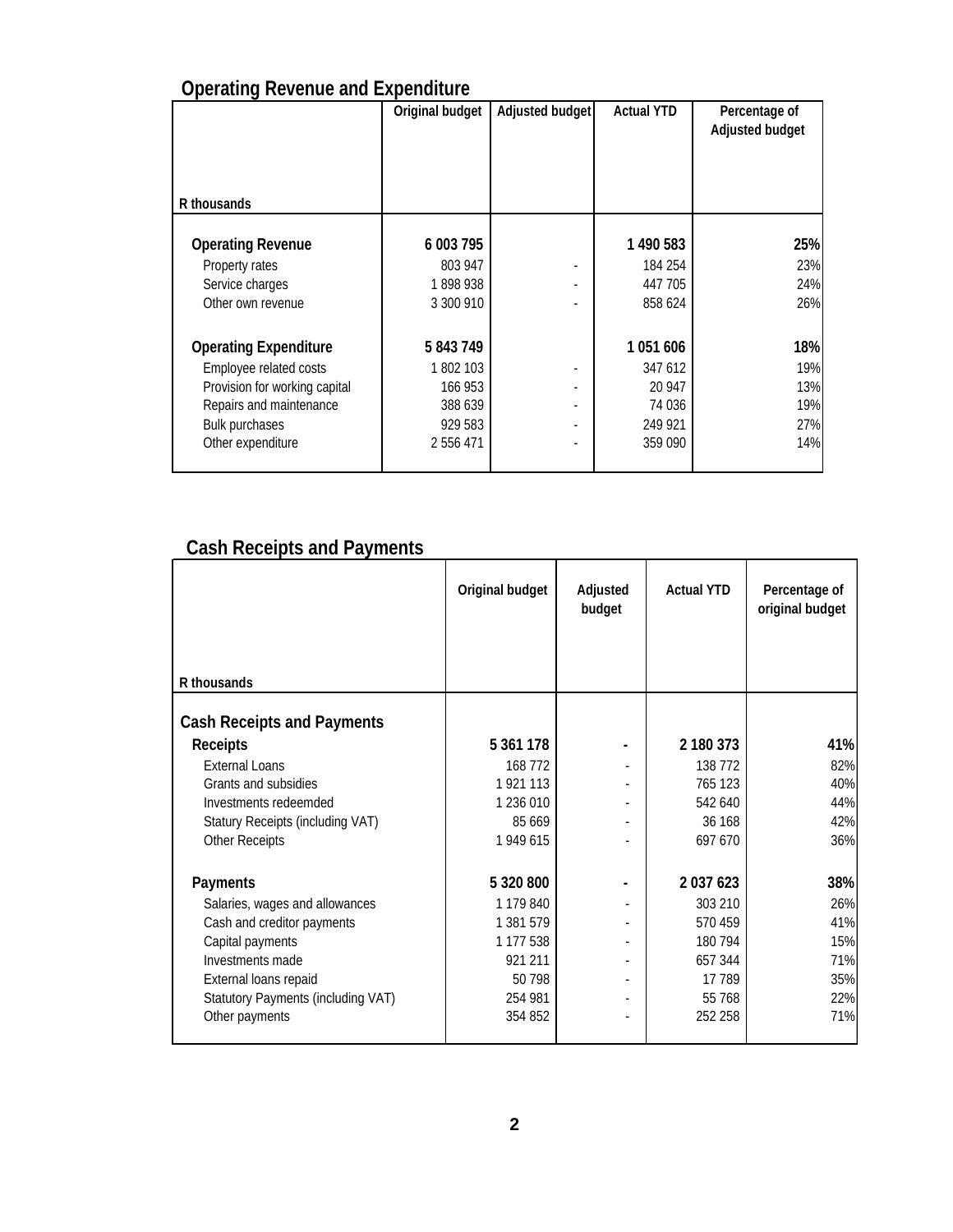| R thousands                   | Original budget | Adjusted budget | <b>Actual YTD</b> | Percentage<br>of original<br>budget |
|-------------------------------|-----------------|-----------------|-------------------|-------------------------------------|
|                               |                 |                 |                   |                                     |
| Water                         |                 |                 |                   |                                     |
| <b>Operating Revenue</b>      | 1 061 553       |                 | 266 243           | 25%                                 |
| Service charges               | 425 020         |                 | 84 234            | 20%                                 |
| Grants & subsidies            | 548 801         |                 | 175 739           | 32%                                 |
| Other revenue                 | 87 731          |                 | 6 2 7 0           | 7%                                  |
| <b>Operating Expenditure</b>  | 870 951         |                 | 143 028           | 16%                                 |
| Employee related costs        | 204 209         |                 | 41 828            | 20%                                 |
| Provision for working capital | 31 306          |                 | 4 3 4 6           | 14%                                 |
| Repairs and maintenance       | 92 131          |                 | 19 589            | 21%                                 |
| Bulk purchases                | 190 608         |                 | 27 651            | 15%                                 |
| Other expenditure             | 352 697         |                 | 49 613            | 14%                                 |

## **Operating Revenue and Expenditure by Function**

## **Operating Revenue and Expenditure by Function**

| R thousands                   | Original budget | Adjusted budget | <b>Actual YTD</b> | Percentage<br>of original<br>budget |
|-------------------------------|-----------------|-----------------|-------------------|-------------------------------------|
| Electricity                   |                 |                 |                   |                                     |
| <b>Operating Revenue</b>      | 1 200 196       |                 | 348 493           | 29%                                 |
| Service charges               | 1 066 221       |                 | 262 526           | 25%                                 |
| Grants & subsidies            | 26 435          |                 | 11 361            | 43%                                 |
| Other revenue                 | 107 539         |                 | 74 606            | 69%                                 |
| <b>Operating Expenditure</b>  | 1019970         |                 | 250 605           | 25%                                 |
| Employee related costs        | 94 999          |                 | 21 800            | 23%                                 |
| Provision for working capital | 42 708          | ٠               | 4 0 4 8           | 9%                                  |
| Repairs and maintenance       | 72718           |                 | 16 0 32           | 22%                                 |
| <b>Bulk purchases</b>         | 633 786         | ٠               | 182 292           | 29%                                 |
| Other expenditure             | 175 758         |                 | 26 433            | 15%                                 |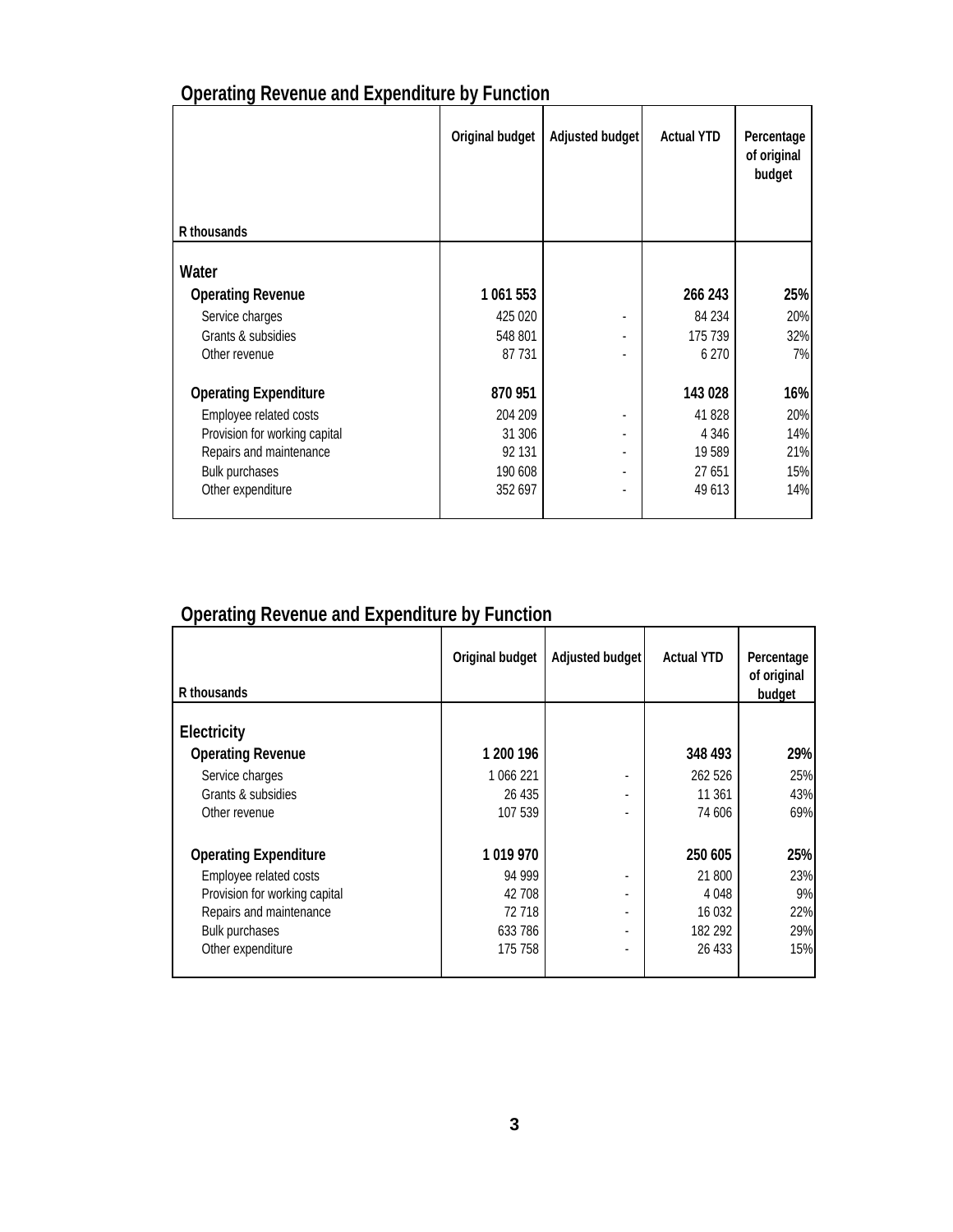| Grants                 |                           |                           |                       |      |
|------------------------|---------------------------|---------------------------|-----------------------|------|
| R thousands            | Original<br><b>Budget</b> | Adjusted<br><b>Budget</b> | Actuals<br><b>YTD</b> | %    |
| <b>Grants Receipts</b> |                           |                           |                       |      |
| 1 National             | 1 301 604                 | ۰                         | 419 985               | 32.3 |
| 2 Provincial           | 139 402                   | ۰                         | 16 644                | 11.9 |
| 3 Other grants         | 112 688                   |                           | 47 348                | 42.0 |
| Total                  | 1553693                   |                           | 483 977               |      |
| <b>Expenditure</b>     |                           |                           |                       |      |
| 1 National             |                           | ٠                         | 230 005               |      |
| 2 Provincial           |                           |                           | 10 141                |      |
| 3 Other grants         | 102 680                   | ٠                         | 2885                  | 2.8  |
| Total                  | 102 680                   |                           | 243 031               |      |

#### **Debtor Age Analysis**

|                       | 0 - 30 Days |       | 30 - 60 Days |      | 60 - 90 Days |      | Over 90 Days |       | Total     |        |
|-----------------------|-------------|-------|--------------|------|--------------|------|--------------|-------|-----------|--------|
| R thousands           | Amount      | %     | Amount       | %    | Amount       | %    | Amount       | %     | Amount    | %      |
|                       |             |       |              |      |              |      |              |       |           |        |
| Water                 | 36,607      | 8.1%  | 19.888       | 4.4% | 24,620       | 5.4% | 373.503      | 82.2% | 454,618   | 22.8%  |
| Electricity           | 56,157      | 21.6% | 17.956       | 6.9% | 14.779       | 5.7% | 170.893      | 65.8% | 259.785   | 13.0%  |
| <b>Property Rates</b> | 41,776      | 9.6%  | 13,862       | 3.2% | 19.019       | 4.4% | 360,792      | 82.9% | 435.449   | 21.8%  |
| Other                 | 49,167      | 5.8%  | 24.460       | 2.9% | 25,920       | 3.1% | 745,030      | 88.2% | 844.576   | 42.3%  |
|                       |             |       |              |      |              |      |              |       |           |        |
| Total                 | 183,707     | 9.2%  | 76,167       | 3.8% | 84,338       | 4.2% | 1,650,219    | 82.7% | 1,994,428 | 100.0% |

#### **Creditor Age Analysis**

|                              | 0 - 30 Days |        | 30 - 60 Days |   | 60 - 90 Days |   | Over 90 Days   |   | Total   |        |
|------------------------------|-------------|--------|--------------|---|--------------|---|----------------|---|---------|--------|
| R thousands                  | Amount      | %      | Amount       | % | Amount       | % | Amount         | % | Amount  | %      |
|                              |             |        |              |   |              |   |                |   |         |        |
| <b>Creditor Age Analysis</b> |             |        |              |   |              |   |                |   |         |        |
| <b>Bulk Electricity</b>      | 55,559      | 99.9%  |              |   |              |   |                |   | 55,611  | 18.7%  |
| <b>Bulk Water</b>            | 5.589       | 5.4%   |              |   |              |   |                |   | 104.167 | 35.0%  |
| <b>PAYE</b> deductions       | 4.640       | 99.8%  |              |   |              |   | ۰              |   | 4.649   | 1.6%   |
| VAT (output less input)      | 2.780       | 99.6%  |              |   |              |   |                |   | 2.791   | 0.9%   |
| Pensions / Retirement        | 14.374      | 100.0% |              |   |              |   |                |   | 14.374  | 4.8%   |
| Loan repayments              | 3,698       | 99.6%  |              |   |              |   |                |   | 3.712   | 1.2%   |
| <b>Trade Creditors</b>       | 35.659      | 36.5%  |              |   |              |   |                |   | 97.719  | 32.8%  |
| Auditor-General              | 116         | 81.6%  |              |   |              |   | ٠              |   | 142     | 0.0%   |
| Other                        | 13.798      | 94.6%  |              |   |              |   |                |   | 14,582  | 4.9%   |
|                              |             |        |              |   |              |   |                |   |         |        |
| Total                        | 136,214     | 45.7%  |              |   |              |   | $\blacksquare$ |   | 297,746 | 100.0% |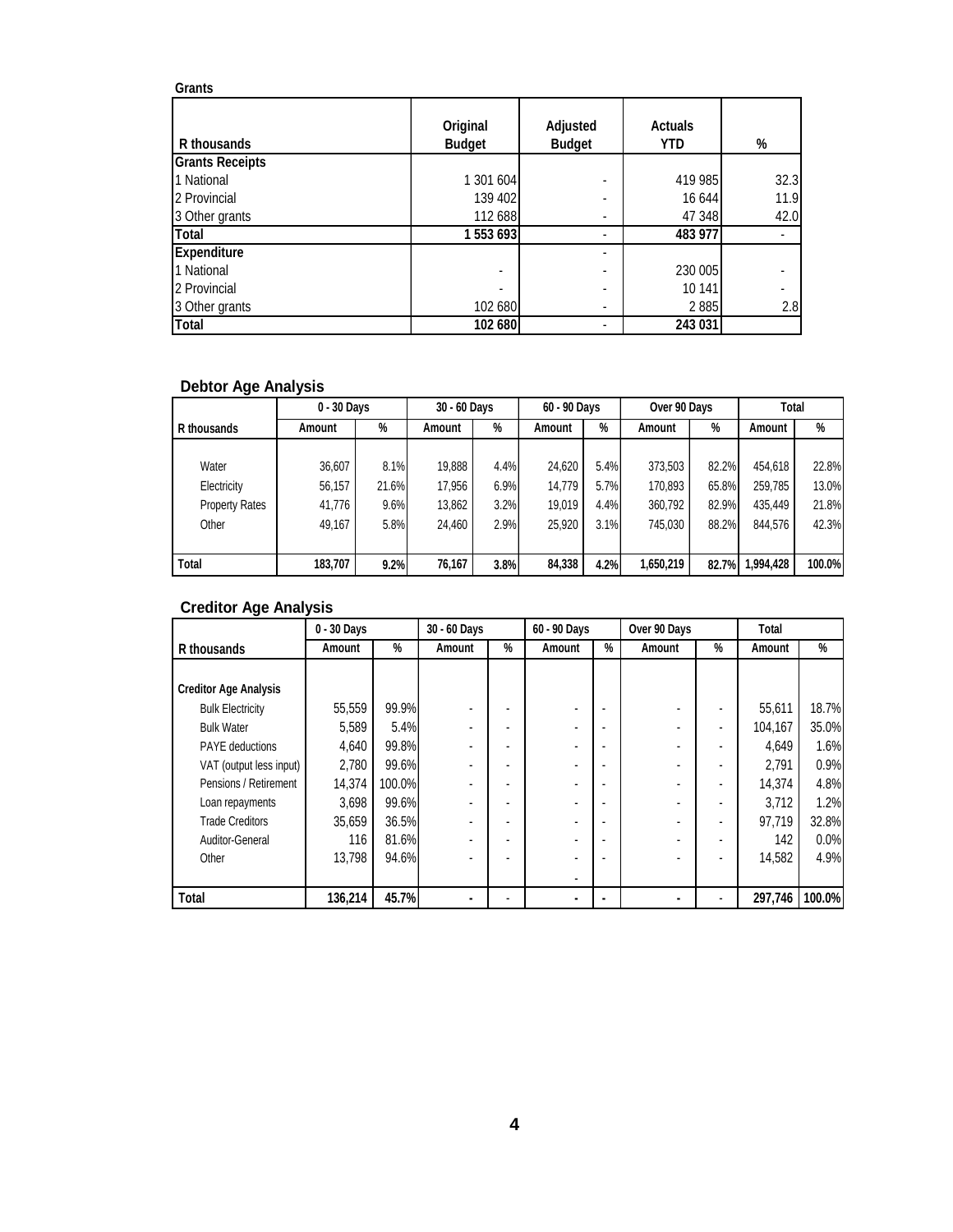#### **Capex: Sources of Revenue**



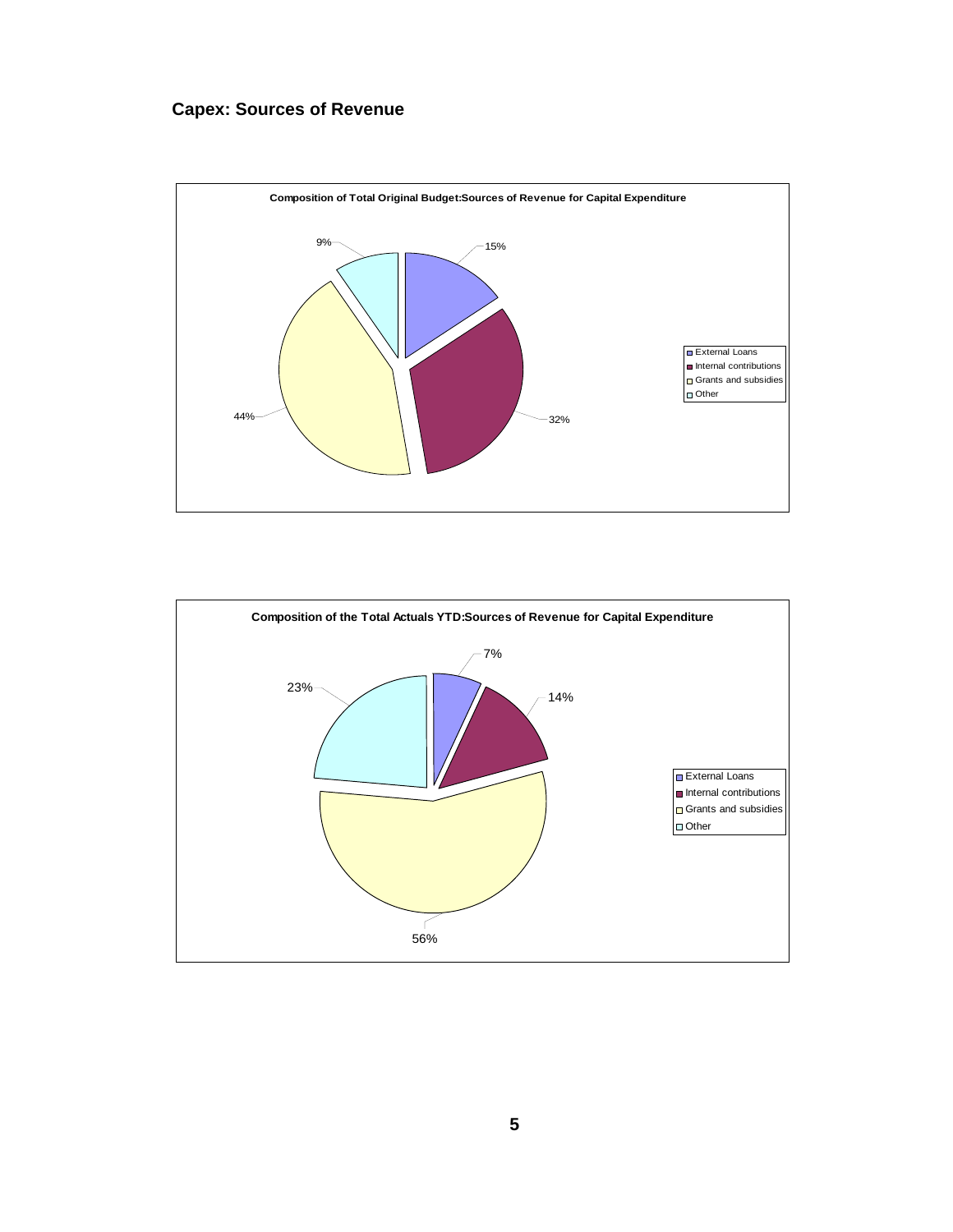#### **Capital Expenditure**



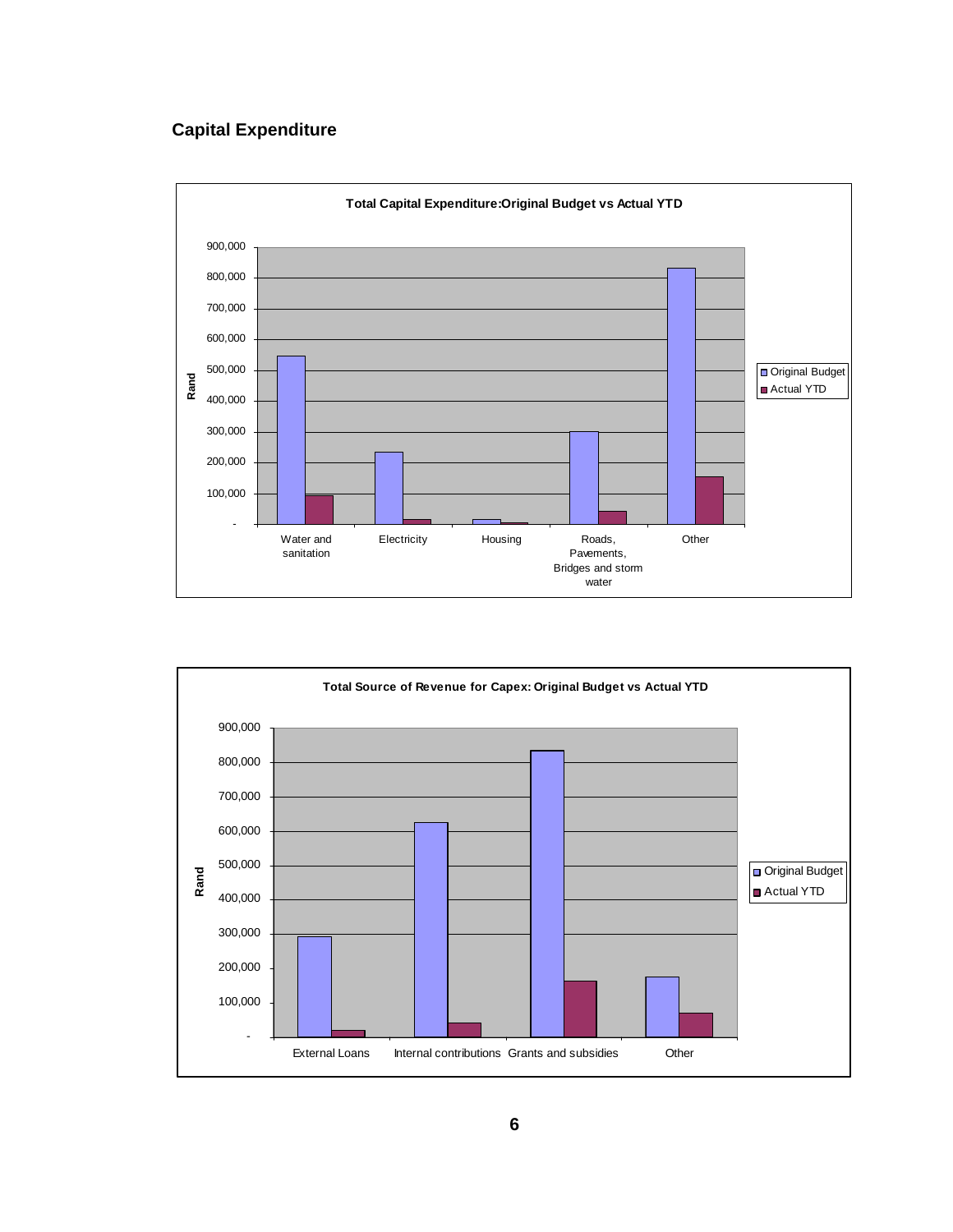#### **Operating Expenditure & Revenue**



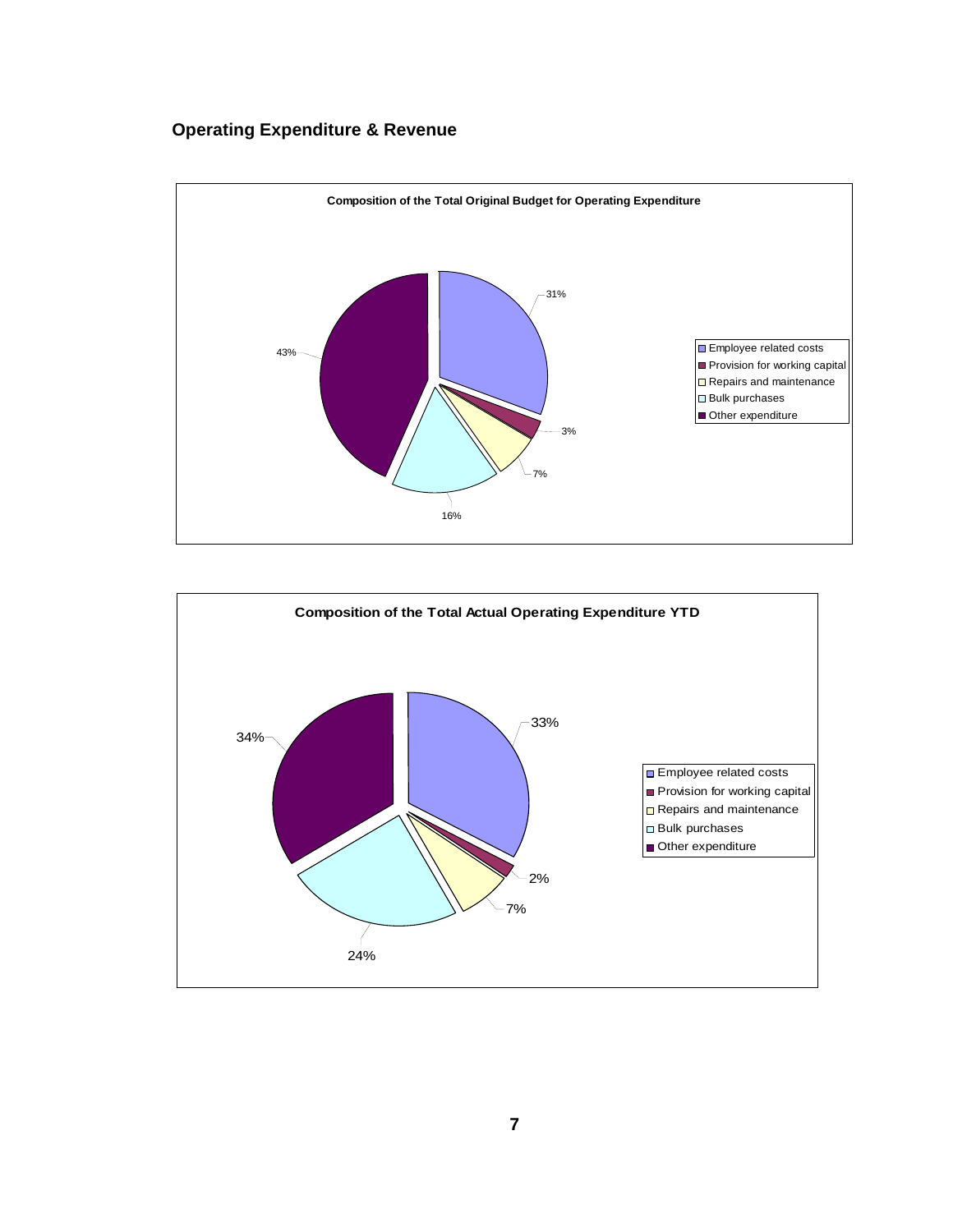

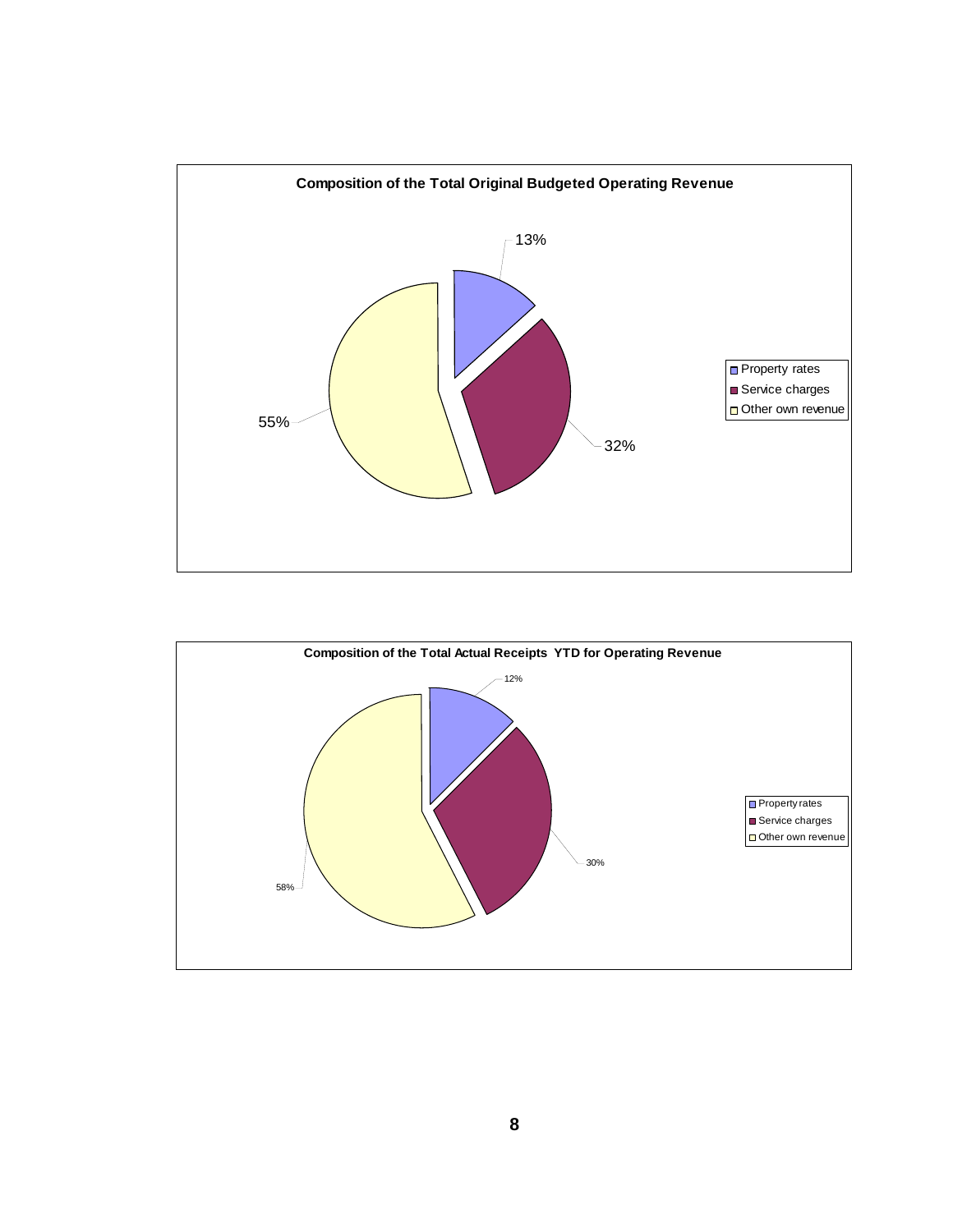

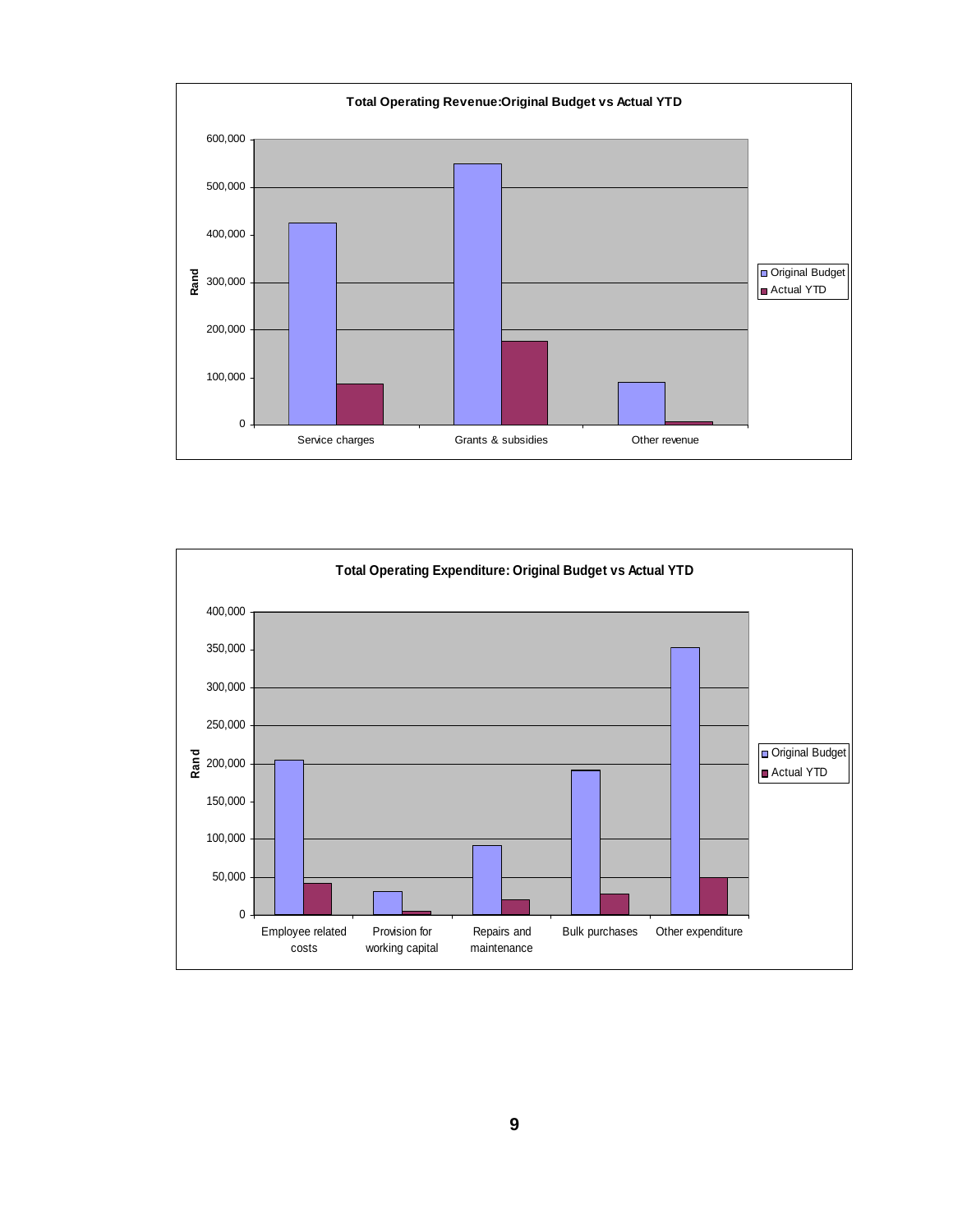#### **Grants Receipts**



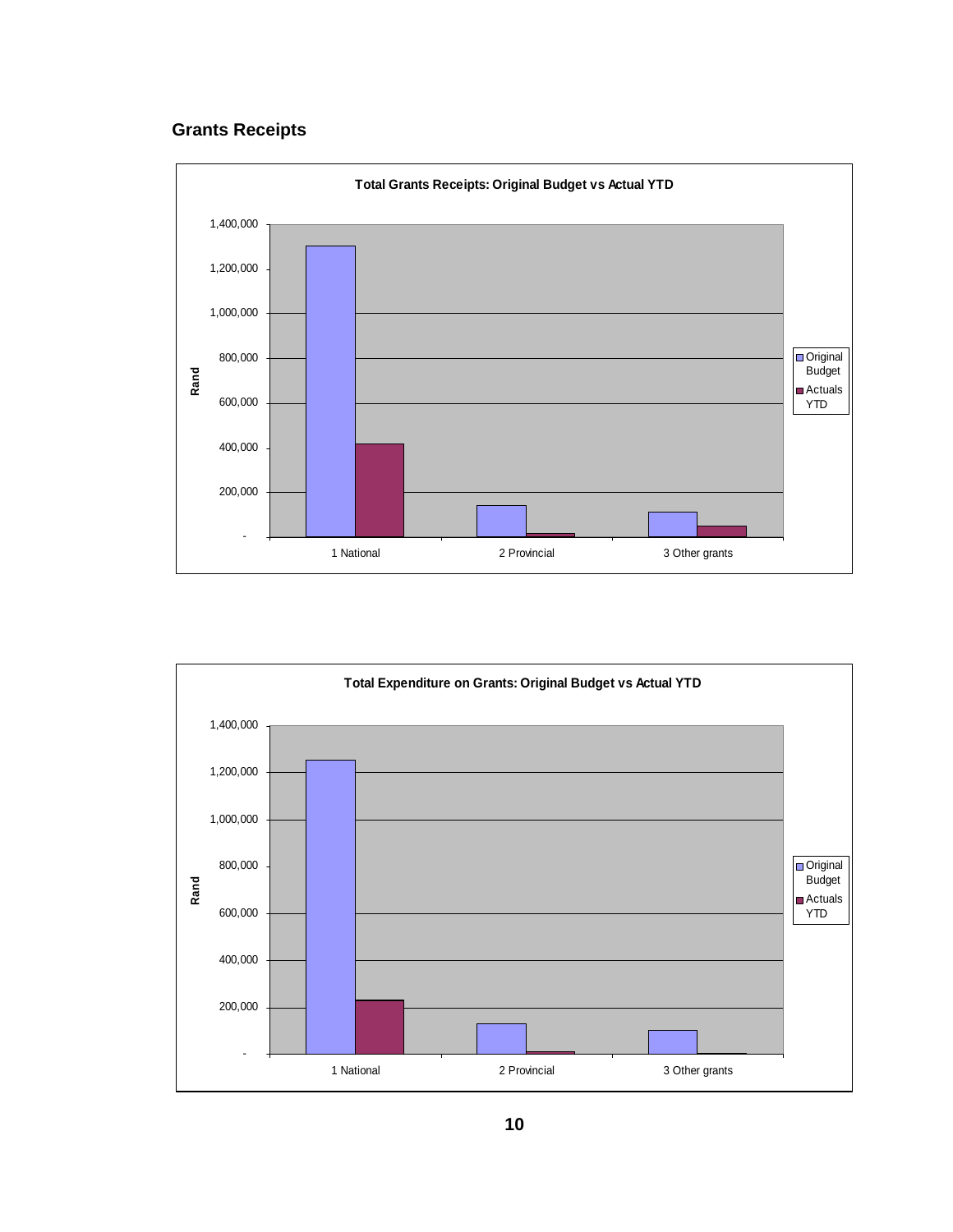#### **Debtors**



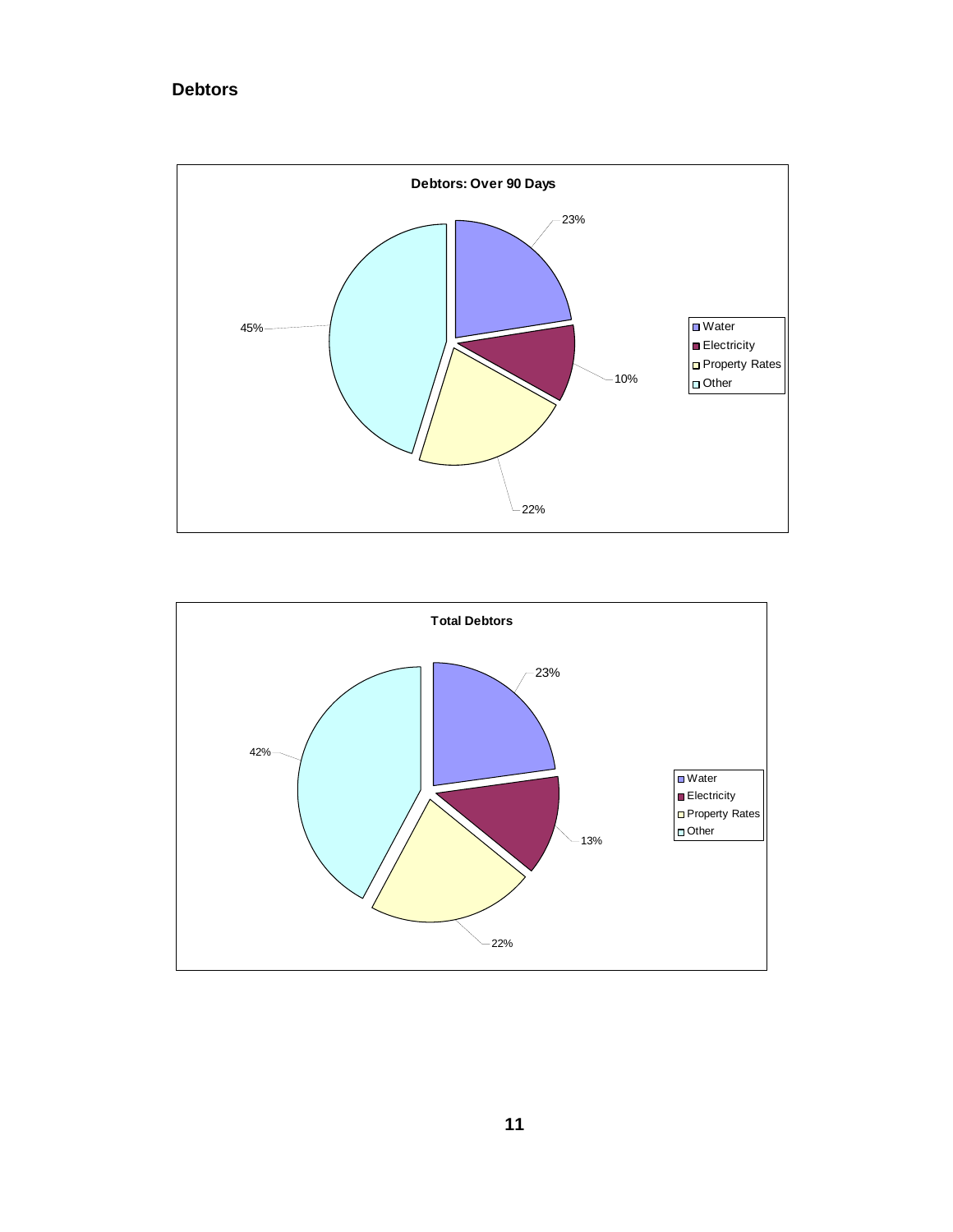#### **Creditors**



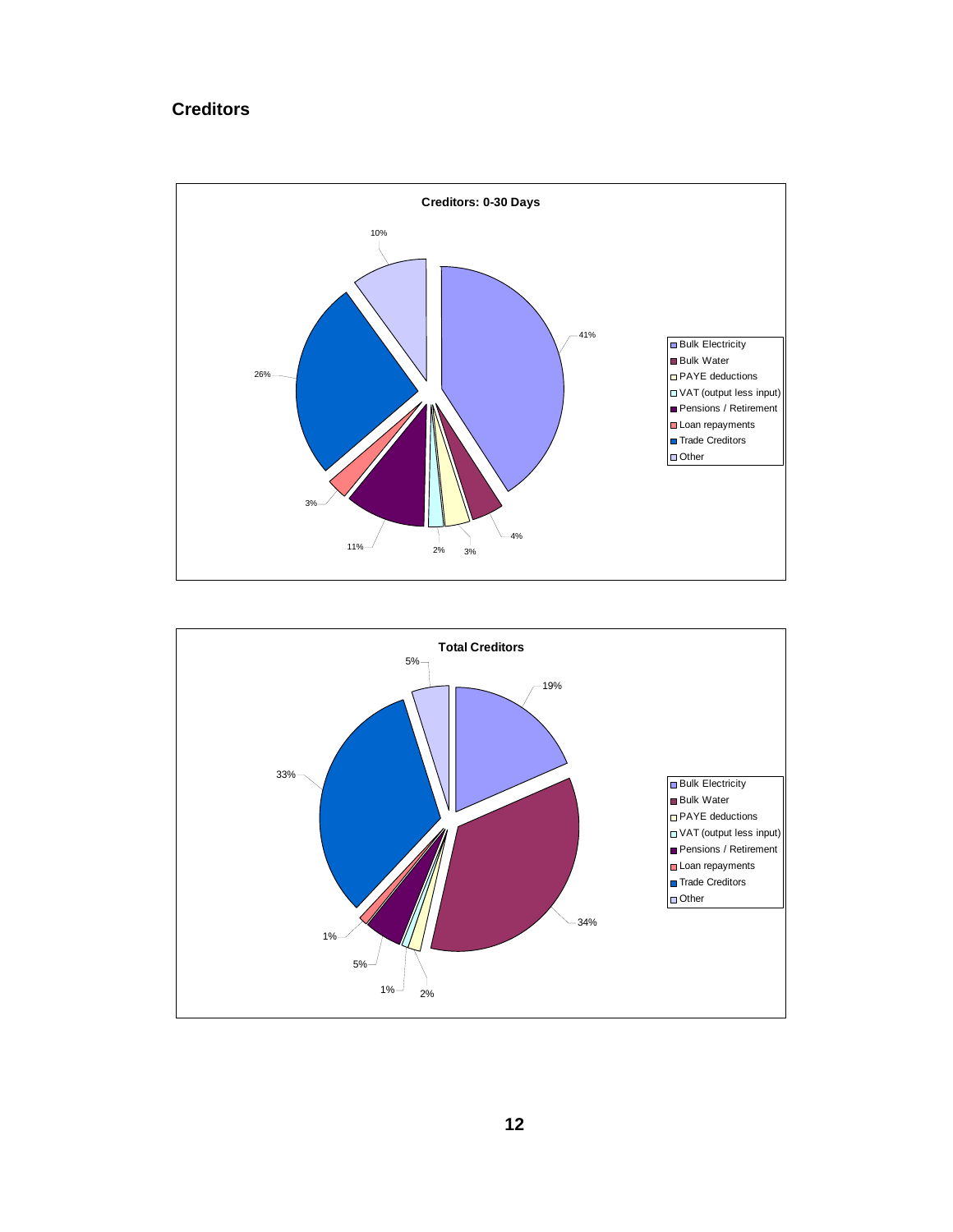### **NKANGALA DISTRICT**

## **Capital Revenue and Expenditure**

| Original budget |                | <b>Actual YTD</b> | Percentage<br>of original<br>budget |
|-----------------|----------------|-------------------|-------------------------------------|
|                 |                |                   |                                     |
|                 |                |                   |                                     |
| 1 021 702       |                | 75 356            | 7%                                  |
| 266 961         |                | 20 100            | 8%                                  |
| 373 657         |                | 13 133            | 4%                                  |
| 346 742         |                | 18 4 68           | 5%                                  |
| 34 342          |                | 23 655            | 69%                                 |
| 1021681         | $\blacksquare$ | 76 397            | 7%                                  |
| 223 932         |                | 20 755            | 9%                                  |
| 191 497         |                | 7 5 7 3           | 4%                                  |
| 2 4 0 0         |                |                   | $0\%$                               |
| 194 558         |                | 18 808            | 10%                                 |
| 409 295         |                | 29 261            | 7%                                  |
|                 |                |                   | Adjusted budget                     |

### **Operating Revenue and Expenditure**

|                                          | Original budget | Adjusted budget | <b>Actual YTD</b> | Percentage<br>of original<br>budget |
|------------------------------------------|-----------------|-----------------|-------------------|-------------------------------------|
| R thousands                              |                 |                 |                   |                                     |
| <b>Operating Revenue and Expenditure</b> |                 |                 |                   |                                     |
| <b>Operating Revenue</b>                 | 2 377 050       |                 | 621 631           | 26%                                 |
| Property rates                           | 336 343         |                 | 84 335            | 25%                                 |
| Service charges                          | 784 991         |                 | 216 702           | 28%                                 |
| Other own revenue                        | 1 255 716       |                 | 320 595           | 26%                                 |
| <b>Operating Expenditure</b>             | 2 424 403       | $\blacksquare$  | 424 527           | 18%                                 |
| Employee related costs                   | 647 452         |                 | 134 875           | 21%                                 |
| Provision for working capital            | 77538           |                 | 8688              | 11%                                 |
| Repairs and maintenance                  | 152 205         |                 | 27 319            | 18%                                 |
| <b>Bulk purchases</b>                    | 398 949         |                 | 119 445           | 30%                                 |
| Other expenditure                        | 1 148 259       |                 | 134 201           | 12%                                 |
|                                          |                 |                 |                   |                                     |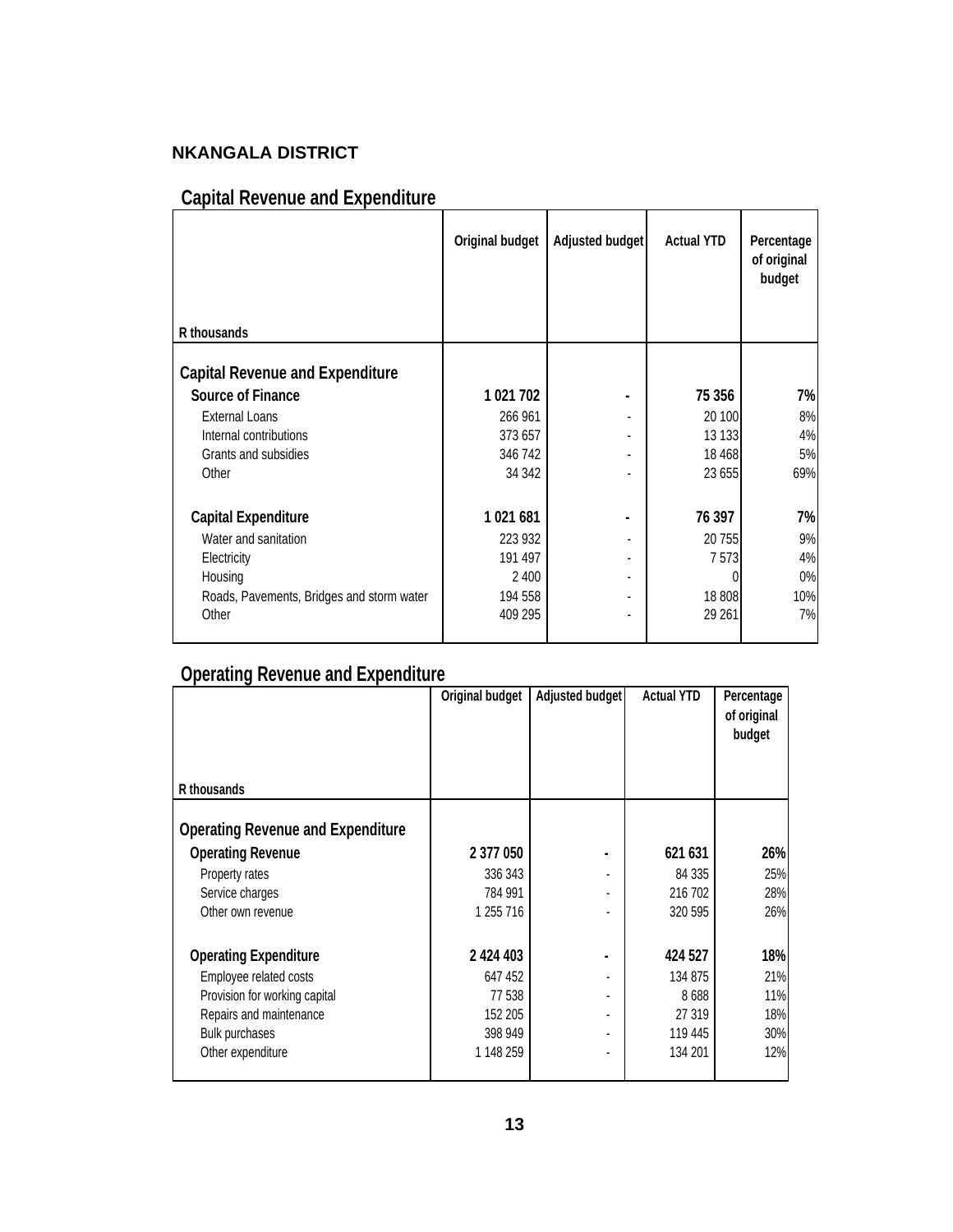## **Cash Receipts and Payments**

|                                    | Original budget | Adjusted budget | <b>Actual YTD</b> | Percentage<br>of Adjusted<br>budget |
|------------------------------------|-----------------|-----------------|-------------------|-------------------------------------|
| R thousands                        |                 |                 |                   |                                     |
|                                    |                 |                 |                   |                                     |
| Receipts                           | 3,064,810       |                 | 1,340,333         | 44%                                 |
| <b>External Loans</b>              | 162,772         |                 | 138,772           | 85%                                 |
| Grants and subsidies               | 914,296         |                 | 335,494           | 37%                                 |
| Investments redeemded              | 768,000         |                 | 417,826           | 54%                                 |
| Statury Receipts (including VAT)   | 44,636          |                 | 25,415            | 57%                                 |
| Other Receipts                     | 1,175,106       |                 | 422,826           | 36%                                 |
| Payments                           | 3,110,888       |                 | 1,073,407         | 35%                                 |
| Salaries, wages and allowances     | 653,329         |                 | 148,238           | 23%                                 |
| Cash and creditor payments         | 723,690         |                 | 347,974           | 48%                                 |
| Capital payments                   | 1,003,251       |                 | 150,645           | 15%                                 |
| Investments made                   | 465,000         |                 | 363,608           | 78%                                 |
| External loans repaid              | 44,457          |                 | 17,450            | 39%                                 |
| Statutory Payments (including VAT) | 72,138          |                 | 15,908            | 22%                                 |
| Other payments                     | 149,023         |                 | 29,585            | 20%                                 |
|                                    |                 |                 |                   |                                     |

## **Operating Revenue and Expenditure by Function**

|                               | Original budget | Adjusted budget | <b>Actual YTD</b> | Percentage<br>of Adjusted<br>budget |
|-------------------------------|-----------------|-----------------|-------------------|-------------------------------------|
| R thousands                   |                 |                 |                   |                                     |
| Water                         |                 |                 |                   |                                     |
| <b>Operating Revenue</b>      | 288 360         |                 | 62519             | 22%                                 |
| Service charges               | 173 821         |                 | 40721             | 23%                                 |
| Grants & subsidies            | 53 765          |                 | 18710             | 35%                                 |
| Other revenue                 | 60774           |                 | 3088              | 5%                                  |
| <b>Operating Expenditure</b>  | 272 933         |                 | 39 9 26           | 15%                                 |
| Employee related costs        | 30 879          |                 | 8068              | 26%                                 |
| Provision for working capital | 13815           | ٠               | 1892              | 14%                                 |
| Repairs and maintenance       | 25 162          |                 | 5775              | 23%                                 |
| Bulk purchases                | 69 166          |                 | 5 2 5 7           | 8%                                  |
| Other expenditure             | 133 911         | ٠               | 18 9 34           | 14%                                 |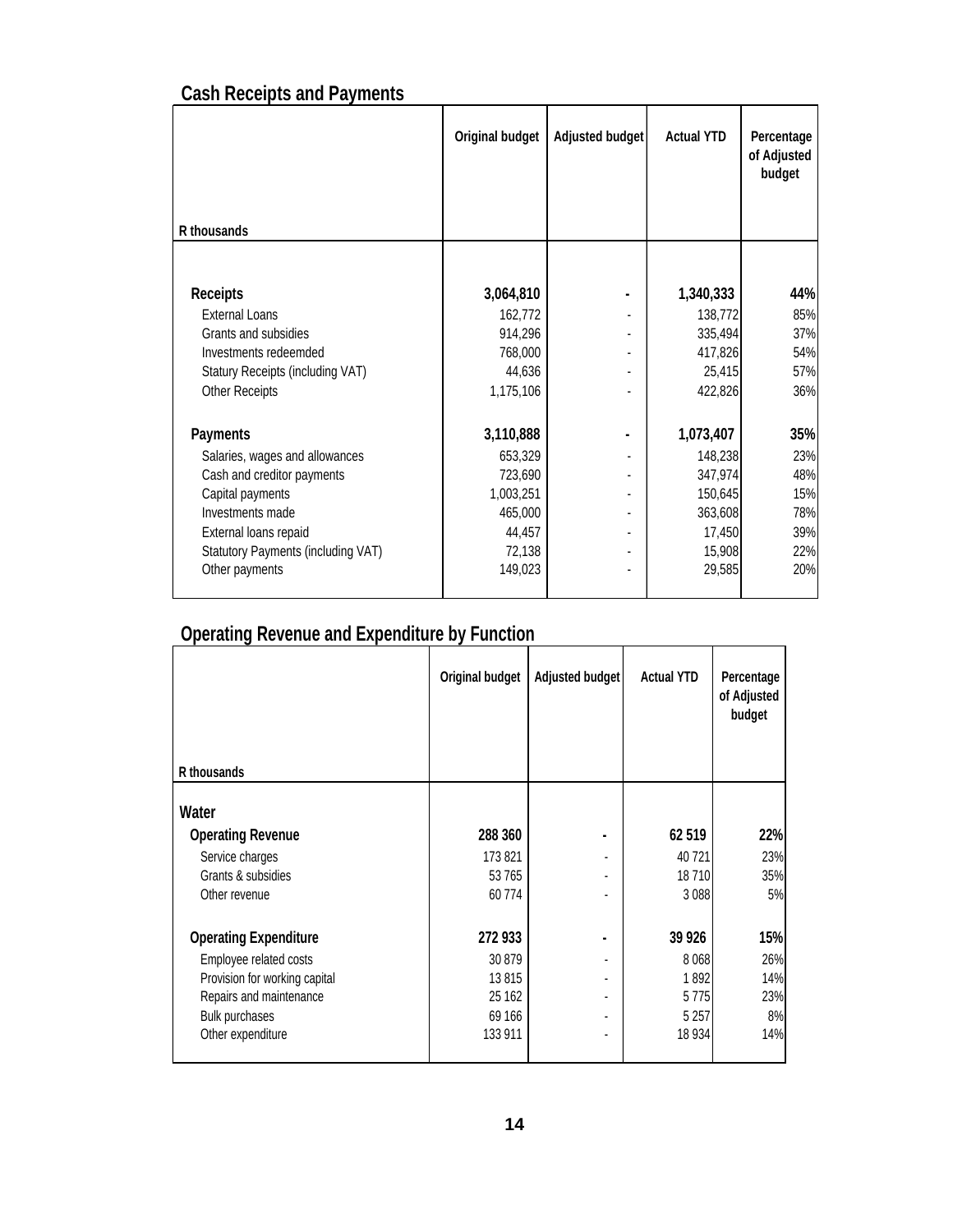| R thousands                   | Original budget | Adjusted budget | <b>Actual YTD</b> | Percentage<br>of Adjusted<br>budget |
|-------------------------------|-----------------|-----------------|-------------------|-------------------------------------|
|                               |                 |                 |                   |                                     |
| Electricity                   |                 |                 |                   |                                     |
| <b>Operating Revenue</b>      | 504 671         |                 | 204 887           | 41%                                 |
| Service charges               | 453 864         |                 | 138 961           | 31%                                 |
| Grants & subsidies            | 9919            |                 | 1 2 4 5           | 13%                                 |
| Other revenue                 | 40 888          |                 | 64 682            | 158%                                |
| <b>Operating Expenditure</b>  | 490 784         |                 | 139 132           | 28%                                 |
| Employee related costs        | 43 239          |                 | 11592             | 27%                                 |
| Provision for working capital | 16 401          | ٠               | 342               | 2%                                  |
| Repairs and maintenance       | 30 114          |                 | 7648              | 25%                                 |
| Bulk purchases                | 329 334         | ٠               | 108 839           | 33%                                 |
| Other expenditure             | 71696           |                 | 10711             | 15%                                 |

## **Operating Revenue and Expenditure by Function**

#### **Grants**

| R thousands            | Original<br><b>Budget</b> | Adjusted<br>budget | <b>Actuals</b><br><b>YTD</b> | %                        |
|------------------------|---------------------------|--------------------|------------------------------|--------------------------|
| <b>Grants Receipts</b> |                           |                    |                              |                          |
| 1 National             | 413 036                   | ٠                  | 115 796                      | 28.0                     |
| 2 Provincial           | 118 742                   | ۰                  | 2 900                        | 2.4                      |
| 3 Other grants         | 18 6 88                   |                    | ۰                            | $\overline{\phantom{a}}$ |
| Total                  | 550 467                   | ٠                  | 118 696                      |                          |
| Expenditure            |                           |                    |                              |                          |
| 1 National             | ۰                         | ٠                  | 54 099                       |                          |
| 2 Provincial           |                           | -                  | 3726                         |                          |
| 3 Other grants         | 8 6 8 0                   | ٠                  | 351                          | 4.0                      |
| <b>Total</b>           | 8680                      | -                  | 58 176                       |                          |

#### **Debtor Age Analysis**

|                       | 0 - 30 Days |       | 30 - 60 Days |      | 60 - 90 Days |      | Over 90 Days |       | Total   |        |
|-----------------------|-------------|-------|--------------|------|--------------|------|--------------|-------|---------|--------|
| R thousands           | Amount      | %     | Amount       | %    | Amount       | %    | Amount       | %     | Amount  | %      |
|                       |             |       |              |      |              |      |              |       |         |        |
|                       |             |       |              |      |              |      |              |       |         |        |
| Water                 | 14.119      | 7.7%  | 6,388        | 3.5% | 5.659        | 3.1% | 157,422      | 85.7% | 183,588 | 25.0%  |
| Electricity           | 24,593      | 26.3% | 4.434        | 4.7% | 2,027        | 2.2% | 62,617       | 66.8% | 93,672  | 12.8%  |
| <b>Property Rates</b> | 14,495      | 11.3% | 6,032        | 4.7% | 3.913        | 3.1% | 103,678      | 80.9% | 128,117 | 17.4%  |
| Other                 | 17,801      | 5.4%  | 7,450        | 2.3% | 6,827        | 2.1% | 296.763      | 90.2% | 328,839 | 44.8%  |
|                       |             |       |              |      |              |      |              |       |         |        |
| Total                 | 71,009      | 9.7%  | 24,303       | 3.3% | 18,425       | 2.5% | 620,481      | 84.5% | 734,215 | 100.0% |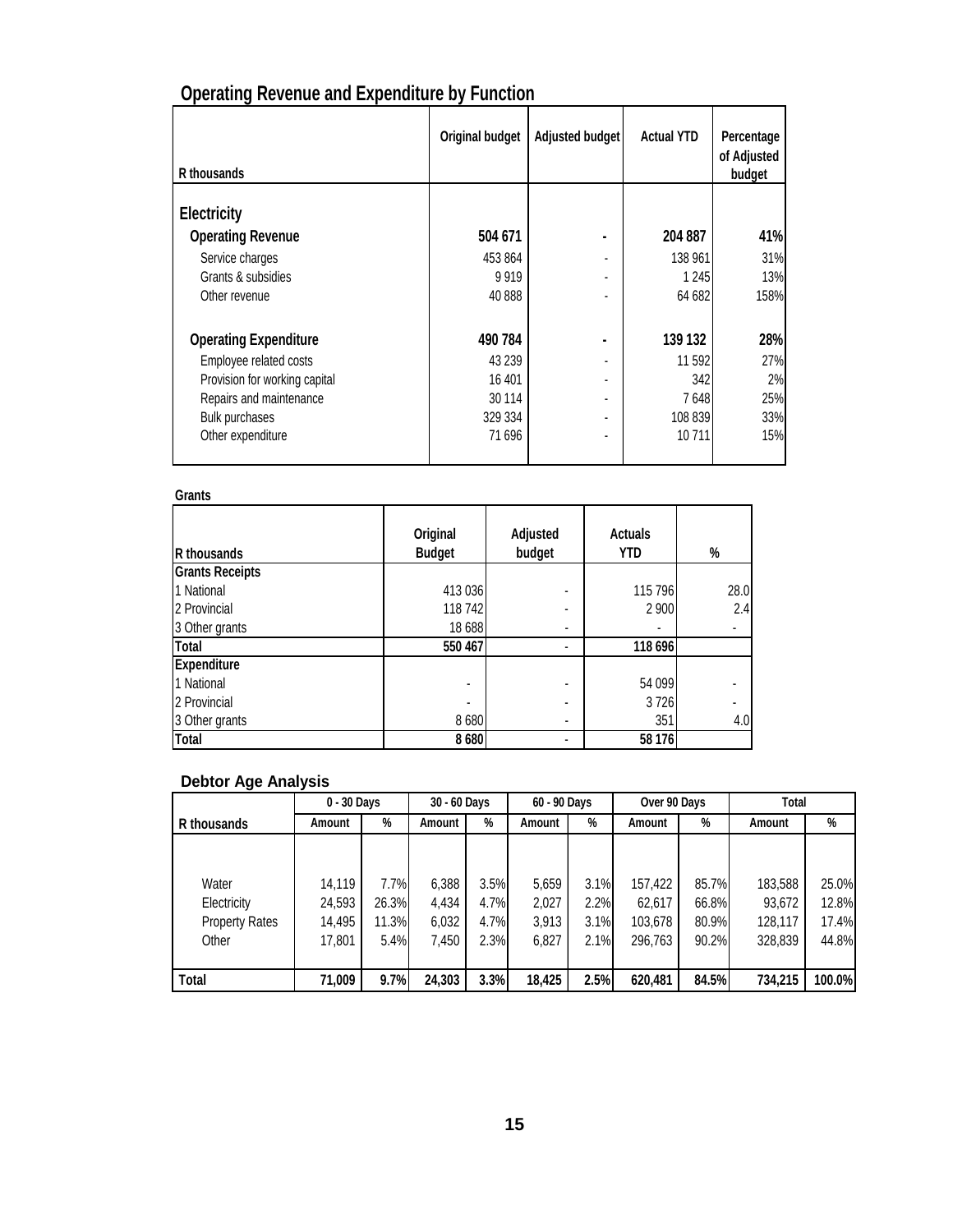#### **Creditor Age Analysis**

|                         | 0 - 30 Days |        | 30 - 60 Days |   | 60 - 90 Days             |   | Over 90 Days |   | Total  |        |
|-------------------------|-------------|--------|--------------|---|--------------------------|---|--------------|---|--------|--------|
| R thousands             | Amount      | %      | Amount       | % | Amount                   | % | Amount       | % | Amount | %      |
|                         |             |        |              |   |                          |   |              |   |        |        |
|                         |             |        |              |   |                          |   |              |   |        |        |
| <b>Bulk Electricity</b> | 54,445      | 99.9%  |              |   |                          |   |              |   | 54,496 | 56.3%  |
| <b>Bulk Water</b>       | 1,029       | 99.3%  |              |   |                          |   |              |   | 1,036  | 1.1%   |
| <b>PAYE</b> deductions  | 4,062       | 99.8%  |              |   |                          |   |              |   | 4,071  | 4.2%   |
| VAT (output less input) | 2,731       | 99.6%  |              |   | $\overline{\phantom{a}}$ |   |              |   | 2,742  | 2.8%   |
| Pensions / Retirement   | 5,936       | 100.0% |              |   | ٠                        |   |              |   | 5,936  | 6.1%   |
| Loan repayments         | 3,698       | 99.6%  |              |   |                          |   |              |   | 3,712  | 3.8%   |
| <b>Trade Creditors</b>  | 16,150      | 100.0% |              |   |                          |   |              |   | 16,150 | 16.7%  |
| Auditor-General         | 116         | 81.6%  |              |   |                          |   |              |   | 142    | 0.1%   |
| Other                   | 8,525       | 100.0% |              |   |                          |   |              |   | 8,525  | 8.8%   |
|                         |             |        |              |   |                          |   |              |   |        |        |
| Total                   | 96,691      | 99.9%  |              |   |                          |   |              |   | 96,810 | 100.0% |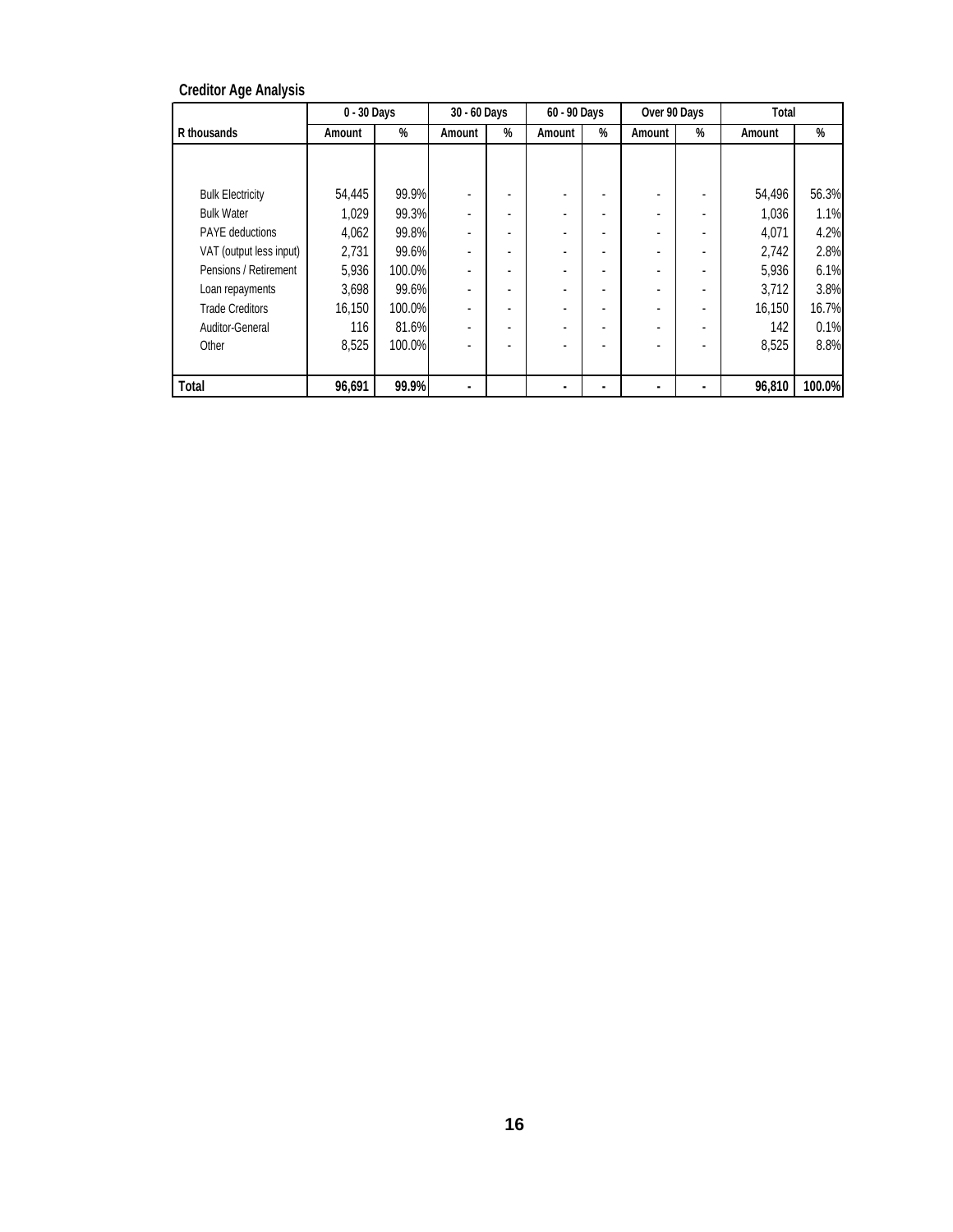### **EHLANZENI DISTRICT**

### **Capital Revenue and Expenditure**

|                                           | Original budget | Adjusted<br>budget       | <b>Actual YTD</b> | Percentage of<br>Adjusted budget |
|-------------------------------------------|-----------------|--------------------------|-------------------|----------------------------------|
|                                           |                 |                          |                   |                                  |
| R thousands                               |                 |                          |                   |                                  |
| <b>Capital Revenue and Expenditure</b>    |                 |                          |                   |                                  |
| Source of Finance                         | 494 045         |                          | 176 705           | 36%                              |
| <b>External Loans</b>                     | 6 0 0 0         | ÷.                       |                   | 0%                               |
| Internal contributions                    | 197 246         | $\overline{\phantom{a}}$ | 24 9 54           | 13%                              |
| Grants and subsidies                      | 260 226         |                          | 126 945           | 49%                              |
| Other                                     | 30 573          |                          | 24 806            | 81%                              |
| Capital Expenditure                       | 494 045         |                          | 176 705           | 36%                              |
| Water and sanitation                      | 180 276         |                          | 60 120            | 33%                              |
| Electricity                               | 23 927          |                          | 4 9 0 4           | 20%                              |
| Housing                                   | 2 0 0 0         | ÷.                       | 4 4 2 3           | 221%                             |
| Roads, Pavements, Bridges and storm water | 76 269          | ٠                        | 11 831            | 16%                              |
| Other                                     | 211 574         |                          | 95 428            | 45%                              |
|                                           |                 |                          |                   |                                  |

### **Operating Revenue and Expenditure**

|                               | Original budget | Adjusted budget | <b>Actual YTD</b> | Percentage of<br>Adjusted<br>budget |
|-------------------------------|-----------------|-----------------|-------------------|-------------------------------------|
| R thousands                   |                 |                 |                   |                                     |
|                               |                 |                 |                   |                                     |
| <b>Operating Revenue</b>      | 1 914 788       |                 | 539 572           | 28%                                 |
| Property rates                | 244 590         |                 | 59 782            | 24%                                 |
| Service charges               | 498 116         |                 | 107 268           | 22%                                 |
| Other own revenue             | 1 172 082       |                 | 372 523           | 0%                                  |
| <b>Operating Expenditure</b>  | 1674249         |                 | 340 030           | 20%                                 |
| Employee related costs        | 618 497         |                 | 117 032           | 0%                                  |
| Provision for working capital | 6 150           | ۰               | 750               | 12%                                 |
| Repairs and maintenance       | 149 097         | ٠               | 30 412            | 20%                                 |
| <b>Bulk purchases</b>         | 244 711         | ٠               | 71926             | 29%                                 |
| Other expenditure             | 655 793         |                 | 119 910           | 18%                                 |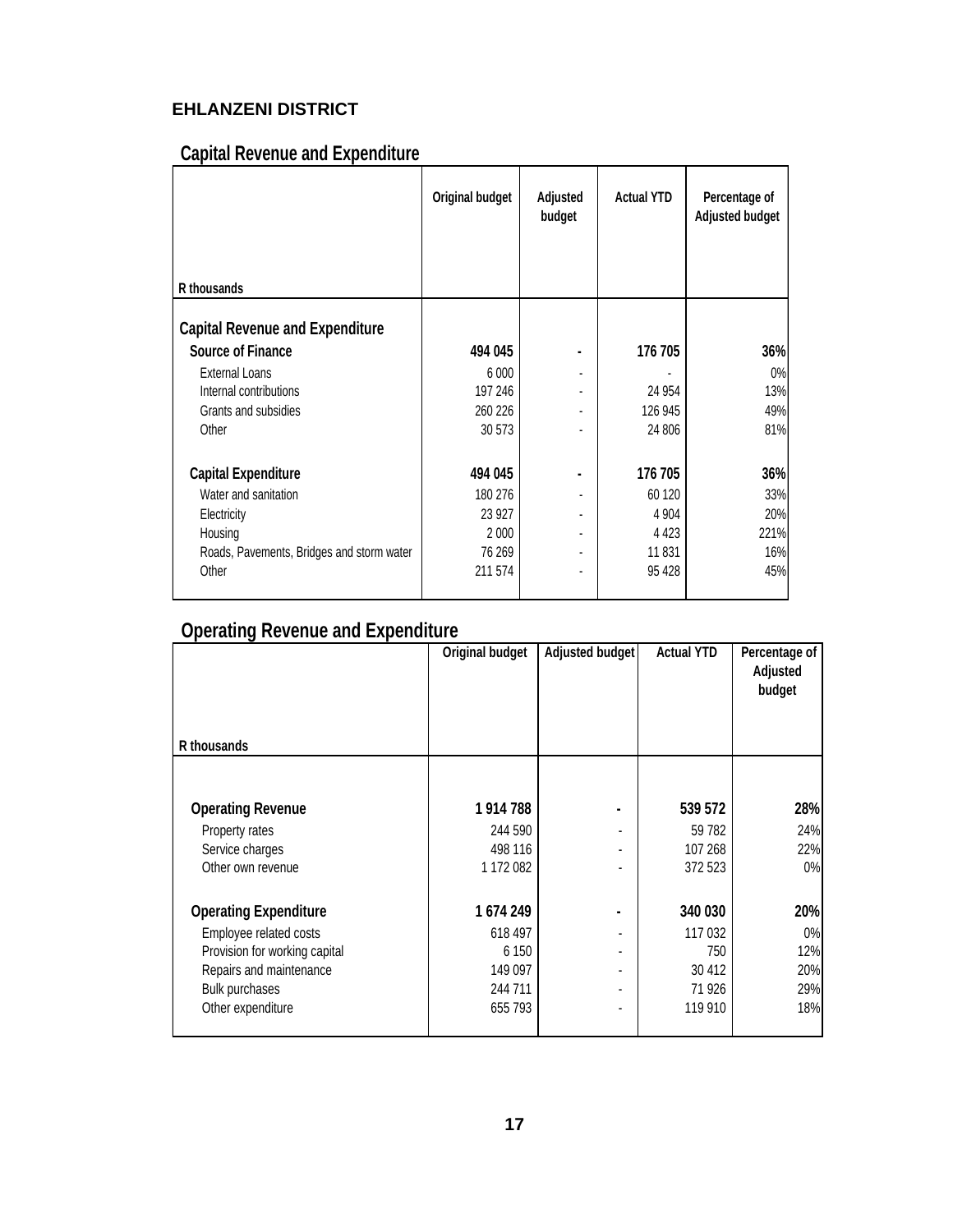## **Cash Receipts and Payments**

|                                    | Original budget | Adjusted budget | <b>Actual Receipts</b><br>and Payments<br>For Third<br>Quarter | Percentage of<br>Adjusted<br>budget |
|------------------------------------|-----------------|-----------------|----------------------------------------------------------------|-------------------------------------|
| R thousands                        |                 |                 |                                                                |                                     |
| <b>Cash Receipts and Payments</b>  |                 |                 |                                                                |                                     |
| <b>Receipts</b>                    | 864,405         |                 | 396,722                                                        | 46%                                 |
| <b>External Loans</b>              | 6,000           |                 |                                                                | 0%                                  |
| Grants and subsidies               | 469,364         |                 | 249,394                                                        | 53%                                 |
| Investments redeemded              | 3,000           |                 | 3,000                                                          | 100%                                |
| Statury Receipts (including VAT)   | 1,000           |                 | 10,038                                                         | 1004%                               |
| Other Receipts                     | 385,041         |                 | 134,290                                                        | 35%                                 |
| Payments                           | 712,574         |                 | 379,283                                                        | 53%                                 |
| Salaries, wages and allowances     | 194,778         |                 | 83,997                                                         | 43%                                 |
| Cash and creditor payments         | 279,995         |                 | 102,207                                                        | 37%                                 |
| Capital payments                   | 6,000           |                 |                                                                | 0%                                  |
| Investments made                   | 14,201          |                 | 955                                                            | 7%                                  |
| External loans repaid              | 5,000           |                 | 27                                                             | 1%                                  |
| Statutory Payments (including VAT) | 142,810         |                 | 39,264                                                         | 27%                                 |
| Other payments                     | 69,790          |                 | 152,832                                                        | 219%                                |
|                                    |                 |                 |                                                                |                                     |

## **Operating Revenue and Expenditure by Function**

| R thousands                   | Original budget | Adjusted budget Actual Revenue | and Expenditure<br>For Third<br>Quarter | Percentage of<br>Adjusted<br>budget |
|-------------------------------|-----------------|--------------------------------|-----------------------------------------|-------------------------------------|
|                               |                 |                                |                                         |                                     |
| Water                         |                 |                                |                                         |                                     |
| <b>Operating Revenue</b>      | 593 793         |                                | 175 079                                 | 29%                                 |
| Service charges               | 112 136         |                                | 17650                                   | 16%                                 |
| Grants & subsidies            | 471 942         | ٠                              | 155 336                                 | 33%                                 |
| Other revenue                 | 9715            |                                | 2093                                    | 22%                                 |
| <b>Operating Expenditure</b>  | 424 069         |                                | 78 037                                  | 18%                                 |
| Employee related costs        | 145 819         |                                | 29 769                                  | 20%                                 |
| Provision for working capital |                 | ٠                              |                                         | 0%                                  |
| Repairs and maintenance       | 59 695          | ٠                              | 12677                                   | 21%                                 |
| Bulk purchases                | 55 241          |                                | 12 133                                  | 22%                                 |
| Other expenditure             | 163 314         | ٠                              | 23 4 58                                 | 14%                                 |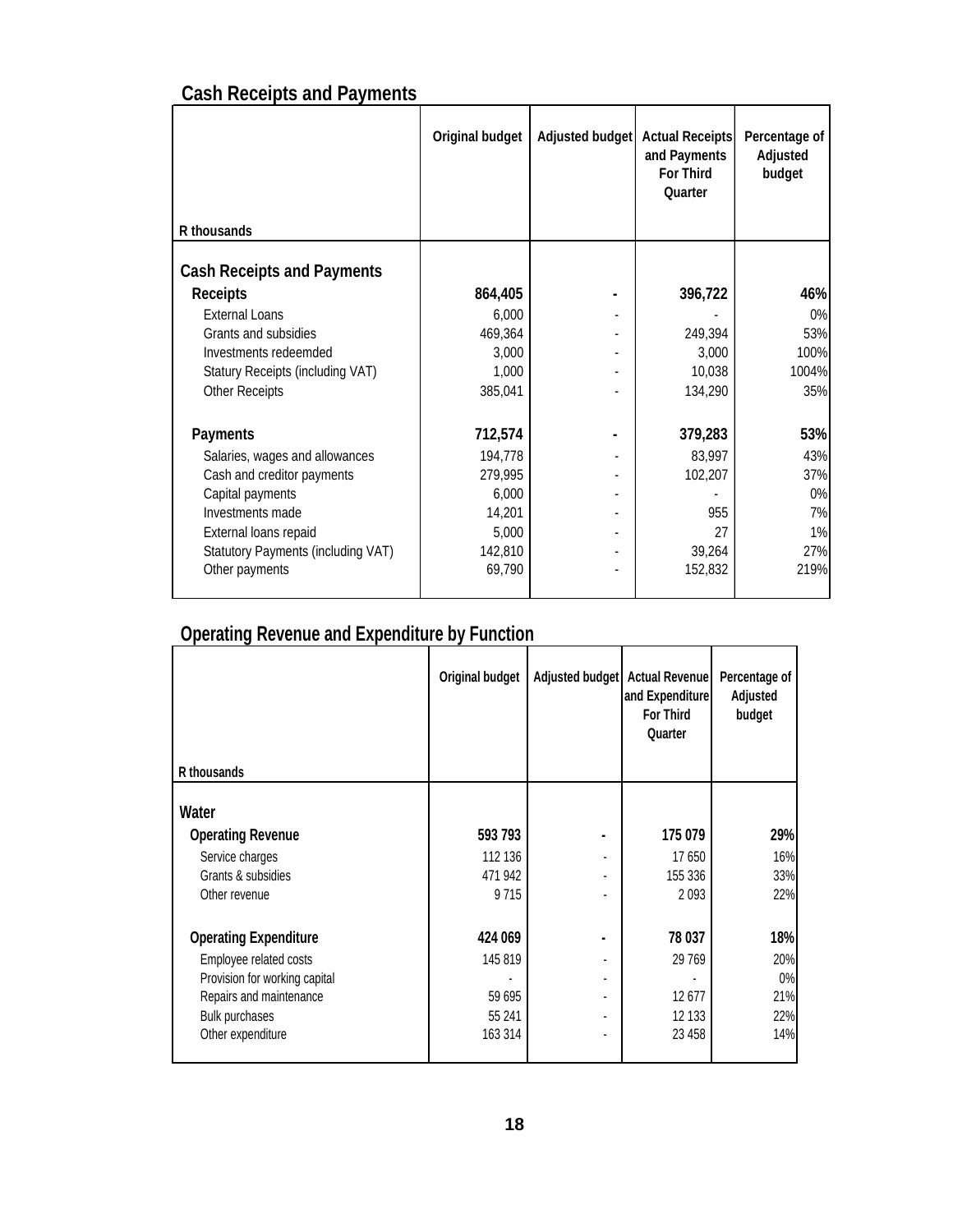| R thousands                   | Original budget | Adjusted budget | Actual<br><b>Expenditure and</b><br>Revenue For<br><b>Third Quarter</b> | Percentage<br>of Adjusted<br>budget |
|-------------------------------|-----------------|-----------------|-------------------------------------------------------------------------|-------------------------------------|
| Electricity                   |                 |                 |                                                                         |                                     |
| <b>Operating Revenue</b>      | 316 451         |                 | 80 097                                                                  | 25%                                 |
|                               |                 |                 |                                                                         |                                     |
| Service charges               | 299 913         |                 | 69 4 94                                                                 | 23%                                 |
| Grants & subsidies            | 11 491          |                 | 9 2 9 0                                                                 | 81%                                 |
| Other revenue                 | 5 0 4 8         |                 | 1 3 1 3                                                                 | 26%                                 |
| <b>Operating Expenditure</b>  | 162858          |                 | 38 266                                                                  | 23%                                 |
| Employee related costs        | 25 7 24         |                 | 4 9 0 5                                                                 | 19%                                 |
| Provision for working capital |                 | ٠               |                                                                         | 0%                                  |
| Repairs and maintenance       | 19 632          |                 | 4 4 7 3                                                                 | 23%                                 |
| Bulk purchases                | 74 530          |                 | 22 044                                                                  | 30%                                 |
| Other expenditure             | 42 971          |                 | 6844                                                                    | 16%                                 |

## **Operating Revenue and Expenditure by Function**

#### **Grants**

| R thousands            | Original<br><b>Budget</b> | Adjusted<br>budget | Actual<br>YTD | %    |
|------------------------|---------------------------|--------------------|---------------|------|
| <b>Grants Receipts</b> |                           |                    |               |      |
| 1 National             | 589 841                   |                    | 233 686       | 39.6 |
| 2 Provincial           | 14 5 64                   |                    | 12 063        | 82.8 |
| 3 Other grants         |                           | ٠                  | 47 061        |      |
| <b>Total</b>           | 604 405                   | $\blacksquare$     | 292 811       | 48.4 |
| Expenditure            |                           |                    |               |      |
| 1 National             | 589 841                   |                    | 140 347       | 23.8 |
| 2 Provincial           | 14 564                    |                    | 6 4 1 5       | 44.0 |
| 3 Other grants         |                           | ٠                  |               |      |
| <b>Total</b>           | 604 405                   |                    | 146 762       | 24.3 |

#### **Debtor Age Analysis**

|                       | 0 - 30 Days |       | 30 - 60 Days |      | 60 - 90 Days |       | Over 90 Days |       | Total   |        |
|-----------------------|-------------|-------|--------------|------|--------------|-------|--------------|-------|---------|--------|
| R thousands           | Amount      | %     | Amount       | %    | Amount       | %     | Amount       | %     | Amount  | %      |
|                       |             |       |              |      |              |       |              |       |         |        |
|                       |             |       |              |      |              |       |              |       |         |        |
| Water                 | 4.408       | 3.7%  | 2.501        | 2.1% | 9.835        | 8.2%  | 103,538      | 86.1% | 120,280 | 24.6%  |
| Electricity           | 11.738      | 35.1% | 3.011        | 9.0% | 4,613        | 13.8% | 14.116       | 42.2% | 33,478  | 6.9%   |
| <b>Property Rates</b> | 14.428      | 9.9%  | 2.249        | 1.5% | 6,308        | 4.3%  | 122,341      | 84.2% | 145,326 | 29.8%  |
| Other                 | 8.496       | 4.5%  | 3.091        | 1.6% | 6,345        | 3.4%  | 171,218      | 90.5% | 189.151 | 38.7%  |
|                       |             |       |              |      |              |       |              |       |         |        |
| Total                 | 39,071      | 8.0%  | 10,851       | 2.2% | 27,102       | 5.6%  | 411,212      | 84.2% | 488,236 | 100.0% |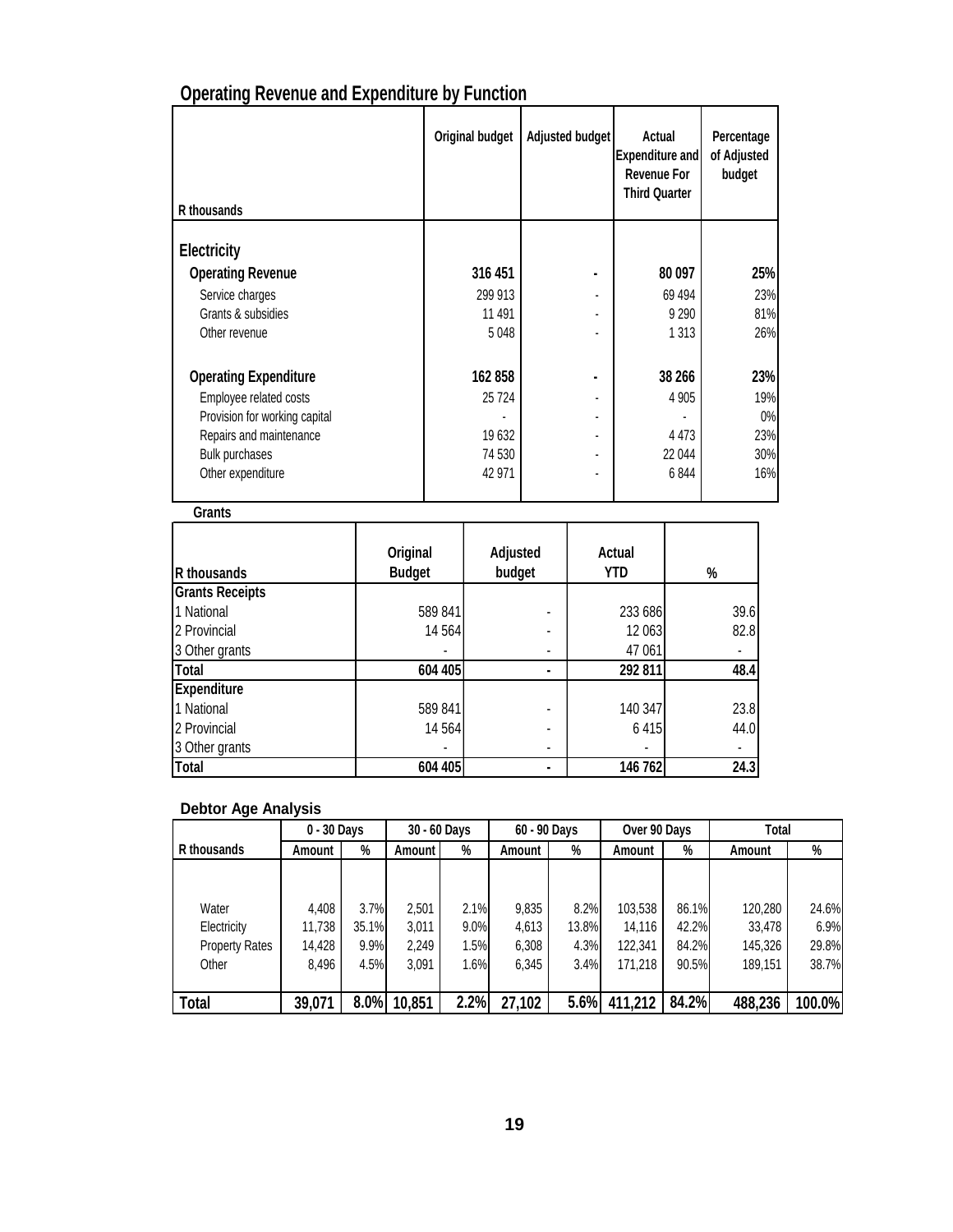|                         | 0 - 30 Days |        | 30 - 60 Days |       | 60 - 90 Days |            | Over 90 Days |                          |         | Total  |
|-------------------------|-------------|--------|--------------|-------|--------------|------------|--------------|--------------------------|---------|--------|
|                         | Amount      | %      | Amount I     | %     | Amount       | %          | Amount       | %                        | Amount  | %      |
| R thousands             |             |        |              |       |              |            |              |                          |         |        |
|                         |             |        |              |       |              |            |              |                          |         |        |
| <b>Bulk Electricity</b> |             |        |              |       |              |            |              |                          |         |        |
| <b>Bulk Water</b>       | 4,560       | 4.4%   | 1,192        | 1.2%  | 1,928        | 1.9%       | 95,451       | 92.6%                    | 103.131 | 54.8%  |
| <b>PAYE</b> deductions  | 402         | 100.0% |              |       |              |            |              |                          | 402     | 0.2%   |
| VAT (output less input) |             |        | ٠            |       |              |            |              | ٠                        |         |        |
| Pensions / Retirement   | 632         | 100.0% | ٠            |       |              |            |              | ٠                        | 632     | 0.3%   |
| Loan repayments         |             |        |              |       |              |            |              |                          |         |        |
| <b>Trade Creditors</b>  | 15,810      | 20.3%  | 21,288       | 27.3% | (8, 874)     | $(11.4\%)$ | 49,643       | 63.8%                    | 77,869  | 41.4%  |
| Auditor-General         |             |        |              |       |              |            |              | $\overline{\phantom{a}}$ |         |        |
| Other                   | 5.273       | 87.1%  | 784          | 12.9% |              |            |              | $\overline{a}$           | 6,057   | 3.2%   |
|                         |             |        |              |       |              |            |              |                          |         |        |
| Total                   | 26,677      | 14.2%  | 23,264       | 12.4% | (6, 945)     | (3.7%)     | 145,094      | 77.1%                    | 188,090 | 100.0% |

#### **Creditor Age Analysis**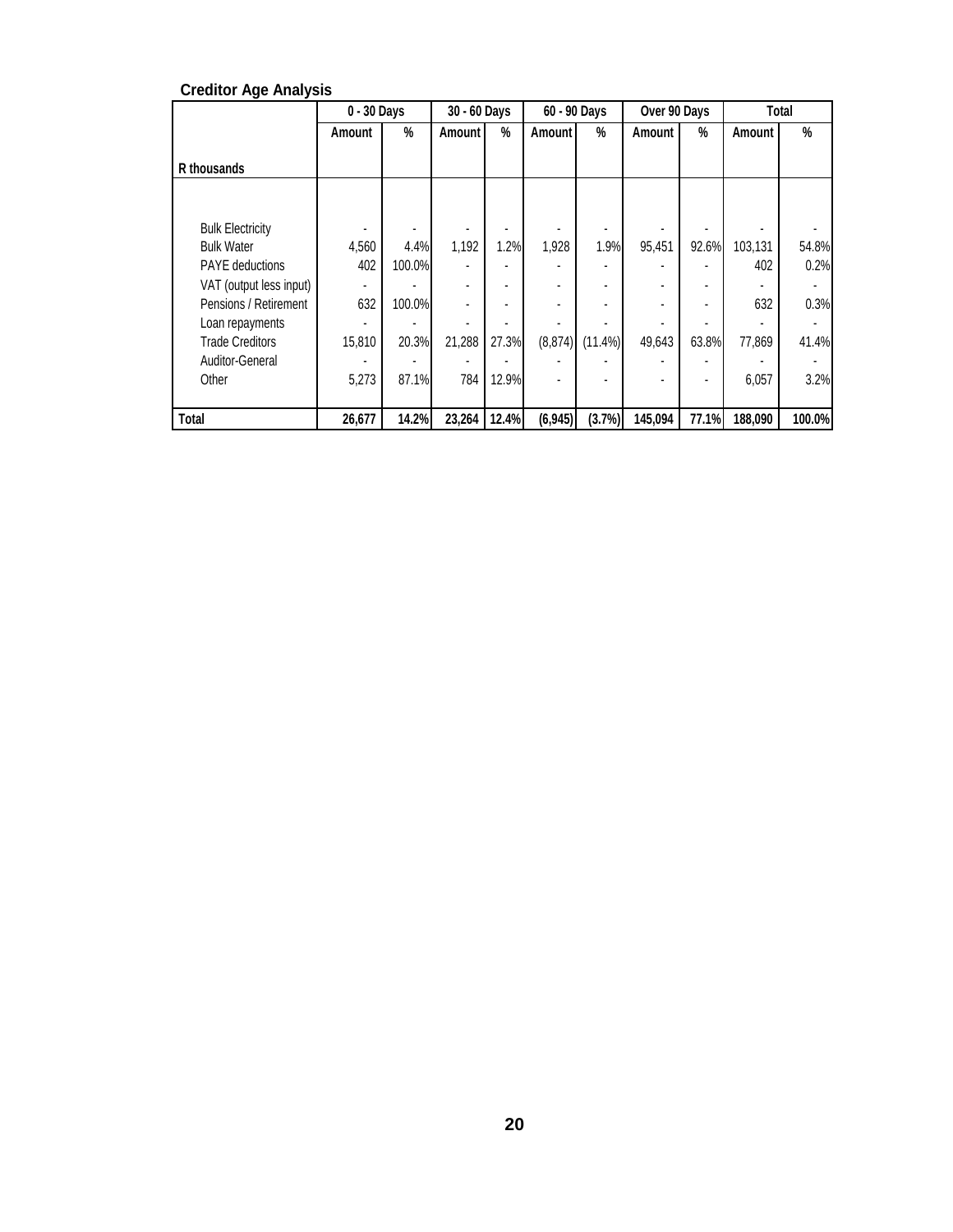### **GERT SIBANDE DISTRICT**

### **Capital Revenue and Expenditure**

|                                           | Original budget | Adjusted budget          | <b>Actual YTD</b> | Percentage<br>of original<br>budget |
|-------------------------------------------|-----------------|--------------------------|-------------------|-------------------------------------|
| R thousands                               |                 |                          |                   |                                     |
| <b>Capital Revenue and Expenditure</b>    |                 |                          |                   |                                     |
| <b>Source of Finance</b>                  | 410 067         |                          | 42 644            | 10%                                 |
| External Loans                            | 19 500          |                          |                   | 0%                                  |
| Internal contributions                    | 51838           |                          | 2 9 0 7           | 6%                                  |
| Grants and subsidies                      | 228 288         |                          | 18 966            | 8%                                  |
| Other                                     | 110 441         |                          | 20 771            | 19%                                 |
|                                           |                 |                          |                   |                                     |
| <b>Capital Expenditure</b>                | 410 067         |                          | 54 040            | 13%                                 |
| Water and sanitation                      | 141 174         |                          | 12 5 15           | 9%                                  |
| Electricity                               | 17 056          |                          | 896               | 5%                                  |
| Housing                                   | 8 4 3 1         | ٠                        | 409               | 0%                                  |
| Roads, Pavements, Bridges and storm water | 31 604          | $\overline{\phantom{a}}$ | 10 757            | 34%                                 |
| Other                                     | 211 803         |                          | 29 4 62           | 14%                                 |
|                                           |                 |                          |                   |                                     |

### **Operating Revenue and Expenditure**

|                               | Original budget | <b>Adjusted budget</b> | <b>Actual YTD</b> | Percentage<br>of original<br>budget |
|-------------------------------|-----------------|------------------------|-------------------|-------------------------------------|
| R thousands                   |                 |                        |                   |                                     |
|                               |                 |                        |                   |                                     |
| <b>Operating Revenue</b>      | 1711957         |                        | 329 379           | 19%                                 |
| Property rates                | 223 014         |                        | 40 137            | 18%                                 |
| Service charges               | 615831          |                        | 123 736           | 20%                                 |
| Other own revenue             | 873 112         |                        | 165 507           | $0\%$                               |
| <b>Operating Expenditure</b>  | 1745 097        |                        | 287 049           | 16%                                 |
| Employee related costs        | 536 154         |                        | 95 705            | 0%                                  |
| Provision for working capital | 83 265          |                        | 11510             | 14%                                 |
| Repairs and maintenance       | 87 336          |                        | 16 304            | 19%                                 |
| Bulk purchases                | 285 922         |                        | 58 550            | 20%                                 |
| Other expenditure             | 752 419         |                        | 104 979           | 14%                                 |
|                               |                 |                        |                   |                                     |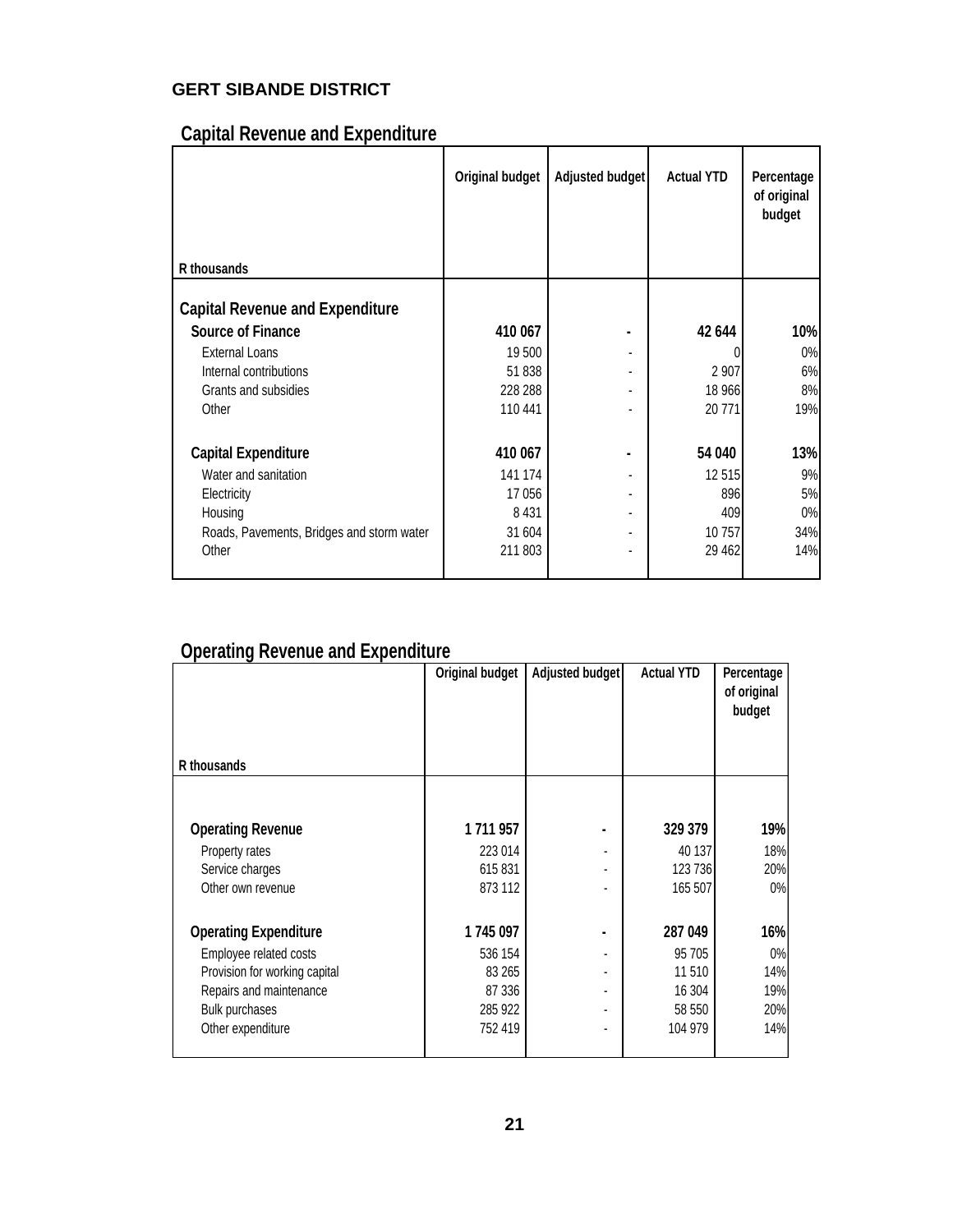## **Cash Receipts and Payments**

|                                    | Original budget | Adjusted budget | <b>Actual YTD</b> | Percentage<br>of original<br>budget |
|------------------------------------|-----------------|-----------------|-------------------|-------------------------------------|
| R thousands                        |                 |                 |                   |                                     |
| <b>Cash Receipts and Payments</b>  |                 |                 |                   |                                     |
| Receipts                           | 1431964         |                 | 443 317           | 31%                                 |
| External Loans                     |                 |                 |                   | $0\%$                               |
| Grants and subsidies               | 537 453         |                 | 180 235           | 34%                                 |
| Investments redeemded              | 465 010         |                 | 121 814           | 26%                                 |
| Statury Receipts (including VAT)   | 40 033          |                 | 715               | 2%                                  |
| <b>Other Receipts</b>              | 389 468         |                 | 140 553           | 36%                                 |
| Payments                           | 1497338         |                 | 584 933           | 39%                                 |
| Salaries, wages and allowances     | 331 733         |                 | 70 975            | 21%                                 |
| Cash and creditor payments         | 377894          |                 | 120 278           | 32%                                 |
| Capital payments                   | 168 287         |                 | 30 150            | 18%                                 |
| Investments made                   | 442 010         |                 | 292 781           | 66%                                 |
| External loans repaid              | 1 3 4 1         |                 | 312               | 23%                                 |
| Statutory Payments (including VAT) | 40 033          |                 | 596               | 1%                                  |
| Other payments                     | 136 039         |                 | 69842             | 51%                                 |
|                                    |                 |                 |                   |                                     |

### **Operating Revenue and Expenditure by Function**

|                               | Original budget | Adjusted budget          | <b>Actual YTD</b> | Percentage<br>of original<br>budget |
|-------------------------------|-----------------|--------------------------|-------------------|-------------------------------------|
| R thousands                   |                 |                          |                   |                                     |
| Water                         |                 |                          |                   |                                     |
| <b>Operating Revenue</b>      | 179 400         |                          | 28 644            | 16%                                 |
| Service charges               | 139 063         |                          | 25 862            | 19%                                 |
| Grants & subsidies            | 23 094          |                          | 1693              | 7%                                  |
| Other revenue                 | 17 243          |                          | 1 0 8 8           | 6%                                  |
| <b>Operating Expenditure</b>  | 173 949         | $\blacksquare$           | 25 065            | 14%                                 |
| Employee related costs        | 27 511          |                          | 3 9 9 1           | 15%                                 |
| Provision for working capital | 17 491          |                          | 2 4 5 4           | 14%                                 |
| Repairs and maintenance       | 7 2 7 4         | $\overline{\phantom{a}}$ | 1 1 3 7           | 16%                                 |
| <b>Bulk purchases</b>         | 66 201          |                          | 10 261            | 15%                                 |
| Other expenditure             | 55 472          |                          | 7 2 2 2           | 13%                                 |
|                               |                 |                          |                   |                                     |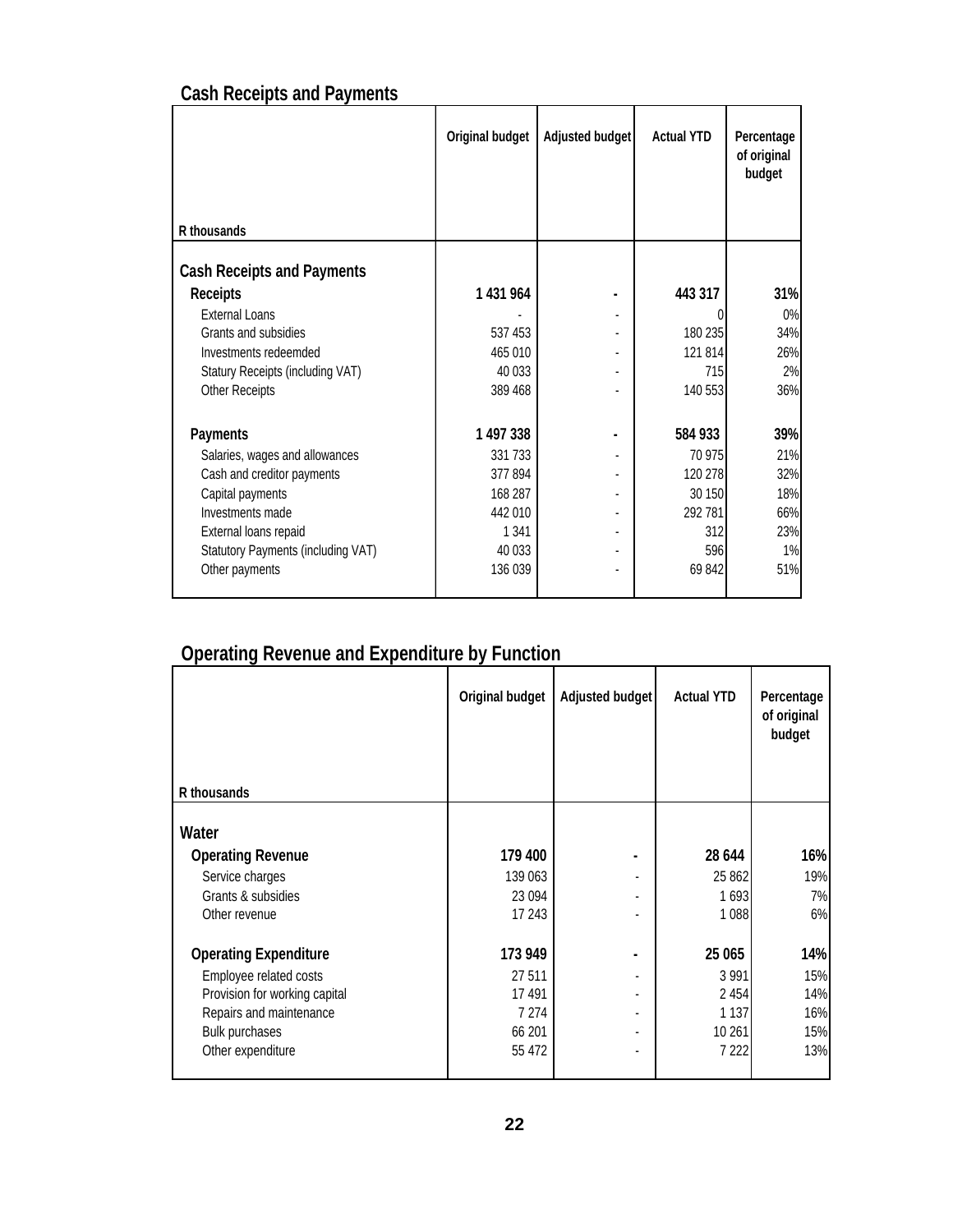| R thousands                   | Original budget | Adjusted budget | <b>Actual YTD</b> | Percentage<br>of original<br>budget |
|-------------------------------|-----------------|-----------------|-------------------|-------------------------------------|
|                               |                 |                 |                   |                                     |
| Electricity                   |                 |                 |                   |                                     |
| <b>Operating Revenue</b>      | 379 074         |                 | 63 509            | 17%                                 |
| Service charges               | 312 445         |                 | 54 072            | 17%                                 |
| Grants & subsidies            | 5026            |                 | 826               | 16%                                 |
| Other revenue                 | 61 603          |                 | 8611              | 14%                                 |
| <b>Operating Expenditure</b>  | 366 328         |                 | 73 208            | 20%                                 |
| Employee related costs        | 26 0 36         |                 | 5 3 0 3           | 20%                                 |
| Provision for working capital | 26 307          |                 | 3 7 0 6           | 14%                                 |
| Repairs and maintenance       | 22 972          |                 | 3 9 1 2           | 17%                                 |
| <b>Bulk purchases</b>         | 229 922         |                 | 51410             | 22%                                 |
| Other expenditure             | 61 091          |                 | 8877              | 15%                                 |

## **Operating Revenue and Expenditure by Function**

#### **Grants**

| R thousands            | Original<br><b>Budget</b> | Adjusted<br><b>Budget</b> | <b>Actuals</b><br>YTD | %    |
|------------------------|---------------------------|---------------------------|-----------------------|------|
| <b>Grants Receipts</b> |                           |                           |                       |      |
| 1 National             | 298 726                   | 10521                     | 70 503                | 23.6 |
| 2 Provincial           | 6095                      |                           | 1680                  | 27.6 |
| 3 Other grants         | 94 000                    | 10 000                    | 287                   | 0.3  |
| Total                  | 398 822                   | 20 521                    | 72 470                |      |
| Expenditure            |                           |                           |                       |      |
| 1 National             | 298 726                   | 10 521                    | 35 559                | 11.9 |
| 2 Provincial           | 6095                      |                           |                       |      |
| 3 Other grants         | 94 000                    | 10 000                    | 2533                  | 2.7  |
| Total                  | 398 822                   | 20 521                    | 38 092                |      |

#### **Debtor Age Analysis**

|                       | 0 - 30 Days |       | 30 - 60 Days |      | 60 - 90 Days |      | Over 90 Days |       | Total   |        |
|-----------------------|-------------|-------|--------------|------|--------------|------|--------------|-------|---------|--------|
| R thousands           | Amount      | %     | Amount       | %    | Amount       | %    | Amount !     | %     | Amount  | %      |
|                       |             |       |              |      |              |      |              |       |         |        |
|                       |             |       |              |      |              |      |              |       |         |        |
| Water                 | 18,080      | 12.0% | 11,000       | 7.3% | 9.126        | 6.1% | 112,543      | 74.7% | 150,749 | 19.5%  |
| Electricity           | 19,825      | 14.9% | 10,511       | 7.9% | 8,139        | 6.1% | 94,160       | 71.0% | 132,635 | 17.2%  |
| <b>Property Rates</b> | 12,852      | 7.9%  | 5,582        | 3.4% | 8.798        | 5.4% | 134,774      | 83.2% | 162,006 | 21.0%  |
| Other                 | 22,870      | 7.0%  | 13,920       | 4.3% | 12,748       | 3.9% | 277,049      | 84.8% | 326,587 | 42.3%  |
|                       |             |       |              |      |              |      |              |       |         |        |
| Total                 | 73,628      | 9.5%  | 41,013       | 5.3% | 38,811       | 5.0% | 618,526      | 80.1% | 771,977 | 100.0% |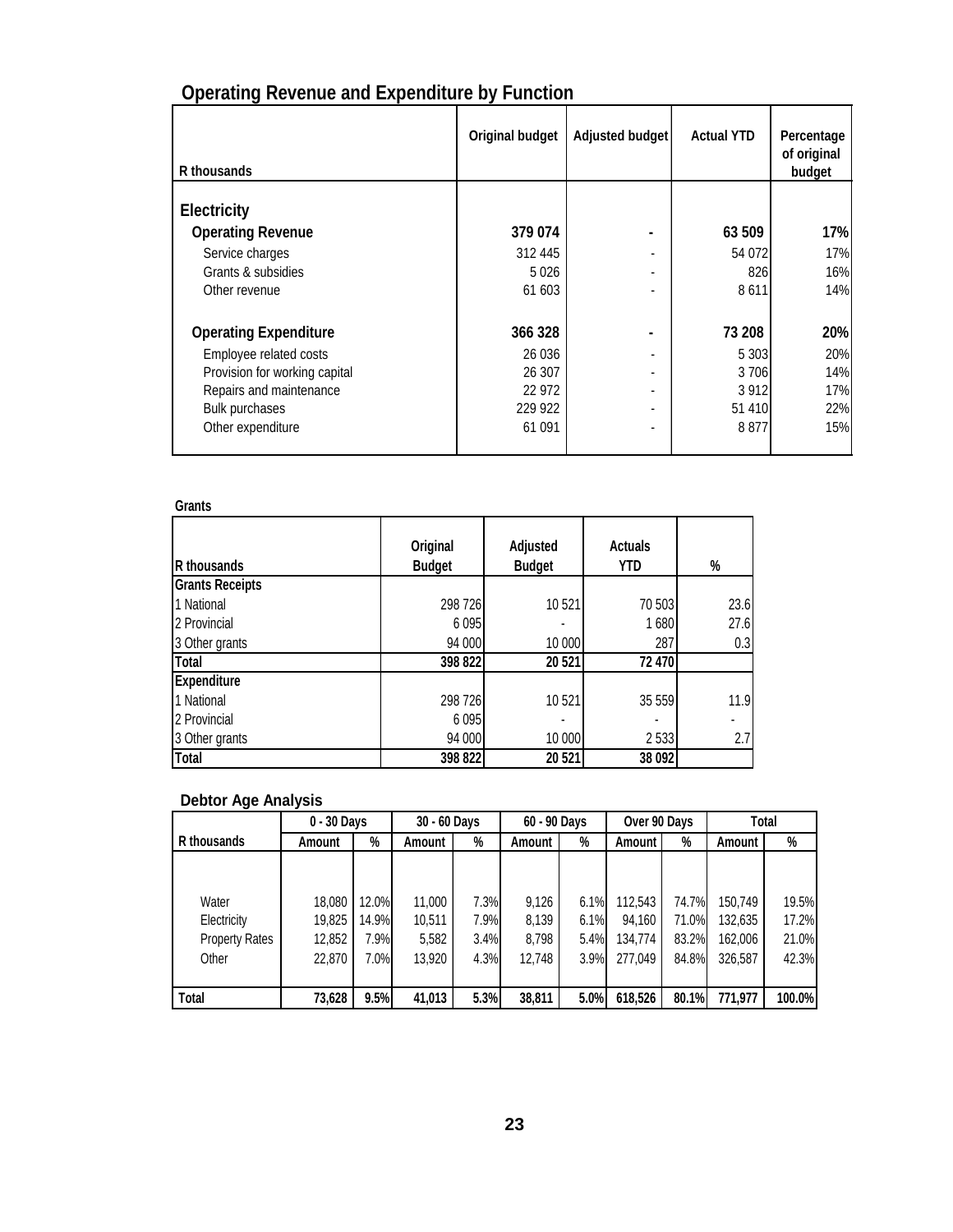| <b>Creditor Age Analysis</b> |             |        |                          |   |                          |   |              |                          |         |        |
|------------------------------|-------------|--------|--------------------------|---|--------------------------|---|--------------|--------------------------|---------|--------|
|                              | 0 - 30 Days |        | 30 - 60 Days             |   | 60 - 90 Days             |   | Over 90 Days |                          | Total   |        |
| R thousands                  | Amount      | %      | Amount                   | % | Amount                   | % | Amount       | %                        | Amount  | %      |
|                              |             |        |                          |   |                          |   |              |                          |         |        |
|                              |             |        |                          |   |                          |   |              |                          |         |        |
| <b>Bulk Electricity</b>      | 1 1 1 5     | 100.0% |                          |   |                          |   |              |                          | 1 1 1 5 | 8.7%   |
| <b>Bulk Water</b>            |             |        |                          |   | $\overline{\phantom{a}}$ |   |              | ٠                        |         |        |
| PAYE deductions              | 176         | 100.0% |                          |   | ٠                        |   |              | ٠                        | 176     | 1.4%   |
| VAT (output less input)      | 49          | 100.0% |                          |   |                          |   |              | $\overline{\phantom{a}}$ | 49      | 0.4%   |
| Pensions / Retirement        | 7806        | 100.0% |                          |   | ٠                        |   |              |                          | 7806    | 60.8%  |
| Loan repayments              |             |        |                          |   | ٠                        |   |              | ٠                        |         |        |
| <b>Trade Creditors</b>       | 3699        | 100.0% |                          |   |                          |   |              | ٠                        | 3 7 0 1 | 28.8%  |
| Auditor-General              |             |        | $\overline{\phantom{a}}$ |   |                          |   |              |                          |         |        |
| Other                        |             |        |                          |   |                          |   |              |                          |         |        |
|                              |             |        |                          |   |                          |   |              |                          |         |        |
| Total                        | 12 845      | 100.0% |                          |   |                          |   |              |                          | 12846   | 100.0% |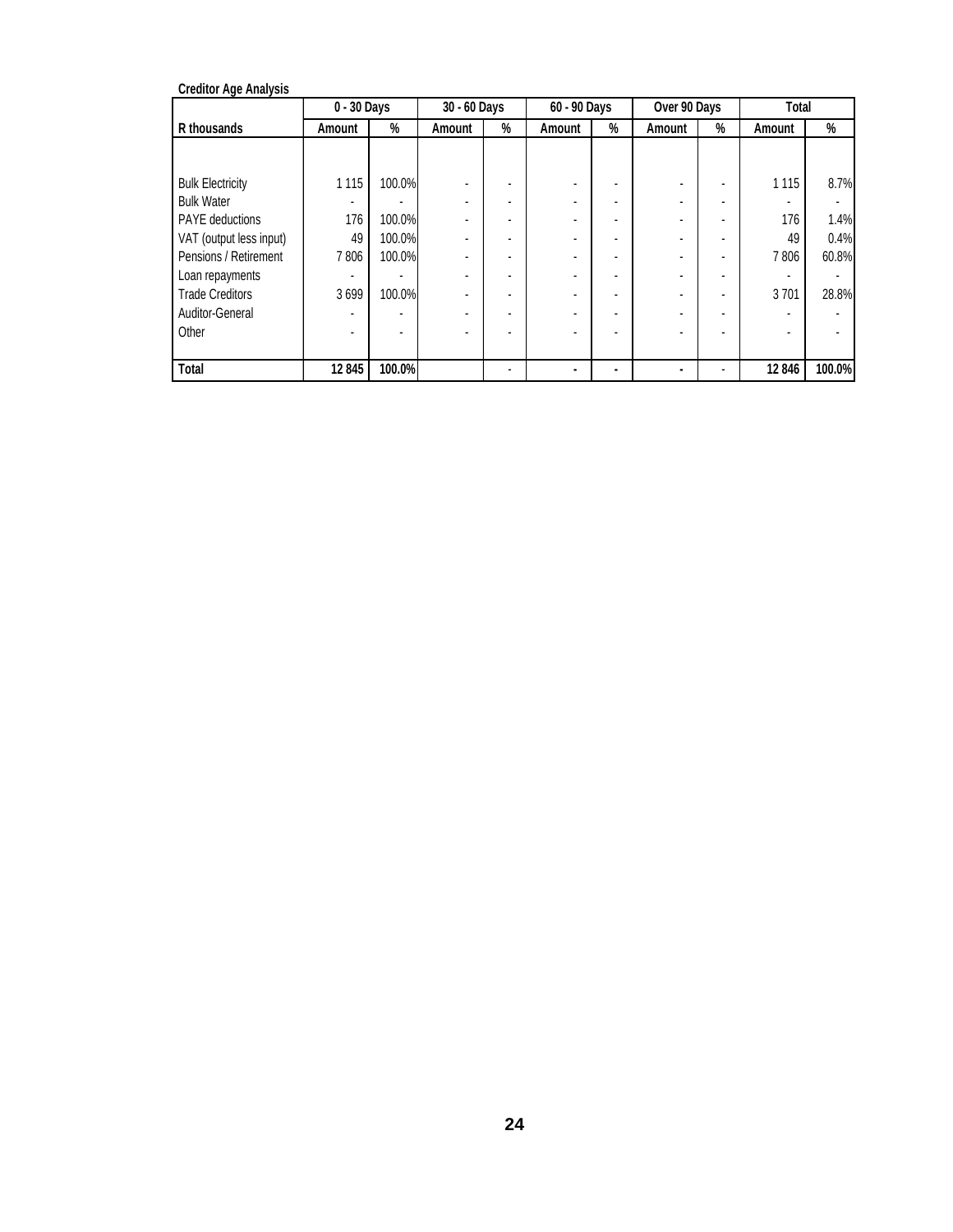| <b>Report Name</b>   |                    | Capex |                     |                           |                             |                   |       |
|----------------------|--------------------|-------|---------------------|---------------------------|-----------------------------|-------------------|-------|
| <b>Municipality</b>  | <b>Item Class1</b> | Code  | Item                | Original<br><b>Budget</b> | Adjustment<br><b>Budget</b> | <b>Actual YTD</b> | YTD%  |
| Emakhazeni           | <b>Total Capex</b> | Α     | Capital Expenditure | 17,366                    | $\mathbf 0$                 | 618               | 4%    |
|                      |                    |       |                     |                           |                             |                   |       |
| Delmas               | <b>Total Capex</b> | Α     | Capital Expenditure | 32,175                    | $\mathbf 0$                 | 1,040             | 3%    |
| Dr JS Moroka         | <b>Total Capex</b> | Α     | Capital Expenditure | 128,007                   | $\mathbf 0$                 | 13,719            | 11%   |
| Thembisile           | <b>Total Capex</b> | А     | Capital Expenditure | 88,420                    | $\mathbf 0$                 | 708               | 1%    |
| Emalahleni           | <b>Total Capex</b> | Α     | Capital Expenditure | 436,270                   | $\mathbf 0$                 | 27,948            | 6%    |
| <b>Steve Tshwete</b> | <b>Total Capex</b> | Α     | Capital Expenditure | 317,888                   | $\mathbf 0$                 | 26,378            | 8%    |
| Nkangala District    | <b>Total Capex</b> | Α     | Capital Expenditure | 1,555                     | $\mathbf 0$                 | 5,985             | 385%  |
| Nkomazi              | <b>Total Capex</b> | Α     | Capital Expenditure | 0                         | $\mathbf 0$                 | 24,806            | $0\%$ |
| Thaba Chweu          | <b>Total Capex</b> | Α     | Capital Expenditure | 30,573                    | $\mathbf 0$                 | 6,858             | 22%   |
| <b>Bushbuckridge</b> | <b>Total Capex</b> | Α     | Capital Expenditure | 213,975                   | $\mathbf 0$                 | 22,906            | 11%   |
| Mbombela             | <b>Total Capex</b> | Α     | Capital Expenditure | $\mathbf 0$               | $\mathbf 0$                 | 97,129            | 0%    |
| Umjindi              | <b>Total Capex</b> | Α     | Capital Expenditure | 35,447                    | $\mathbf 0$                 | 7,912             | 22%   |
| Ehlanzeni            | <b>Total Capex</b> | A     | Capital Expenditure | 214,050                   | $\mathbf 0$                 | 17,095            | 8%    |
| Dipaleseng           | <b>Total Capex</b> | A     | Capital Expenditure | 21,586                    | 29,920                      | 3,072             | 10%   |
| Albert Luthuli       | <b>Total Capex</b> | Α     | Capital Expenditure | 57,605                    | 0                           | 4,402             | 8%    |
| Lekwa                | <b>Total Capex</b> | A     | Capital Expenditure | 0                         | $\mathbf 0$                 | 0                 | 0%    |
| Pixley ka Seme       | <b>Total Capex</b> | Α     | Capital Expenditure | 36,462                    | $\pmb{0}$                   | 5,459             | 15%   |
| Mkhondo              | <b>Total Capex</b> | Α     | Capital Expenditure | 79,599                    | $\mathbf 0$                 | 13,657            | 17%   |
| Msukaligwa           | <b>Total Capex</b> | Α     | Capital Expenditure | 31,480                    | $\mathbf 0$                 | 319               | $1\%$ |
| Govan Mbeki          | <b>Total Capex</b> | Α     | Capital Expenditure | 109,002                   | $\mathbf 0$                 | 10,321            | 9%    |
| <b>Gert Sibande</b>  | <b>Total Capex</b> | A     | Capital Expenditure | 66,000                    | $\Omega$                    | 17,503            | 27%   |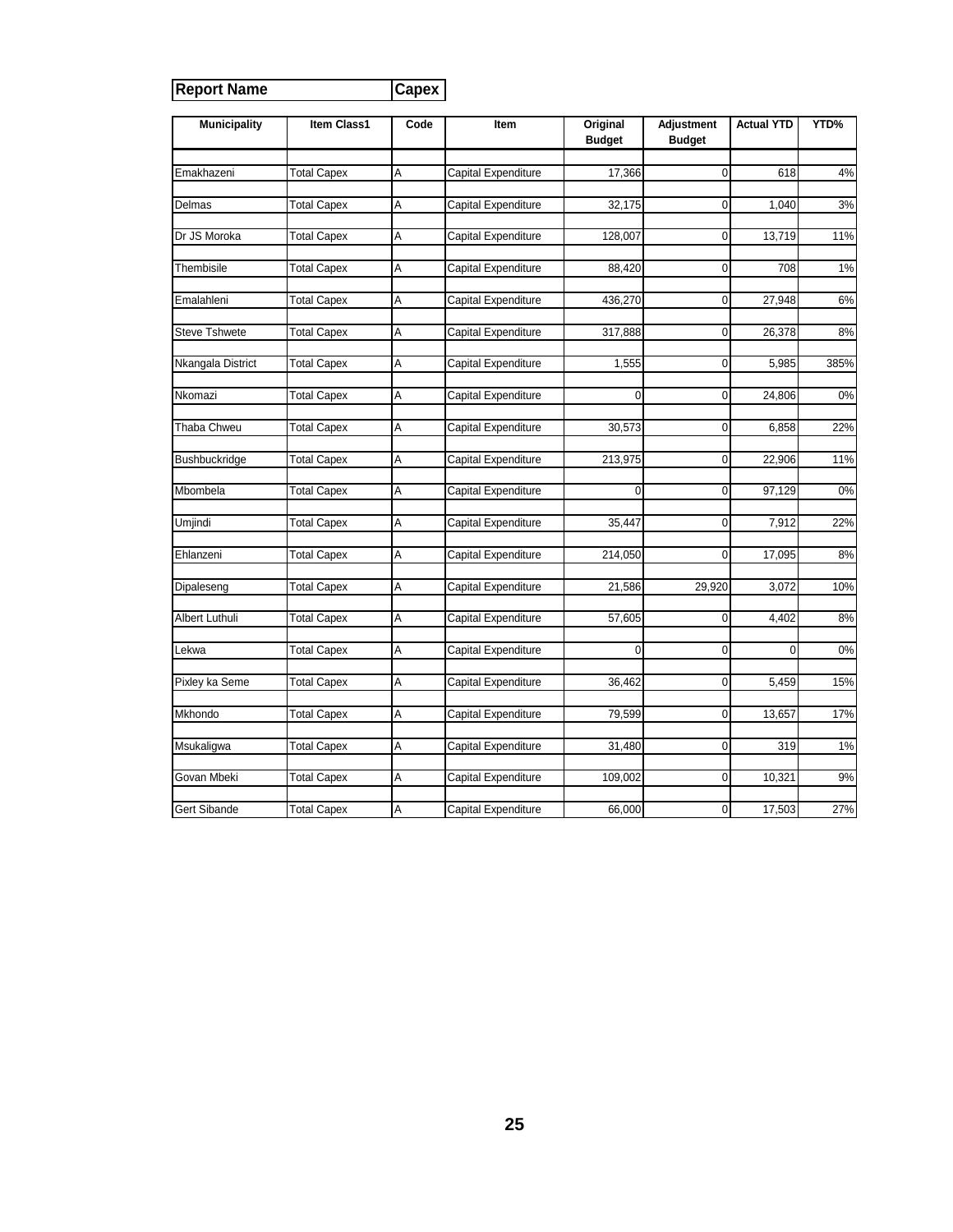| <b>Report Name</b>  |                                | Capex                            |                                      |                           |                               |                   |                |
|---------------------|--------------------------------|----------------------------------|--------------------------------------|---------------------------|-------------------------------|-------------------|----------------|
| <b>Municipality</b> | Item Class1                    | Code                             | Item                                 | Original<br><b>Budget</b> | Adjustment<br><b>Budget</b>   | <b>Actual YTD</b> | YTD%           |
| Emakhazeni          |                                |                                  |                                      |                           |                               |                   |                |
|                     | Capex                          | Α1                               | Water and Sanitation                 | 8,300                     | 0                             | 476               | 6%             |
|                     |                                | A <sub>2</sub>                   | Electricity                          | 0<br>$\Omega$             | $\mathbf 0$<br>$\overline{0}$ | 0                 | $0\%$<br>$0\%$ |
|                     |                                | A3<br>A4                         | Housing<br>Roads, Pavements, Bridges | 2,000                     | $\mathbf 0$                   | 0<br>0            | $0\%$          |
|                     |                                | A <sub>5</sub>                   | Other                                | 7,066                     | $\mathbf 0$                   | 142               | 2%             |
|                     | <b>Total Capex</b>             |                                  |                                      |                           |                               |                   |                |
|                     | Source - Finance               |                                  | <b>External Loans</b>                | 17,366<br>$\Omega$        | $\mathbf 0$<br>$\overline{0}$ | 618<br>0          | 4%<br>0%       |
|                     |                                | B <sub>1</sub><br>B <sub>2</sub> | <b>Internal Contributions</b>        | 1,795                     | $\mathbf 0$                   | 116               | 6%             |
|                     |                                | B <sub>3</sub>                   | Grants and subsidies                 | 15,570                    | $\mathbf 0$                   | 503               | $3%$           |
|                     |                                | B4                               | Other                                | 0                         | $\mathbf 0$                   | 0                 | 0%             |
|                     | <b>Source-Finance</b>          |                                  |                                      |                           |                               |                   |                |
|                     | Total                          |                                  |                                      | 17,365                    | 0                             | 619               | 4%             |
| Delmas              | $\overline{C}$ apex            | A1                               | Water and Sanitation                 | 9,196                     | $\mathbf 0$                   | $\Omega$          | 0%             |
|                     |                                | $\overline{A2}$                  | Electricity                          | 1,108                     | 0                             | 0                 | 0%             |
|                     |                                | A3                               | Housing                              | 0                         | $\mathbf 0$                   | 0                 | 0%             |
|                     |                                | A4                               | Roads, Pavements, Bridges            | 14,514                    | $\mathbf 0$                   | $\Omega$          | $0\%$          |
|                     |                                | A <sub>5</sub>                   | Other                                | 7,357                     | $\mathbf 0$                   | 1,040             | 14%            |
|                     | <b>Total Capex</b>             |                                  |                                      | 32,175                    | $\mathbf 0$                   | 1,040             | 3%             |
|                     | Source - Finance               | B <sub>1</sub>                   | <b>External Loans</b>                | 10,000                    | $\pmb{0}$                     | 0                 | $0\%$          |
|                     |                                | B <sub>2</sub>                   | <b>Internal Contributions</b>        | 671                       | $\pmb{0}$                     | 0                 | $0\%$          |
|                     |                                | B <sub>3</sub>                   | Grants and subsidies                 | 11,496                    | $\pmb{0}$                     | 0                 | $0\%$          |
|                     |                                | <b>B4</b>                        | Other                                | 10,008                    | $\overline{0}$                | $\overline{0}$    | 0%             |
|                     | <b>Source-Finance</b>          |                                  |                                      |                           |                               |                   |                |
|                     | <b>Total</b>                   |                                  |                                      | 32,175                    | 0                             | 0                 | 0%             |
| Dr JS Moroka        | Capex                          | A1                               | Water and Sanitation                 | 35,365                    | $\mathbf 0$                   | 6,131             | 17%            |
|                     |                                | A <sub>2</sub>                   | Electricity                          | 8,408                     | $\pmb{0}$                     | 0                 | $0\%$          |
|                     |                                | A3                               | Housing                              | $\Omega$                  | $\overline{0}$                | $\Omega$          | 0%             |
|                     |                                | A4                               | Roads, Pavements, Bridges            | 45,911                    | 0                             | 3,536             | 8%             |
|                     |                                | A <sub>5</sub>                   | Other                                | 38,322                    | $\mathbf 0$                   | 4,052             | 11%            |
|                     | <b>Total Capex</b>             |                                  |                                      | 128,006                   | 0                             | 13,719            | 11%            |
|                     | Source - Finance               | B <sub>1</sub>                   | <b>External Loans</b>                | $\Omega$                  | $\pmb{0}$                     | 0                 | 0%             |
|                     |                                | B <sub>2</sub>                   | <b>Internal Contributions</b>        | 53,365                    | $\mathbf 0$                   | 0                 | $0\%$          |
|                     |                                | B <sub>3</sub>                   | Grants and subsidies                 | 74,642                    | $\overline{0}$                | 3,278             | 4%             |
|                     |                                | <b>B4</b>                        | Other                                | 0                         | $\mathbf 0$                   | 10,441            | $0\%$          |
|                     | <b>Source-Finance</b><br>Total |                                  |                                      | 128,007                   | 0                             | 13,719            | 11%            |
| Thembisile          | Capex                          | A1                               | <b>Water and Sanitation</b>          | 0                         | $\mathbf 0$                   | 0                 | $0\%$          |
|                     |                                | A2                               | Electricity                          | $\boldsymbol{0}$          | $\overline{0}$                | 0                 | $0\%$          |
|                     |                                | A <sub>3</sub>                   | Housing                              | $\overline{0}$            | 0                             | 0                 | $0\%$          |
|                     |                                | A4                               | Roads, Pavements, Bridges            | $\mathbf 0$               | $\mathbf 0$                   | 0                 | $0\%$          |
|                     |                                | A5                               | Other                                | 88,420                    | $\overline{0}$                | 708               | 1%             |
|                     | <b>Total Capex</b>             |                                  |                                      | 88,420                    | $\mathbf{0}$                  | 708               | 1%             |
|                     | Source - Finance               | <b>B1</b>                        | <b>External Loans</b>                | $\mathbf 0$               | $\mathbf 0$                   | 0                 | 0%             |
|                     |                                | <b>B2</b>                        | <b>Internal Contributions</b>        | 39,121                    | $\overline{0}$                | 33                | $0\%$          |
|                     |                                | B <sub>3</sub>                   | Grants and subsidies                 | 49,299                    | $\overline{0}$                | 674               | 1%             |
|                     |                                | <b>B4</b>                        | Other                                | 0                         | $\pmb{0}$                     | 0                 | $0\%$          |

#### **TOTAL DETAILED CAPITAL EXPENDITURE REPORT FOR THE QUARTER ENDED 30 SEPTEMBER 2008**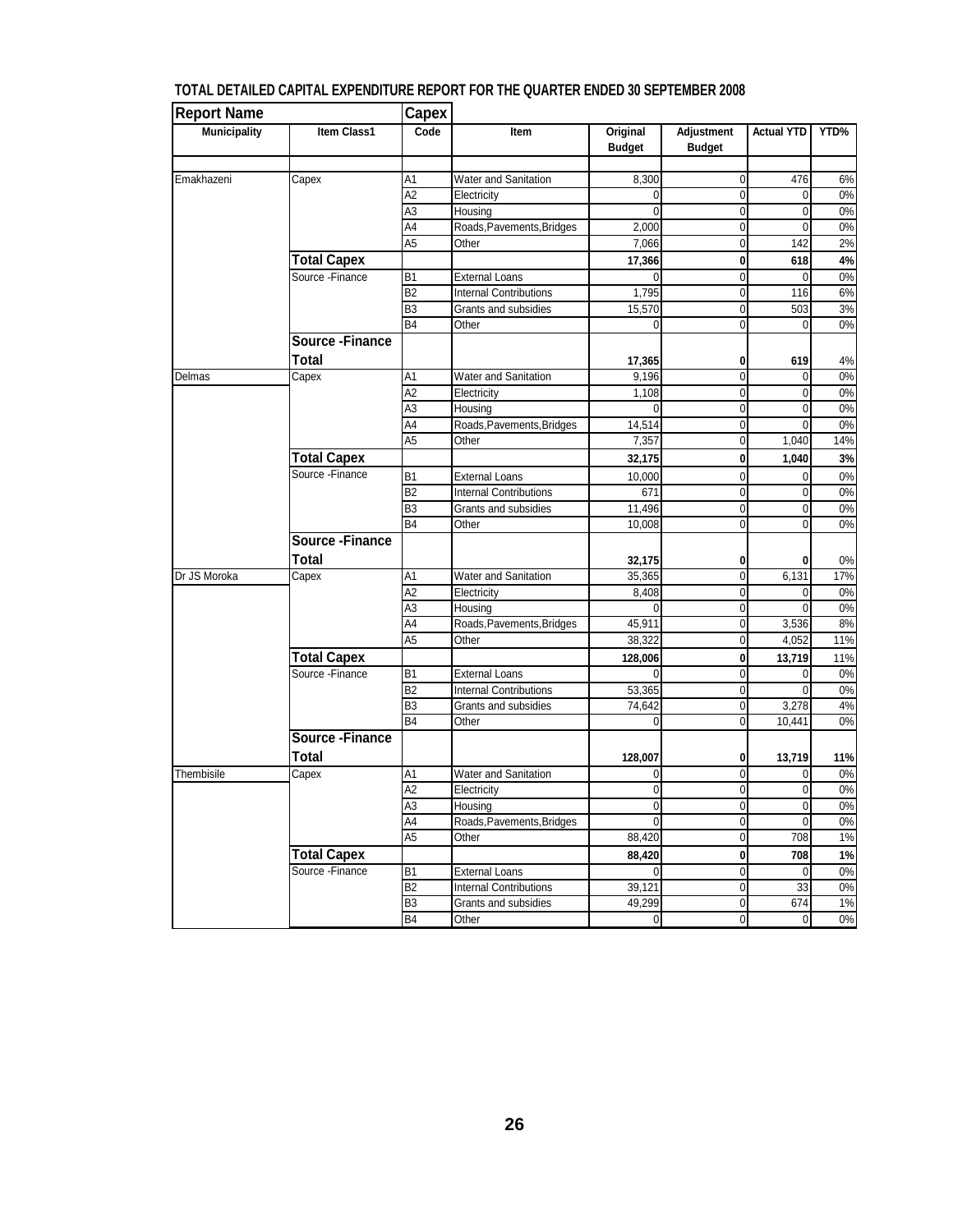| A2<br>49,000<br>0<br>942<br>Electricity<br>A <sub>3</sub><br>Housing<br>2,400<br>$\mathbf 0$<br>Roads, Pavements, Bridges<br>$\mathbf 0$<br>6,097<br>A4<br>90,133<br>7%<br>A <sub>5</sub><br>192,867<br>$\mathbf 0$<br>14,083<br>Other<br><b>Total Capex</b><br>436,271<br>0<br>27,949<br>Source - Finance<br>$\mathbf 0$<br>B1<br><b>External Loans</b><br>204,092<br>17,525<br><b>Internal Contributions</b><br>B <sub>2</sub><br>0<br>58,162<br>26<br>0<br>8,447<br>B <sub>3</sub><br>Grants and subsidies<br>173,996<br>B <sub>4</sub><br>$\mathbf 0$<br>1,951<br>4878%<br>Other<br>40<br><b>Source - Finance</b><br>Total<br>436,290<br>0<br>27,949<br><b>Steve Tshwete</b><br>Water and Sanitation<br>69,199<br>0<br>7,320<br>Capex<br>Α1<br>132,981<br>$\mathbf 0$<br>6,631<br>5%<br>Α2<br>Electricity<br>0%<br>A3<br>Housing<br>$\mathbf 0$<br>0<br>Roads, Pavements, Bridges<br>$\mathbf 0$<br>42,000<br>9,175<br>22%<br>A4<br>A5<br>$\pmb{0}$<br>3,252<br>4%<br>Other<br>73,708<br><b>Total Capex</b><br>317,888<br>$\pmb{0}$<br>26,378<br>8%<br>Source - Finance<br>52,869<br>2,575<br>$5\%$<br>B <sub>1</sub><br><b>External Loans</b><br>0<br>6%<br>B <sub>2</sub><br><b>Internal Contributions</b><br>220,542<br>$\mathbf 0$<br>12,958<br>26%<br>21,739<br>0<br>B <sub>3</sub><br>Grants and subsidies<br>5,566<br>B <sub>4</sub><br>$\mathbf 0$<br>5,278<br>23%<br>Other<br>22,739<br><b>Source - Finance</b><br>Total<br>317,889<br>0<br>26,377<br>8%<br>0<br>Nkangala District<br>Capex<br>A1<br>Water and Sanitation<br>0<br>0%<br>0<br>$\mathbf 0$<br>$\mathbf 0$<br>А2<br>Electricity<br>$0\%$<br>0<br>0<br>0%<br>0<br>A3<br>Housing<br>O<br>Roads, Pavements, Bridges<br>A4<br>0%<br>$\Omega$<br>0<br>0<br>A <sub>5</sub><br>Other<br>1,555<br>$\mathbf 0$<br>5,985<br>385%<br><b>Total Capex</b><br>0<br>1,555<br>5,985<br>385%<br>Source - Finance<br><b>External Loans</b><br>$\mathbf 0$<br>0%<br>B1<br>0<br><b>B2</b><br><b>Internal Contributions</b><br>$\mathbf 0$<br>0%<br>$\Omega$<br>0<br>B <sub>3</sub><br>Grants and subsidies<br>$\mathbf 0$<br>0%<br>$\Omega$<br>0<br><b>B4</b><br>1,555<br>$\mathbf 0$<br>5,985<br>385%<br>Other<br>Source - Finance<br><b>Total</b><br>1,555<br>5,985<br>385%<br><b>Water and Sanitation</b><br>18,567<br>Nkomazi<br>Capex<br>0<br>0%<br>A1<br>0<br>0<br>$\mathbf 0$<br>$0\%$<br>Α2<br>310<br>Electricity<br>A3<br>4,188<br>$0\%$<br>Housing<br>0<br>0<br>0<br>0<br>A4<br>Roads, Pavements, Bridges<br>0%<br>$\Omega$<br>1,742<br>A5<br>$0\%$<br>Other<br>0<br>$\overline{0}$<br><b>Total Capex</b><br>$\bf{0}$<br>$0\%$<br>0<br>24,807<br>Source - Finance<br>0%<br>B <sub>1</sub><br><b>External Loans</b><br>0<br>$\Omega$<br>$\mathbf 0$<br>B <sub>2</sub><br>0<br><b>Internal Contributions</b><br>0<br>Grants and subsidies<br>$\boldsymbol{0}$<br>B3<br>0<br>0<br>B4<br>0<br>0<br>24,806<br>Other<br><b>Source - Finance</b><br>Total<br>24,806<br>0<br>0<br>0%<br>Thaba Chweu<br>Capex<br>A1<br>Water and Sanitation<br>1,200<br>0<br>293<br>3,200<br>0<br>Α2<br>Electricity<br>0<br>2,000<br>$\mathbf 0$<br>235<br>А3<br>Housing<br>Roads, Pavements, Bridges<br>A4<br>380<br>$\mathbf 0$<br>107<br>$\mathbf 0$<br>A5<br>Other<br>23,793<br>6,223<br><b>Total Capex</b><br>30,573<br>0<br>6,858<br>Source - Finance<br>B1<br><b>External Loans</b><br>0<br>0<br>B <sub>2</sub><br><b>Internal Contributions</b><br>0<br>6,565<br>0<br>B <sub>3</sub><br>293<br>Grants and subsidies<br>$\mathbf 0$<br>0<br><b>B4</b><br>Other<br>30,573<br>$\mathbf 0$<br>0<br><b>Source-Finance</b><br>27<br>Total<br>30,573<br>$\bf{0}$<br>6,858 | Emalahleni | Capex | A <sub>1</sub> | Water and Sanitation | 101,871 | $\mathbf 0$ | 6,827 | 7%    |
|-------------------------------------------------------------------------------------------------------------------------------------------------------------------------------------------------------------------------------------------------------------------------------------------------------------------------------------------------------------------------------------------------------------------------------------------------------------------------------------------------------------------------------------------------------------------------------------------------------------------------------------------------------------------------------------------------------------------------------------------------------------------------------------------------------------------------------------------------------------------------------------------------------------------------------------------------------------------------------------------------------------------------------------------------------------------------------------------------------------------------------------------------------------------------------------------------------------------------------------------------------------------------------------------------------------------------------------------------------------------------------------------------------------------------------------------------------------------------------------------------------------------------------------------------------------------------------------------------------------------------------------------------------------------------------------------------------------------------------------------------------------------------------------------------------------------------------------------------------------------------------------------------------------------------------------------------------------------------------------------------------------------------------------------------------------------------------------------------------------------------------------------------------------------------------------------------------------------------------------------------------------------------------------------------------------------------------------------------------------------------------------------------------------------------------------------------------------------------------------------------------------------------------------------------------------------------------------------------------------------------------------------------------------------------------------------------------------------------------------------------------------------------------------------------------------------------------------------------------------------------------------------------------------------------------------------------------------------------------------------------------------------------------------------------------------------------------------------------------------------------------------------------------------------------------------------------------------------------------------------------------------------------------------------------------------------------------------------------------------------------------------------------------------------------------------------------------------------------------------------------------------------------------------------------------------------------------------------------------------------|------------|-------|----------------|----------------------|---------|-------------|-------|-------|
|                                                                                                                                                                                                                                                                                                                                                                                                                                                                                                                                                                                                                                                                                                                                                                                                                                                                                                                                                                                                                                                                                                                                                                                                                                                                                                                                                                                                                                                                                                                                                                                                                                                                                                                                                                                                                                                                                                                                                                                                                                                                                                                                                                                                                                                                                                                                                                                                                                                                                                                                                                                                                                                                                                                                                                                                                                                                                                                                                                                                                                                                                                                                                                                                                                                                                                                                                                                                                                                                                                                                                                                                                   |            |       |                |                      |         |             |       | 2%    |
|                                                                                                                                                                                                                                                                                                                                                                                                                                                                                                                                                                                                                                                                                                                                                                                                                                                                                                                                                                                                                                                                                                                                                                                                                                                                                                                                                                                                                                                                                                                                                                                                                                                                                                                                                                                                                                                                                                                                                                                                                                                                                                                                                                                                                                                                                                                                                                                                                                                                                                                                                                                                                                                                                                                                                                                                                                                                                                                                                                                                                                                                                                                                                                                                                                                                                                                                                                                                                                                                                                                                                                                                                   |            |       |                |                      |         |             |       | $0\%$ |
|                                                                                                                                                                                                                                                                                                                                                                                                                                                                                                                                                                                                                                                                                                                                                                                                                                                                                                                                                                                                                                                                                                                                                                                                                                                                                                                                                                                                                                                                                                                                                                                                                                                                                                                                                                                                                                                                                                                                                                                                                                                                                                                                                                                                                                                                                                                                                                                                                                                                                                                                                                                                                                                                                                                                                                                                                                                                                                                                                                                                                                                                                                                                                                                                                                                                                                                                                                                                                                                                                                                                                                                                                   |            |       |                |                      |         |             |       | $7\%$ |
|                                                                                                                                                                                                                                                                                                                                                                                                                                                                                                                                                                                                                                                                                                                                                                                                                                                                                                                                                                                                                                                                                                                                                                                                                                                                                                                                                                                                                                                                                                                                                                                                                                                                                                                                                                                                                                                                                                                                                                                                                                                                                                                                                                                                                                                                                                                                                                                                                                                                                                                                                                                                                                                                                                                                                                                                                                                                                                                                                                                                                                                                                                                                                                                                                                                                                                                                                                                                                                                                                                                                                                                                                   |            |       |                |                      |         |             |       |       |
|                                                                                                                                                                                                                                                                                                                                                                                                                                                                                                                                                                                                                                                                                                                                                                                                                                                                                                                                                                                                                                                                                                                                                                                                                                                                                                                                                                                                                                                                                                                                                                                                                                                                                                                                                                                                                                                                                                                                                                                                                                                                                                                                                                                                                                                                                                                                                                                                                                                                                                                                                                                                                                                                                                                                                                                                                                                                                                                                                                                                                                                                                                                                                                                                                                                                                                                                                                                                                                                                                                                                                                                                                   |            |       |                |                      |         |             |       | 6%    |
|                                                                                                                                                                                                                                                                                                                                                                                                                                                                                                                                                                                                                                                                                                                                                                                                                                                                                                                                                                                                                                                                                                                                                                                                                                                                                                                                                                                                                                                                                                                                                                                                                                                                                                                                                                                                                                                                                                                                                                                                                                                                                                                                                                                                                                                                                                                                                                                                                                                                                                                                                                                                                                                                                                                                                                                                                                                                                                                                                                                                                                                                                                                                                                                                                                                                                                                                                                                                                                                                                                                                                                                                                   |            |       |                |                      |         |             |       | 9%    |
|                                                                                                                                                                                                                                                                                                                                                                                                                                                                                                                                                                                                                                                                                                                                                                                                                                                                                                                                                                                                                                                                                                                                                                                                                                                                                                                                                                                                                                                                                                                                                                                                                                                                                                                                                                                                                                                                                                                                                                                                                                                                                                                                                                                                                                                                                                                                                                                                                                                                                                                                                                                                                                                                                                                                                                                                                                                                                                                                                                                                                                                                                                                                                                                                                                                                                                                                                                                                                                                                                                                                                                                                                   |            |       |                |                      |         |             |       | 0%    |
|                                                                                                                                                                                                                                                                                                                                                                                                                                                                                                                                                                                                                                                                                                                                                                                                                                                                                                                                                                                                                                                                                                                                                                                                                                                                                                                                                                                                                                                                                                                                                                                                                                                                                                                                                                                                                                                                                                                                                                                                                                                                                                                                                                                                                                                                                                                                                                                                                                                                                                                                                                                                                                                                                                                                                                                                                                                                                                                                                                                                                                                                                                                                                                                                                                                                                                                                                                                                                                                                                                                                                                                                                   |            |       |                |                      |         |             |       | 5%    |
|                                                                                                                                                                                                                                                                                                                                                                                                                                                                                                                                                                                                                                                                                                                                                                                                                                                                                                                                                                                                                                                                                                                                                                                                                                                                                                                                                                                                                                                                                                                                                                                                                                                                                                                                                                                                                                                                                                                                                                                                                                                                                                                                                                                                                                                                                                                                                                                                                                                                                                                                                                                                                                                                                                                                                                                                                                                                                                                                                                                                                                                                                                                                                                                                                                                                                                                                                                                                                                                                                                                                                                                                                   |            |       |                |                      |         |             |       |       |
|                                                                                                                                                                                                                                                                                                                                                                                                                                                                                                                                                                                                                                                                                                                                                                                                                                                                                                                                                                                                                                                                                                                                                                                                                                                                                                                                                                                                                                                                                                                                                                                                                                                                                                                                                                                                                                                                                                                                                                                                                                                                                                                                                                                                                                                                                                                                                                                                                                                                                                                                                                                                                                                                                                                                                                                                                                                                                                                                                                                                                                                                                                                                                                                                                                                                                                                                                                                                                                                                                                                                                                                                                   |            |       |                |                      |         |             |       |       |
|                                                                                                                                                                                                                                                                                                                                                                                                                                                                                                                                                                                                                                                                                                                                                                                                                                                                                                                                                                                                                                                                                                                                                                                                                                                                                                                                                                                                                                                                                                                                                                                                                                                                                                                                                                                                                                                                                                                                                                                                                                                                                                                                                                                                                                                                                                                                                                                                                                                                                                                                                                                                                                                                                                                                                                                                                                                                                                                                                                                                                                                                                                                                                                                                                                                                                                                                                                                                                                                                                                                                                                                                                   |            |       |                |                      |         |             |       | 6%    |
|                                                                                                                                                                                                                                                                                                                                                                                                                                                                                                                                                                                                                                                                                                                                                                                                                                                                                                                                                                                                                                                                                                                                                                                                                                                                                                                                                                                                                                                                                                                                                                                                                                                                                                                                                                                                                                                                                                                                                                                                                                                                                                                                                                                                                                                                                                                                                                                                                                                                                                                                                                                                                                                                                                                                                                                                                                                                                                                                                                                                                                                                                                                                                                                                                                                                                                                                                                                                                                                                                                                                                                                                                   |            |       |                |                      |         |             |       |       |
|                                                                                                                                                                                                                                                                                                                                                                                                                                                                                                                                                                                                                                                                                                                                                                                                                                                                                                                                                                                                                                                                                                                                                                                                                                                                                                                                                                                                                                                                                                                                                                                                                                                                                                                                                                                                                                                                                                                                                                                                                                                                                                                                                                                                                                                                                                                                                                                                                                                                                                                                                                                                                                                                                                                                                                                                                                                                                                                                                                                                                                                                                                                                                                                                                                                                                                                                                                                                                                                                                                                                                                                                                   |            |       |                |                      |         |             |       | 11%   |
|                                                                                                                                                                                                                                                                                                                                                                                                                                                                                                                                                                                                                                                                                                                                                                                                                                                                                                                                                                                                                                                                                                                                                                                                                                                                                                                                                                                                                                                                                                                                                                                                                                                                                                                                                                                                                                                                                                                                                                                                                                                                                                                                                                                                                                                                                                                                                                                                                                                                                                                                                                                                                                                                                                                                                                                                                                                                                                                                                                                                                                                                                                                                                                                                                                                                                                                                                                                                                                                                                                                                                                                                                   |            |       |                |                      |         |             |       |       |
|                                                                                                                                                                                                                                                                                                                                                                                                                                                                                                                                                                                                                                                                                                                                                                                                                                                                                                                                                                                                                                                                                                                                                                                                                                                                                                                                                                                                                                                                                                                                                                                                                                                                                                                                                                                                                                                                                                                                                                                                                                                                                                                                                                                                                                                                                                                                                                                                                                                                                                                                                                                                                                                                                                                                                                                                                                                                                                                                                                                                                                                                                                                                                                                                                                                                                                                                                                                                                                                                                                                                                                                                                   |            |       |                |                      |         |             |       |       |
|                                                                                                                                                                                                                                                                                                                                                                                                                                                                                                                                                                                                                                                                                                                                                                                                                                                                                                                                                                                                                                                                                                                                                                                                                                                                                                                                                                                                                                                                                                                                                                                                                                                                                                                                                                                                                                                                                                                                                                                                                                                                                                                                                                                                                                                                                                                                                                                                                                                                                                                                                                                                                                                                                                                                                                                                                                                                                                                                                                                                                                                                                                                                                                                                                                                                                                                                                                                                                                                                                                                                                                                                                   |            |       |                |                      |         |             |       |       |
|                                                                                                                                                                                                                                                                                                                                                                                                                                                                                                                                                                                                                                                                                                                                                                                                                                                                                                                                                                                                                                                                                                                                                                                                                                                                                                                                                                                                                                                                                                                                                                                                                                                                                                                                                                                                                                                                                                                                                                                                                                                                                                                                                                                                                                                                                                                                                                                                                                                                                                                                                                                                                                                                                                                                                                                                                                                                                                                                                                                                                                                                                                                                                                                                                                                                                                                                                                                                                                                                                                                                                                                                                   |            |       |                |                      |         |             |       |       |
|                                                                                                                                                                                                                                                                                                                                                                                                                                                                                                                                                                                                                                                                                                                                                                                                                                                                                                                                                                                                                                                                                                                                                                                                                                                                                                                                                                                                                                                                                                                                                                                                                                                                                                                                                                                                                                                                                                                                                                                                                                                                                                                                                                                                                                                                                                                                                                                                                                                                                                                                                                                                                                                                                                                                                                                                                                                                                                                                                                                                                                                                                                                                                                                                                                                                                                                                                                                                                                                                                                                                                                                                                   |            |       |                |                      |         |             |       |       |
|                                                                                                                                                                                                                                                                                                                                                                                                                                                                                                                                                                                                                                                                                                                                                                                                                                                                                                                                                                                                                                                                                                                                                                                                                                                                                                                                                                                                                                                                                                                                                                                                                                                                                                                                                                                                                                                                                                                                                                                                                                                                                                                                                                                                                                                                                                                                                                                                                                                                                                                                                                                                                                                                                                                                                                                                                                                                                                                                                                                                                                                                                                                                                                                                                                                                                                                                                                                                                                                                                                                                                                                                                   |            |       |                |                      |         |             |       |       |
|                                                                                                                                                                                                                                                                                                                                                                                                                                                                                                                                                                                                                                                                                                                                                                                                                                                                                                                                                                                                                                                                                                                                                                                                                                                                                                                                                                                                                                                                                                                                                                                                                                                                                                                                                                                                                                                                                                                                                                                                                                                                                                                                                                                                                                                                                                                                                                                                                                                                                                                                                                                                                                                                                                                                                                                                                                                                                                                                                                                                                                                                                                                                                                                                                                                                                                                                                                                                                                                                                                                                                                                                                   |            |       |                |                      |         |             |       |       |
|                                                                                                                                                                                                                                                                                                                                                                                                                                                                                                                                                                                                                                                                                                                                                                                                                                                                                                                                                                                                                                                                                                                                                                                                                                                                                                                                                                                                                                                                                                                                                                                                                                                                                                                                                                                                                                                                                                                                                                                                                                                                                                                                                                                                                                                                                                                                                                                                                                                                                                                                                                                                                                                                                                                                                                                                                                                                                                                                                                                                                                                                                                                                                                                                                                                                                                                                                                                                                                                                                                                                                                                                                   |            |       |                |                      |         |             |       |       |
|                                                                                                                                                                                                                                                                                                                                                                                                                                                                                                                                                                                                                                                                                                                                                                                                                                                                                                                                                                                                                                                                                                                                                                                                                                                                                                                                                                                                                                                                                                                                                                                                                                                                                                                                                                                                                                                                                                                                                                                                                                                                                                                                                                                                                                                                                                                                                                                                                                                                                                                                                                                                                                                                                                                                                                                                                                                                                                                                                                                                                                                                                                                                                                                                                                                                                                                                                                                                                                                                                                                                                                                                                   |            |       |                |                      |         |             |       |       |
|                                                                                                                                                                                                                                                                                                                                                                                                                                                                                                                                                                                                                                                                                                                                                                                                                                                                                                                                                                                                                                                                                                                                                                                                                                                                                                                                                                                                                                                                                                                                                                                                                                                                                                                                                                                                                                                                                                                                                                                                                                                                                                                                                                                                                                                                                                                                                                                                                                                                                                                                                                                                                                                                                                                                                                                                                                                                                                                                                                                                                                                                                                                                                                                                                                                                                                                                                                                                                                                                                                                                                                                                                   |            |       |                |                      |         |             |       |       |
|                                                                                                                                                                                                                                                                                                                                                                                                                                                                                                                                                                                                                                                                                                                                                                                                                                                                                                                                                                                                                                                                                                                                                                                                                                                                                                                                                                                                                                                                                                                                                                                                                                                                                                                                                                                                                                                                                                                                                                                                                                                                                                                                                                                                                                                                                                                                                                                                                                                                                                                                                                                                                                                                                                                                                                                                                                                                                                                                                                                                                                                                                                                                                                                                                                                                                                                                                                                                                                                                                                                                                                                                                   |            |       |                |                      |         |             |       |       |
|                                                                                                                                                                                                                                                                                                                                                                                                                                                                                                                                                                                                                                                                                                                                                                                                                                                                                                                                                                                                                                                                                                                                                                                                                                                                                                                                                                                                                                                                                                                                                                                                                                                                                                                                                                                                                                                                                                                                                                                                                                                                                                                                                                                                                                                                                                                                                                                                                                                                                                                                                                                                                                                                                                                                                                                                                                                                                                                                                                                                                                                                                                                                                                                                                                                                                                                                                                                                                                                                                                                                                                                                                   |            |       |                |                      |         |             |       |       |
|                                                                                                                                                                                                                                                                                                                                                                                                                                                                                                                                                                                                                                                                                                                                                                                                                                                                                                                                                                                                                                                                                                                                                                                                                                                                                                                                                                                                                                                                                                                                                                                                                                                                                                                                                                                                                                                                                                                                                                                                                                                                                                                                                                                                                                                                                                                                                                                                                                                                                                                                                                                                                                                                                                                                                                                                                                                                                                                                                                                                                                                                                                                                                                                                                                                                                                                                                                                                                                                                                                                                                                                                                   |            |       |                |                      |         |             |       |       |
|                                                                                                                                                                                                                                                                                                                                                                                                                                                                                                                                                                                                                                                                                                                                                                                                                                                                                                                                                                                                                                                                                                                                                                                                                                                                                                                                                                                                                                                                                                                                                                                                                                                                                                                                                                                                                                                                                                                                                                                                                                                                                                                                                                                                                                                                                                                                                                                                                                                                                                                                                                                                                                                                                                                                                                                                                                                                                                                                                                                                                                                                                                                                                                                                                                                                                                                                                                                                                                                                                                                                                                                                                   |            |       |                |                      |         |             |       |       |
|                                                                                                                                                                                                                                                                                                                                                                                                                                                                                                                                                                                                                                                                                                                                                                                                                                                                                                                                                                                                                                                                                                                                                                                                                                                                                                                                                                                                                                                                                                                                                                                                                                                                                                                                                                                                                                                                                                                                                                                                                                                                                                                                                                                                                                                                                                                                                                                                                                                                                                                                                                                                                                                                                                                                                                                                                                                                                                                                                                                                                                                                                                                                                                                                                                                                                                                                                                                                                                                                                                                                                                                                                   |            |       |                |                      |         |             |       |       |
|                                                                                                                                                                                                                                                                                                                                                                                                                                                                                                                                                                                                                                                                                                                                                                                                                                                                                                                                                                                                                                                                                                                                                                                                                                                                                                                                                                                                                                                                                                                                                                                                                                                                                                                                                                                                                                                                                                                                                                                                                                                                                                                                                                                                                                                                                                                                                                                                                                                                                                                                                                                                                                                                                                                                                                                                                                                                                                                                                                                                                                                                                                                                                                                                                                                                                                                                                                                                                                                                                                                                                                                                                   |            |       |                |                      |         |             |       |       |
|                                                                                                                                                                                                                                                                                                                                                                                                                                                                                                                                                                                                                                                                                                                                                                                                                                                                                                                                                                                                                                                                                                                                                                                                                                                                                                                                                                                                                                                                                                                                                                                                                                                                                                                                                                                                                                                                                                                                                                                                                                                                                                                                                                                                                                                                                                                                                                                                                                                                                                                                                                                                                                                                                                                                                                                                                                                                                                                                                                                                                                                                                                                                                                                                                                                                                                                                                                                                                                                                                                                                                                                                                   |            |       |                |                      |         |             |       |       |
|                                                                                                                                                                                                                                                                                                                                                                                                                                                                                                                                                                                                                                                                                                                                                                                                                                                                                                                                                                                                                                                                                                                                                                                                                                                                                                                                                                                                                                                                                                                                                                                                                                                                                                                                                                                                                                                                                                                                                                                                                                                                                                                                                                                                                                                                                                                                                                                                                                                                                                                                                                                                                                                                                                                                                                                                                                                                                                                                                                                                                                                                                                                                                                                                                                                                                                                                                                                                                                                                                                                                                                                                                   |            |       |                |                      |         |             |       |       |
|                                                                                                                                                                                                                                                                                                                                                                                                                                                                                                                                                                                                                                                                                                                                                                                                                                                                                                                                                                                                                                                                                                                                                                                                                                                                                                                                                                                                                                                                                                                                                                                                                                                                                                                                                                                                                                                                                                                                                                                                                                                                                                                                                                                                                                                                                                                                                                                                                                                                                                                                                                                                                                                                                                                                                                                                                                                                                                                                                                                                                                                                                                                                                                                                                                                                                                                                                                                                                                                                                                                                                                                                                   |            |       |                |                      |         |             |       |       |
|                                                                                                                                                                                                                                                                                                                                                                                                                                                                                                                                                                                                                                                                                                                                                                                                                                                                                                                                                                                                                                                                                                                                                                                                                                                                                                                                                                                                                                                                                                                                                                                                                                                                                                                                                                                                                                                                                                                                                                                                                                                                                                                                                                                                                                                                                                                                                                                                                                                                                                                                                                                                                                                                                                                                                                                                                                                                                                                                                                                                                                                                                                                                                                                                                                                                                                                                                                                                                                                                                                                                                                                                                   |            |       |                |                      |         |             |       |       |
|                                                                                                                                                                                                                                                                                                                                                                                                                                                                                                                                                                                                                                                                                                                                                                                                                                                                                                                                                                                                                                                                                                                                                                                                                                                                                                                                                                                                                                                                                                                                                                                                                                                                                                                                                                                                                                                                                                                                                                                                                                                                                                                                                                                                                                                                                                                                                                                                                                                                                                                                                                                                                                                                                                                                                                                                                                                                                                                                                                                                                                                                                                                                                                                                                                                                                                                                                                                                                                                                                                                                                                                                                   |            |       |                |                      |         |             |       |       |
|                                                                                                                                                                                                                                                                                                                                                                                                                                                                                                                                                                                                                                                                                                                                                                                                                                                                                                                                                                                                                                                                                                                                                                                                                                                                                                                                                                                                                                                                                                                                                                                                                                                                                                                                                                                                                                                                                                                                                                                                                                                                                                                                                                                                                                                                                                                                                                                                                                                                                                                                                                                                                                                                                                                                                                                                                                                                                                                                                                                                                                                                                                                                                                                                                                                                                                                                                                                                                                                                                                                                                                                                                   |            |       |                |                      |         |             |       |       |
|                                                                                                                                                                                                                                                                                                                                                                                                                                                                                                                                                                                                                                                                                                                                                                                                                                                                                                                                                                                                                                                                                                                                                                                                                                                                                                                                                                                                                                                                                                                                                                                                                                                                                                                                                                                                                                                                                                                                                                                                                                                                                                                                                                                                                                                                                                                                                                                                                                                                                                                                                                                                                                                                                                                                                                                                                                                                                                                                                                                                                                                                                                                                                                                                                                                                                                                                                                                                                                                                                                                                                                                                                   |            |       |                |                      |         |             |       |       |
|                                                                                                                                                                                                                                                                                                                                                                                                                                                                                                                                                                                                                                                                                                                                                                                                                                                                                                                                                                                                                                                                                                                                                                                                                                                                                                                                                                                                                                                                                                                                                                                                                                                                                                                                                                                                                                                                                                                                                                                                                                                                                                                                                                                                                                                                                                                                                                                                                                                                                                                                                                                                                                                                                                                                                                                                                                                                                                                                                                                                                                                                                                                                                                                                                                                                                                                                                                                                                                                                                                                                                                                                                   |            |       |                |                      |         |             |       |       |
|                                                                                                                                                                                                                                                                                                                                                                                                                                                                                                                                                                                                                                                                                                                                                                                                                                                                                                                                                                                                                                                                                                                                                                                                                                                                                                                                                                                                                                                                                                                                                                                                                                                                                                                                                                                                                                                                                                                                                                                                                                                                                                                                                                                                                                                                                                                                                                                                                                                                                                                                                                                                                                                                                                                                                                                                                                                                                                                                                                                                                                                                                                                                                                                                                                                                                                                                                                                                                                                                                                                                                                                                                   |            |       |                |                      |         |             |       |       |
|                                                                                                                                                                                                                                                                                                                                                                                                                                                                                                                                                                                                                                                                                                                                                                                                                                                                                                                                                                                                                                                                                                                                                                                                                                                                                                                                                                                                                                                                                                                                                                                                                                                                                                                                                                                                                                                                                                                                                                                                                                                                                                                                                                                                                                                                                                                                                                                                                                                                                                                                                                                                                                                                                                                                                                                                                                                                                                                                                                                                                                                                                                                                                                                                                                                                                                                                                                                                                                                                                                                                                                                                                   |            |       |                |                      |         |             |       |       |
|                                                                                                                                                                                                                                                                                                                                                                                                                                                                                                                                                                                                                                                                                                                                                                                                                                                                                                                                                                                                                                                                                                                                                                                                                                                                                                                                                                                                                                                                                                                                                                                                                                                                                                                                                                                                                                                                                                                                                                                                                                                                                                                                                                                                                                                                                                                                                                                                                                                                                                                                                                                                                                                                                                                                                                                                                                                                                                                                                                                                                                                                                                                                                                                                                                                                                                                                                                                                                                                                                                                                                                                                                   |            |       |                |                      |         |             |       |       |
|                                                                                                                                                                                                                                                                                                                                                                                                                                                                                                                                                                                                                                                                                                                                                                                                                                                                                                                                                                                                                                                                                                                                                                                                                                                                                                                                                                                                                                                                                                                                                                                                                                                                                                                                                                                                                                                                                                                                                                                                                                                                                                                                                                                                                                                                                                                                                                                                                                                                                                                                                                                                                                                                                                                                                                                                                                                                                                                                                                                                                                                                                                                                                                                                                                                                                                                                                                                                                                                                                                                                                                                                                   |            |       |                |                      |         |             |       |       |
|                                                                                                                                                                                                                                                                                                                                                                                                                                                                                                                                                                                                                                                                                                                                                                                                                                                                                                                                                                                                                                                                                                                                                                                                                                                                                                                                                                                                                                                                                                                                                                                                                                                                                                                                                                                                                                                                                                                                                                                                                                                                                                                                                                                                                                                                                                                                                                                                                                                                                                                                                                                                                                                                                                                                                                                                                                                                                                                                                                                                                                                                                                                                                                                                                                                                                                                                                                                                                                                                                                                                                                                                                   |            |       |                |                      |         |             |       |       |
|                                                                                                                                                                                                                                                                                                                                                                                                                                                                                                                                                                                                                                                                                                                                                                                                                                                                                                                                                                                                                                                                                                                                                                                                                                                                                                                                                                                                                                                                                                                                                                                                                                                                                                                                                                                                                                                                                                                                                                                                                                                                                                                                                                                                                                                                                                                                                                                                                                                                                                                                                                                                                                                                                                                                                                                                                                                                                                                                                                                                                                                                                                                                                                                                                                                                                                                                                                                                                                                                                                                                                                                                                   |            |       |                |                      |         |             |       |       |
|                                                                                                                                                                                                                                                                                                                                                                                                                                                                                                                                                                                                                                                                                                                                                                                                                                                                                                                                                                                                                                                                                                                                                                                                                                                                                                                                                                                                                                                                                                                                                                                                                                                                                                                                                                                                                                                                                                                                                                                                                                                                                                                                                                                                                                                                                                                                                                                                                                                                                                                                                                                                                                                                                                                                                                                                                                                                                                                                                                                                                                                                                                                                                                                                                                                                                                                                                                                                                                                                                                                                                                                                                   |            |       |                |                      |         |             |       |       |
|                                                                                                                                                                                                                                                                                                                                                                                                                                                                                                                                                                                                                                                                                                                                                                                                                                                                                                                                                                                                                                                                                                                                                                                                                                                                                                                                                                                                                                                                                                                                                                                                                                                                                                                                                                                                                                                                                                                                                                                                                                                                                                                                                                                                                                                                                                                                                                                                                                                                                                                                                                                                                                                                                                                                                                                                                                                                                                                                                                                                                                                                                                                                                                                                                                                                                                                                                                                                                                                                                                                                                                                                                   |            |       |                |                      |         |             |       |       |
|                                                                                                                                                                                                                                                                                                                                                                                                                                                                                                                                                                                                                                                                                                                                                                                                                                                                                                                                                                                                                                                                                                                                                                                                                                                                                                                                                                                                                                                                                                                                                                                                                                                                                                                                                                                                                                                                                                                                                                                                                                                                                                                                                                                                                                                                                                                                                                                                                                                                                                                                                                                                                                                                                                                                                                                                                                                                                                                                                                                                                                                                                                                                                                                                                                                                                                                                                                                                                                                                                                                                                                                                                   |            |       |                |                      |         |             |       | $0\%$ |
|                                                                                                                                                                                                                                                                                                                                                                                                                                                                                                                                                                                                                                                                                                                                                                                                                                                                                                                                                                                                                                                                                                                                                                                                                                                                                                                                                                                                                                                                                                                                                                                                                                                                                                                                                                                                                                                                                                                                                                                                                                                                                                                                                                                                                                                                                                                                                                                                                                                                                                                                                                                                                                                                                                                                                                                                                                                                                                                                                                                                                                                                                                                                                                                                                                                                                                                                                                                                                                                                                                                                                                                                                   |            |       |                |                      |         |             |       | 0%    |
|                                                                                                                                                                                                                                                                                                                                                                                                                                                                                                                                                                                                                                                                                                                                                                                                                                                                                                                                                                                                                                                                                                                                                                                                                                                                                                                                                                                                                                                                                                                                                                                                                                                                                                                                                                                                                                                                                                                                                                                                                                                                                                                                                                                                                                                                                                                                                                                                                                                                                                                                                                                                                                                                                                                                                                                                                                                                                                                                                                                                                                                                                                                                                                                                                                                                                                                                                                                                                                                                                                                                                                                                                   |            |       |                |                      |         |             |       | $0\%$ |
|                                                                                                                                                                                                                                                                                                                                                                                                                                                                                                                                                                                                                                                                                                                                                                                                                                                                                                                                                                                                                                                                                                                                                                                                                                                                                                                                                                                                                                                                                                                                                                                                                                                                                                                                                                                                                                                                                                                                                                                                                                                                                                                                                                                                                                                                                                                                                                                                                                                                                                                                                                                                                                                                                                                                                                                                                                                                                                                                                                                                                                                                                                                                                                                                                                                                                                                                                                                                                                                                                                                                                                                                                   |            |       |                |                      |         |             |       |       |
|                                                                                                                                                                                                                                                                                                                                                                                                                                                                                                                                                                                                                                                                                                                                                                                                                                                                                                                                                                                                                                                                                                                                                                                                                                                                                                                                                                                                                                                                                                                                                                                                                                                                                                                                                                                                                                                                                                                                                                                                                                                                                                                                                                                                                                                                                                                                                                                                                                                                                                                                                                                                                                                                                                                                                                                                                                                                                                                                                                                                                                                                                                                                                                                                                                                                                                                                                                                                                                                                                                                                                                                                                   |            |       |                |                      |         |             |       |       |
|                                                                                                                                                                                                                                                                                                                                                                                                                                                                                                                                                                                                                                                                                                                                                                                                                                                                                                                                                                                                                                                                                                                                                                                                                                                                                                                                                                                                                                                                                                                                                                                                                                                                                                                                                                                                                                                                                                                                                                                                                                                                                                                                                                                                                                                                                                                                                                                                                                                                                                                                                                                                                                                                                                                                                                                                                                                                                                                                                                                                                                                                                                                                                                                                                                                                                                                                                                                                                                                                                                                                                                                                                   |            |       |                |                      |         |             |       |       |
|                                                                                                                                                                                                                                                                                                                                                                                                                                                                                                                                                                                                                                                                                                                                                                                                                                                                                                                                                                                                                                                                                                                                                                                                                                                                                                                                                                                                                                                                                                                                                                                                                                                                                                                                                                                                                                                                                                                                                                                                                                                                                                                                                                                                                                                                                                                                                                                                                                                                                                                                                                                                                                                                                                                                                                                                                                                                                                                                                                                                                                                                                                                                                                                                                                                                                                                                                                                                                                                                                                                                                                                                                   |            |       |                |                      |         |             |       | 24%   |
|                                                                                                                                                                                                                                                                                                                                                                                                                                                                                                                                                                                                                                                                                                                                                                                                                                                                                                                                                                                                                                                                                                                                                                                                                                                                                                                                                                                                                                                                                                                                                                                                                                                                                                                                                                                                                                                                                                                                                                                                                                                                                                                                                                                                                                                                                                                                                                                                                                                                                                                                                                                                                                                                                                                                                                                                                                                                                                                                                                                                                                                                                                                                                                                                                                                                                                                                                                                                                                                                                                                                                                                                                   |            |       |                |                      |         |             |       | 0%    |
|                                                                                                                                                                                                                                                                                                                                                                                                                                                                                                                                                                                                                                                                                                                                                                                                                                                                                                                                                                                                                                                                                                                                                                                                                                                                                                                                                                                                                                                                                                                                                                                                                                                                                                                                                                                                                                                                                                                                                                                                                                                                                                                                                                                                                                                                                                                                                                                                                                                                                                                                                                                                                                                                                                                                                                                                                                                                                                                                                                                                                                                                                                                                                                                                                                                                                                                                                                                                                                                                                                                                                                                                                   |            |       |                |                      |         |             |       | 12%   |
|                                                                                                                                                                                                                                                                                                                                                                                                                                                                                                                                                                                                                                                                                                                                                                                                                                                                                                                                                                                                                                                                                                                                                                                                                                                                                                                                                                                                                                                                                                                                                                                                                                                                                                                                                                                                                                                                                                                                                                                                                                                                                                                                                                                                                                                                                                                                                                                                                                                                                                                                                                                                                                                                                                                                                                                                                                                                                                                                                                                                                                                                                                                                                                                                                                                                                                                                                                                                                                                                                                                                                                                                                   |            |       |                |                      |         |             |       | 28%   |
|                                                                                                                                                                                                                                                                                                                                                                                                                                                                                                                                                                                                                                                                                                                                                                                                                                                                                                                                                                                                                                                                                                                                                                                                                                                                                                                                                                                                                                                                                                                                                                                                                                                                                                                                                                                                                                                                                                                                                                                                                                                                                                                                                                                                                                                                                                                                                                                                                                                                                                                                                                                                                                                                                                                                                                                                                                                                                                                                                                                                                                                                                                                                                                                                                                                                                                                                                                                                                                                                                                                                                                                                                   |            |       |                |                      |         |             |       | 26%   |
|                                                                                                                                                                                                                                                                                                                                                                                                                                                                                                                                                                                                                                                                                                                                                                                                                                                                                                                                                                                                                                                                                                                                                                                                                                                                                                                                                                                                                                                                                                                                                                                                                                                                                                                                                                                                                                                                                                                                                                                                                                                                                                                                                                                                                                                                                                                                                                                                                                                                                                                                                                                                                                                                                                                                                                                                                                                                                                                                                                                                                                                                                                                                                                                                                                                                                                                                                                                                                                                                                                                                                                                                                   |            |       |                |                      |         |             |       | 22%   |
|                                                                                                                                                                                                                                                                                                                                                                                                                                                                                                                                                                                                                                                                                                                                                                                                                                                                                                                                                                                                                                                                                                                                                                                                                                                                                                                                                                                                                                                                                                                                                                                                                                                                                                                                                                                                                                                                                                                                                                                                                                                                                                                                                                                                                                                                                                                                                                                                                                                                                                                                                                                                                                                                                                                                                                                                                                                                                                                                                                                                                                                                                                                                                                                                                                                                                                                                                                                                                                                                                                                                                                                                                   |            |       |                |                      |         |             |       | 0%    |
|                                                                                                                                                                                                                                                                                                                                                                                                                                                                                                                                                                                                                                                                                                                                                                                                                                                                                                                                                                                                                                                                                                                                                                                                                                                                                                                                                                                                                                                                                                                                                                                                                                                                                                                                                                                                                                                                                                                                                                                                                                                                                                                                                                                                                                                                                                                                                                                                                                                                                                                                                                                                                                                                                                                                                                                                                                                                                                                                                                                                                                                                                                                                                                                                                                                                                                                                                                                                                                                                                                                                                                                                                   |            |       |                |                      |         |             |       | $0\%$ |
|                                                                                                                                                                                                                                                                                                                                                                                                                                                                                                                                                                                                                                                                                                                                                                                                                                                                                                                                                                                                                                                                                                                                                                                                                                                                                                                                                                                                                                                                                                                                                                                                                                                                                                                                                                                                                                                                                                                                                                                                                                                                                                                                                                                                                                                                                                                                                                                                                                                                                                                                                                                                                                                                                                                                                                                                                                                                                                                                                                                                                                                                                                                                                                                                                                                                                                                                                                                                                                                                                                                                                                                                                   |            |       |                |                      |         |             |       | $0\%$ |
|                                                                                                                                                                                                                                                                                                                                                                                                                                                                                                                                                                                                                                                                                                                                                                                                                                                                                                                                                                                                                                                                                                                                                                                                                                                                                                                                                                                                                                                                                                                                                                                                                                                                                                                                                                                                                                                                                                                                                                                                                                                                                                                                                                                                                                                                                                                                                                                                                                                                                                                                                                                                                                                                                                                                                                                                                                                                                                                                                                                                                                                                                                                                                                                                                                                                                                                                                                                                                                                                                                                                                                                                                   |            |       |                |                      |         |             |       | 0%    |
|                                                                                                                                                                                                                                                                                                                                                                                                                                                                                                                                                                                                                                                                                                                                                                                                                                                                                                                                                                                                                                                                                                                                                                                                                                                                                                                                                                                                                                                                                                                                                                                                                                                                                                                                                                                                                                                                                                                                                                                                                                                                                                                                                                                                                                                                                                                                                                                                                                                                                                                                                                                                                                                                                                                                                                                                                                                                                                                                                                                                                                                                                                                                                                                                                                                                                                                                                                                                                                                                                                                                                                                                                   |            |       |                |                      |         |             |       |       |
|                                                                                                                                                                                                                                                                                                                                                                                                                                                                                                                                                                                                                                                                                                                                                                                                                                                                                                                                                                                                                                                                                                                                                                                                                                                                                                                                                                                                                                                                                                                                                                                                                                                                                                                                                                                                                                                                                                                                                                                                                                                                                                                                                                                                                                                                                                                                                                                                                                                                                                                                                                                                                                                                                                                                                                                                                                                                                                                                                                                                                                                                                                                                                                                                                                                                                                                                                                                                                                                                                                                                                                                                                   |            |       |                |                      |         |             |       | 22%   |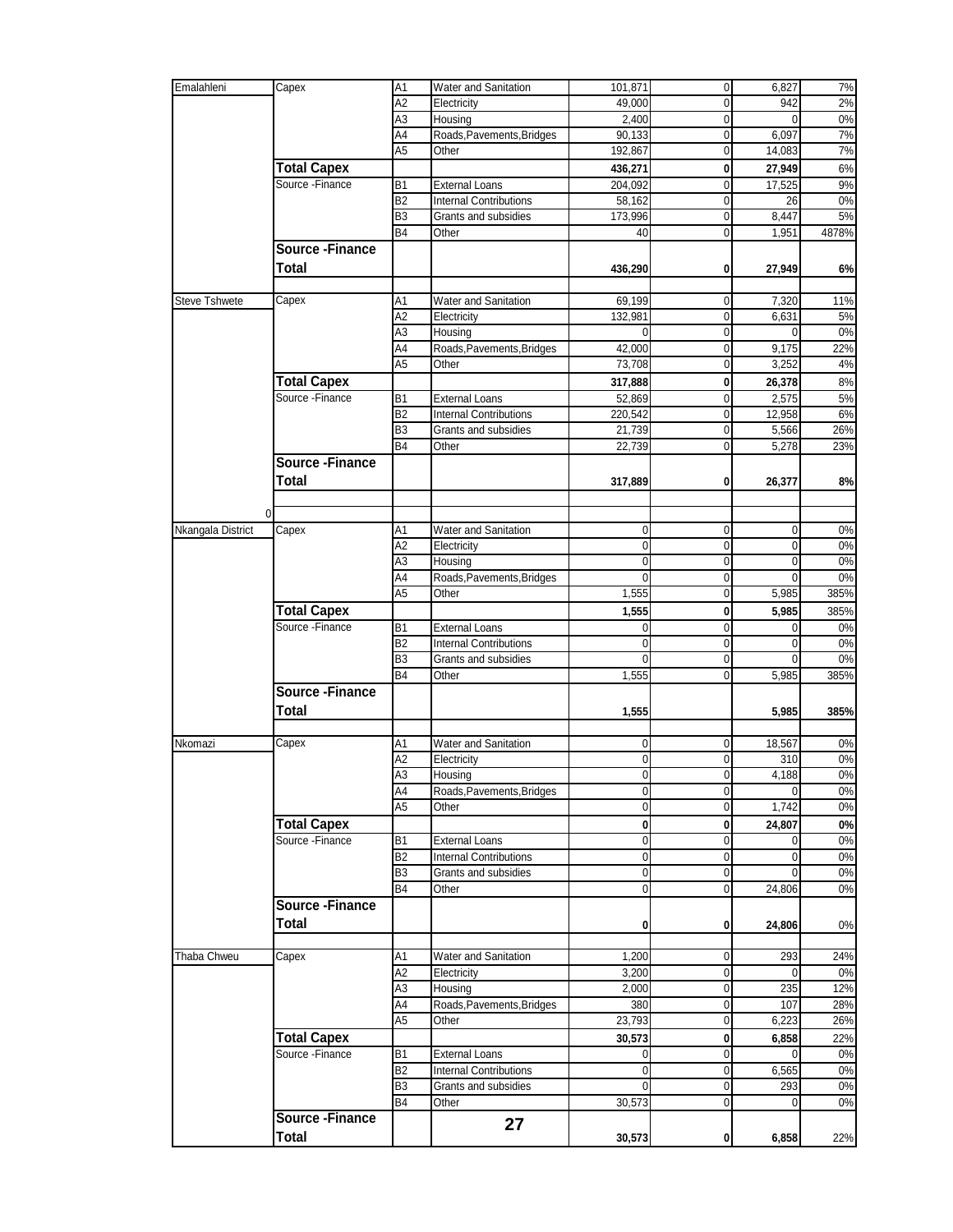| Bushbuckridge | Capex                 | A <sub>1</sub>  | Water and Sanitation          | 148,035     | $\mathbf 0$    | 18,663   | 13%   |
|---------------|-----------------------|-----------------|-------------------------------|-------------|----------------|----------|-------|
|               |                       |                 |                               |             |                |          |       |
|               |                       | $\overline{A2}$ | Electricity                   | 1,500       | $\Omega$       | $\Omega$ | 0%    |
|               |                       | A3              | Housing                       | $\Omega$    | $\mathbf 0$    | $\Omega$ | $0\%$ |
|               |                       | A4              | Roads, Pavements, Bridges     | 17,600      | $\mathbf 0$    | 1,664    | 9%    |
|               |                       | A <sub>5</sub>  | Other                         | 46,840      | $\mathbf 0$    | 2,578    | 6%    |
|               |                       |                 |                               |             |                |          |       |
|               | <b>Total Capex</b>    |                 |                               | 213,975     | $\bf{0}$       | 22,905   | 11%   |
|               | Source - Finance      | <b>B1</b>       | <b>External Loans</b>         | 0           | $\pmb{0}$      | 0        | $0\%$ |
|               |                       | <b>B2</b>       | <b>Internal Contributions</b> | 0           | $\mathbf 0$    | $\Omega$ | 0%    |
|               |                       | B <sub>3</sub>  | Grants and subsidies          | 213,975     | $\mathbf 0$    | 22,906   | 11%   |
|               |                       | <b>B4</b>       | Other                         |             |                |          | 0%    |
|               |                       |                 |                               |             |                |          |       |
|               | <b>Source-Finance</b> |                 |                               |             |                |          |       |
|               | <b>Total</b>          |                 |                               | 213,975     | 0              | 22,906   | 11%   |
|               |                       |                 |                               |             |                |          |       |
| Mbombela      | Capex                 | Α1              | Water and Sanitation          | 0           | 0              | 12,434   | 0%    |
|               |                       |                 |                               |             |                |          |       |
|               |                       | A <sub>2</sub>  | Electricity                   | $\mathbf 0$ | $\mathbf 0$    | 999      | 0%    |
|               |                       | A <sub>3</sub>  | Housing                       | 0           | 0              | 0        | 0%    |
|               |                       | A4              | Roads, Pavements, Bridges     | 0           | $\pmb{0}$      | 8,839    | $0\%$ |
|               |                       | $\overline{A5}$ | Other                         | $\mathbf 0$ | $\mathbf 0$    | 74,857   | $0\%$ |
|               | <b>Total Capex</b>    |                 |                               | 0           | $\bf{0}$       |          | 0%    |
|               |                       |                 |                               |             |                | 97,129   |       |
|               | Source - Finance      | <b>B1</b>       | <b>External Loans</b>         | 0           | 0              | $\Omega$ | 0%    |
|               |                       | B <sub>2</sub>  | <b>Internal Contributions</b> | 0           | $\mathbf 0$    | 2,464    | 0%    |
|               |                       | B <sub>3</sub>  | Grants and subsidies          | $\Omega$    | $\mathbf 0$    | 94,665   | $0\%$ |
|               |                       | <b>B4</b>       | Other                         |             | 0              | $\Omega$ | $0\%$ |
|               | <b>Source-Finance</b> |                 |                               |             |                |          |       |
|               |                       |                 |                               |             |                |          |       |
|               | <b>Total</b>          |                 |                               | 0           | 0              | 97.129   | 0%    |
| Umjindi       | Capex                 | A <sub>1</sub>  | Water and Sanitation          | 4,669       | $\pmb{0}$      | 5,469    | 117%  |
|               |                       | A <sub>2</sub>  | Electricity                   | 13,285      | 0              | 578      | 4%    |
|               |                       | A <sub>3</sub>  | Housing                       | $\Omega$    | $\mathbf 0$    | 0        | $0\%$ |
|               |                       |                 |                               |             |                |          |       |
|               |                       | A4              | Roads, Pavements, Bridges     | 6,193       | $\mathbf 0$    | $\Omega$ | 0%    |
|               |                       | A <sub>5</sub>  | Other                         | 11,299      | $\mathbf 0$    | 1,864    | 16%   |
|               | <b>Total Capex</b>    |                 |                               | 35,446      | $\mathbf{0}$   | 7,911    | 22%   |
|               | Source - Finance      | <b>B1</b>       | <b>External Loans</b>         | 6,000       |                | $\Omega$ | 0%    |
|               |                       | <b>B2</b>       | <b>Internal Contributions</b> | 6,038       | $\mathbf 0$    | 2,134    | 35%   |
|               |                       |                 |                               |             |                |          |       |
|               |                       | B <sub>3</sub>  | Grants and subsidies          | 23,408      | $\pmb{0}$      | 5,778    | 25%   |
|               |                       | <b>B4</b>       | Other                         | $\Omega$    | $\overline{0}$ | $\Omega$ | 0%    |
|               | <b>Source-Finance</b> |                 |                               |             |                |          |       |
|               | <b>Total</b>          |                 |                               | 35,446      | 0              | 7,912    | 22%   |
|               |                       |                 |                               |             |                |          |       |
| Ehlanzeni     | Capex                 | Α1              | Water and Sanitation          | 26,372      | $\mathbf 0$    | 4,693    | 18%   |
|               |                       | A <sub>2</sub>  | Electricity                   | 5,941       | $\mathbf 0$    | 3,017    | 51%   |
|               |                       | A <sub>3</sub>  | Housing                       | $\Omega$    | $\mathbf 0$    | $\Omega$ | 0%    |
|               |                       | A4              | Roads, Pavements, Bridges     | 52,095      | $\pmb{0}$      | 1,220    | 2%    |
|               |                       | A <sub>5</sub>  | Other                         | 129,641     | $\mathbf 0$    | 8,164    | 6%    |
|               |                       |                 |                               |             |                |          |       |
|               | <b>Total Capex</b>    |                 |                               | 214,049     | 0              | 17,094   | $8\%$ |
|               | Source - Finance      | B <sub>1</sub>  | <b>External Loans</b>         |             | $\mathbf 0$    |          | 0%    |
|               |                       | <b>B2</b>       | <b>Internal Contributions</b> | 191,207     | $\overline{0}$ | 13,791   | 7%    |
|               |                       | B <sub>3</sub>  | Grants and subsidies          | 22,842      | $\pmb{0}$      | 3,304    | 14%   |
|               |                       | <b>B4</b>       | Other                         |             | $\mathbf 0$    |          | $0\%$ |
|               | <b>Source-Finance</b> |                 |                               |             |                |          |       |
|               |                       |                 |                               |             |                |          |       |
|               | <b>Total</b>          |                 |                               | 214,049     | 0              | 17,095   | 8%    |
|               |                       |                 |                               |             |                |          |       |
| Dipaleseng    | Capex                 | A1              | <b>Water and Sanitation</b>   | 8,000       | 12,249         | 0        | 0%    |
|               |                       | A <sub>2</sub>  | Electricity                   |             | 230            | 337      | 147%  |
|               |                       |                 |                               | 0           | $\Omega$       | 0        |       |
|               |                       | A <sub>3</sub>  | Housing                       |             |                |          | 0%    |
|               |                       | A4              | Roads, Pavements, Bridges     | 3,441       | 3,871          | 515      | 13%   |
|               |                       | A <sub>5</sub>  | Other                         | 10,145      | 13,569         | 2,221    | 16%   |
|               | <b>Total Capex</b>    |                 |                               | 21,586      | 29,919         | 3,073    | 10%   |
|               | Source - Finance      | B <sub>1</sub>  | <b>External Loans</b>         | 0           | $\Omega$       | 0        | 0%    |
|               |                       |                 |                               |             |                |          |       |
|               |                       | <b>B2</b>       | <b>Internal Contributions</b> | 2,300       | 2,350          | 1,373    | 58%   |
|               |                       | B <sub>3</sub>  | Grants and subsidies          | 19,286      | 27,570         | 1,699    | 6%    |
|               |                       | <b>B4</b>       | Other                         | 0           | $\Omega$       | 0        | $0\%$ |
|               | <b>Source-Finance</b> |                 |                               |             |                |          |       |
|               | <b>Total</b>          |                 |                               |             |                |          |       |
|               |                       |                 |                               | 21,586      | 29,920         | 3,072    | 10%   |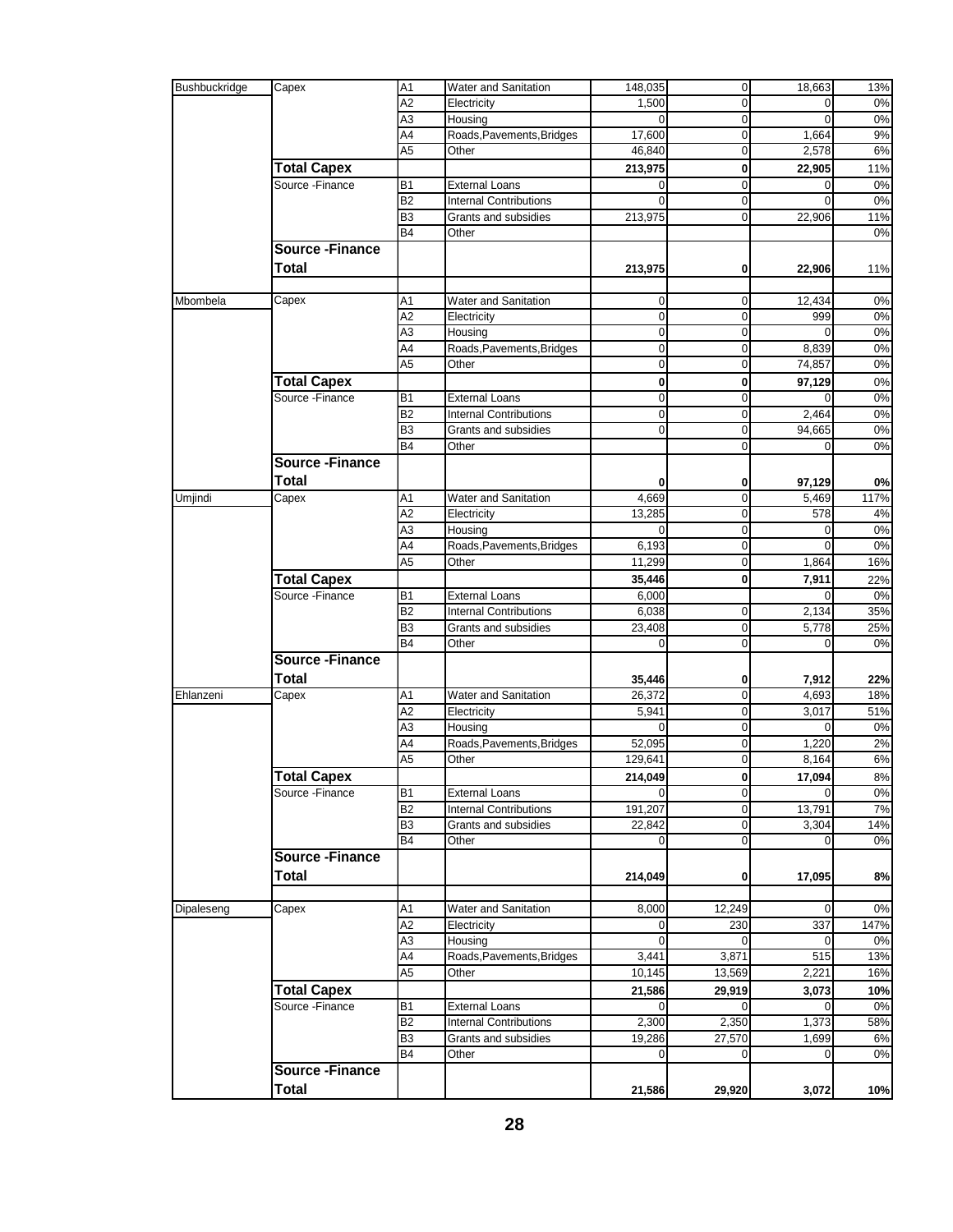| Albert Luthuli | Capex                   | A <sub>1</sub> | Water and Sanitation          | 20,414         | $\overline{0}$ | 791         | 4%    |
|----------------|-------------------------|----------------|-------------------------------|----------------|----------------|-------------|-------|
|                |                         | A2             | Electricity                   | 1,750          | $\mathbf 0$    | 352         | 20%   |
|                |                         | A <sub>3</sub> | Housing                       | $\Omega$       | $\mathbf 0$    | $\mathbf 0$ | 0%    |
|                |                         | A4             | Roads, Pavements, Bridges     | 1,250          | $\mathbf 0$    | 0           | 0%    |
|                |                         |                |                               |                |                |             |       |
|                |                         | A <sub>5</sub> | Other                         | 34,191         | $\overline{0}$ | 3,258       | 10%   |
|                | <b>Total Capex</b>      |                |                               | 57,605         | $\bf{0}$       | 4,401       | 8%    |
|                | Source - Finance        | B <sub>1</sub> | <b>External Loans</b>         | $\Omega$       | $\mathbf 0$    |             | 0%    |
|                |                         | B <sub>2</sub> | <b>Internal Contributions</b> | 12,829         | $\mathbf 0$    | 553         | $4\%$ |
|                |                         |                |                               |                |                |             |       |
|                |                         | B <sub>3</sub> | Grants and subsidies          | 44,776         | $\mathbf 0$    | 3,849       | 9%    |
|                |                         | B4             | Other                         | 0              | $\Omega$       | 0           | 0%    |
|                | <b>Source - Finance</b> |                |                               |                |                |             |       |
|                | <b>Total</b>            |                |                               |                |                |             |       |
|                |                         |                |                               | 57,605         | $\bf{0}$       | 4,402       | 8%    |
| Lekwa          | Capex                   | A <sub>1</sub> | Water and Sanitation          | $\Omega$       | $\mathbf 0$    | 0           | 0%    |
|                |                         | A2             | Electricity                   | $\overline{0}$ | $\mathbf{0}$   | 0           | 0%    |
|                |                         | A3             | Housing                       | $\overline{0}$ | $\mathbf 0$    | $\mathbf 0$ | 0%    |
|                |                         | A4             | Roads, Pavements, Bridges     | $\overline{0}$ | $\overline{0}$ | $\mathbf 0$ | 0%    |
|                |                         | A <sub>5</sub> |                               |                | $\overline{0}$ |             |       |
|                |                         |                | Other                         | $\overline{0}$ |                | 0           | $0\%$ |
|                | <b>Total Capex</b>      |                |                               | $\mathbf{0}$   | $\mathbf{0}$   | 0           | $0\%$ |
|                | Source - Finance        | B <sub>1</sub> | <b>External Loans</b>         | $\mathbf{0}$   | $\mathbf 0$    |             | 0%    |
|                |                         | B <sub>2</sub> | <b>Internal Contributions</b> | $\overline{0}$ | $\overline{0}$ | $\mathbf 0$ | 0%    |
|                |                         | B <sub>3</sub> | Grants and subsidies          | $\overline{0}$ | $\mathbf 0$    | $\mathbf 0$ |       |
|                |                         |                |                               |                |                |             | 0%    |
|                |                         | B4             | Other                         | $\overline{0}$ | $\overline{0}$ |             | 0%    |
|                | <b>Source - Finance</b> |                |                               |                |                |             |       |
|                | Total                   |                |                               | 0              | $\bf{0}$       | 0           | 0%    |
|                |                         |                |                               |                |                |             |       |
| Pixley ka Seme | Capex                   | A1             | Water and Sanitation          | 15,350         | $\overline{0}$ | $\Omega$    | 0%    |
|                |                         | A2             | Electricity                   | 1,575          | $\mathbf 0$    | 137         | 9%    |
|                |                         | A <sub>3</sub> | Housing                       | $\Omega$       | $\mathbf 0$    | $\Omega$    | 0%    |
|                |                         | A4             | Roads, Pavements, Bridges     | 3,200          | $\mathbf 0$    | 1,368       | 43%   |
|                |                         | A <sub>5</sub> |                               |                |                |             |       |
|                |                         |                | Other                         | 16,337         | $\mathbf 0$    | 3,954       | 24%   |
|                | <b>Total Capex</b>      |                |                               | 36,462         | $\mathbf{0}$   | 5,459       | 15%   |
|                | Source - Finance        | <b>B1</b>      | <b>External Loans</b>         | $\mathbf{0}$   | $\mathbf 0$    | 0           | 0%    |
|                |                         | B <sub>2</sub> | <b>Internal Contributions</b> | $\Omega$       | $\overline{0}$ | 0           | 0%    |
|                |                         | B3             |                               |                | $\mathbf 0$    | 3,213       | 13%   |
|                |                         |                | Grants and subsidies          | 25,102         |                |             |       |
|                |                         | B <sub>4</sub> | Other                         | 11,360         | $\mathbf 0$    | 2,246       | 20%   |
|                | <b>Source-Finance</b>   |                |                               |                |                |             |       |
|                | <b>Total</b>            |                |                               | 36,462         | $\mathbf{0}$   | 5,459       | 15%   |
|                |                         |                |                               |                |                |             |       |
| Mkhondo        | Capex                   | A <sub>1</sub> | Water and Sanitation          | 31,299         | $\mathbf 0$    | 5,376       | 17%   |
|                |                         | A2             | Electricity                   | $\Omega$       | $\overline{0}$ | $\Omega$    | 0%    |
|                |                         | A <sub>3</sub> | Housing                       | 8,431          | $\overline{0}$ | 409         | 5%    |
|                |                         | A4             | Roads, Pavements, Bridges     | 15,219         | $\mathbf 0$    | 5,837       | 38%   |
|                |                         | A <sub>5</sub> | Other                         | 24,650         | $\overline{0}$ | 1,341       | 5%    |
|                |                         |                |                               |                |                |             |       |
|                | <b>Total Capex</b>      |                |                               | 79,599         | $\mathbf 0$    | 12,963      | 16%   |
|                | Source -Finance         | B1             | External Loans                | $\overline{0}$ | $\mathbf{0}$   | 0           | $0\%$ |
|                |                         | B <sub>2</sub> | <b>Internal Contributions</b> | 15,129         | $\mathbf 0$    |             | 0%    |
|                |                         | B <sub>3</sub> | Grants and subsidies          | 31,389         | $\overline{0}$ | 9,540       | 30%   |
|                |                         | <b>B4</b>      | Other                         | 33,081         | $\overline{0}$ | 1,022       | 3%    |
|                |                         |                |                               |                |                |             |       |
|                | <b>Source-Finance</b>   |                |                               |                |                |             |       |
|                | <b>Total</b>            |                |                               | 79,599         | $\mathbf{0}$   | 10,562      | 13%   |
| Msukaligwa     | Capex                   | A <sub>1</sub> | Water and Sanitation          | 10,000         | $\mathbf 0$    | 0           | 0%    |
|                |                         |                |                               |                |                |             |       |
|                |                         | A <sub>2</sub> | Electricity                   | 5,220          | $\overline{0}$ | $\mathbf 0$ | 0%    |
|                |                         | A <sub>3</sub> | Housing                       | $\overline{0}$ | $\overline{0}$ | $\mathbf 0$ | 0%    |
|                |                         | A4             | Roads, Pavements, Bridges     | 1,064          | $\overline{0}$ | 0           | $0\%$ |
|                |                         | A <sub>5</sub> | Other                         | 15,196         | $\overline{0}$ | 319         | 2%    |
|                |                         |                |                               |                |                |             |       |
|                | <b>Total Capex</b>      |                |                               | 31,480         | $\mathbf{0}$   | 319         | 1%    |
|                | Source - Finance        | <b>B1</b>      | <b>External Loans</b>         | 2,000          | $\overline{0}$ | 0           | 0%    |
|                |                         | B2             | <b>Internal Contributions</b> | 5,696          | $\overline{0}$ | 319         | 6%    |
|                |                         | B <sub>3</sub> | Grants and subsidies          | 23,784         | $\overline{0}$ | 0           | 0%    |
|                |                         | <b>B4</b>      | Other                         | $\mathbf{0}$   | $\overline{0}$ | $\mathbf 0$ | 0%    |
|                |                         |                |                               |                |                |             |       |
|                | <b>Source-Finance</b>   |                |                               |                |                |             |       |
|                | <b>Total</b>            |                |                               | 31,480         | $\mathbf{0}$   | 319         | 1%    |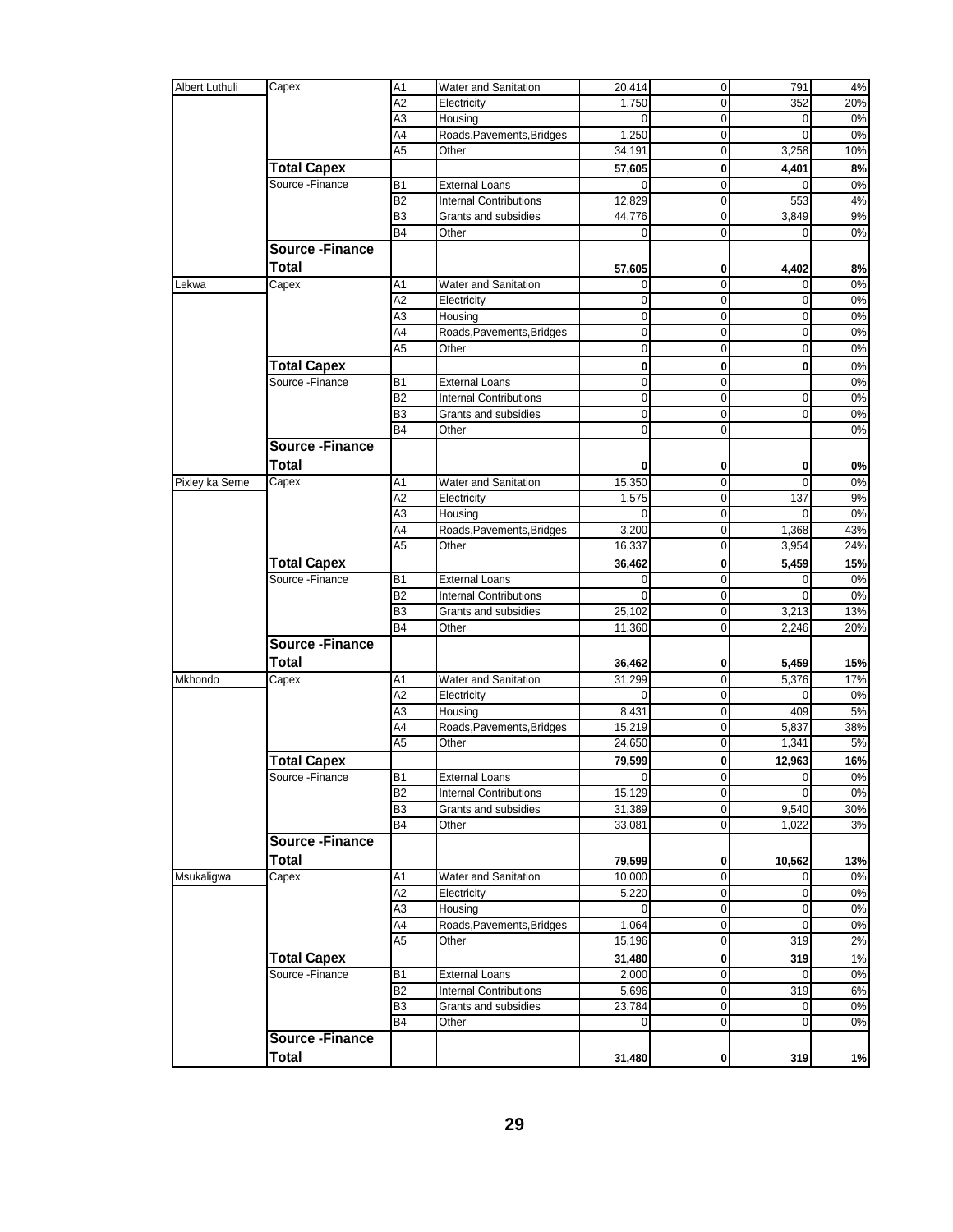| Govan Mbeki         | Capex                 | A <sub>1</sub> | <b>Water and Sanitation</b>   | 51,862  |   | 6,348  | 12%   |
|---------------------|-----------------------|----------------|-------------------------------|---------|---|--------|-------|
|                     |                       | A2             | Electricity                   | 8,281   |   | 70     | 1%    |
|                     |                       | A <sub>3</sub> | Housing                       | U       |   |        | 0%    |
|                     |                       | A4             | Roads, Pavements, Bridges     | 7,000   |   | 3,038  | 43%   |
|                     |                       | A5             | Other                         | 41,859  |   | 865    | 2%    |
|                     | <b>Total Capex</b>    |                |                               | 109,002 |   | 10,321 | 9%    |
|                     | Source - Finance      | <b>B1</b>      | <b>External Loans</b>         | 17,500  | 0 |        | 0%    |
|                     |                       | <b>B2</b>      | <b>Internal Contributions</b> | 15,834  |   | 661    | 4%    |
|                     |                       | B <sub>3</sub> | Grants and subsidies          | 75,667  |   | 665    | $1\%$ |
|                     |                       | <b>B4</b>      | Other                         | 0       |   |        | 0%    |
|                     | <b>Source-Finance</b> |                |                               |         |   |        |       |
|                     | Total                 |                |                               | 109,001 |   | 1,326  | 1%    |
| <b>Gert Sibande</b> | Capex                 | A <sub>1</sub> | Water and Sanitation          | U       |   |        | 0%    |
|                     |                       | A2             | Electricity                   | U       |   |        | 0%    |
|                     |                       | A3             | Other                         | 66,000  |   | 17,503 | 27%   |
|                     | <b>Total Capex</b>    |                |                               | 66,000  |   | 17,503 | 27%   |
|                     | Source - Finance      | B <sub>1</sub> | <b>External Loans</b>         | 0       |   |        | 0%    |
|                     |                       | <b>B2</b>      | <b>Internal Contributions</b> | 0       | 0 |        | 0%    |
|                     |                       | B <sub>3</sub> | Grants and subsidies          | 0       |   |        | 0%    |
|                     |                       | <b>B4</b>      | Other                         | 66000   | 0 | 17503  | 27%   |
|                     | <b>Source-Finance</b> |                |                               |         |   |        |       |
|                     | Total                 |                |                               | 66,000  |   | 17,503 | 27%   |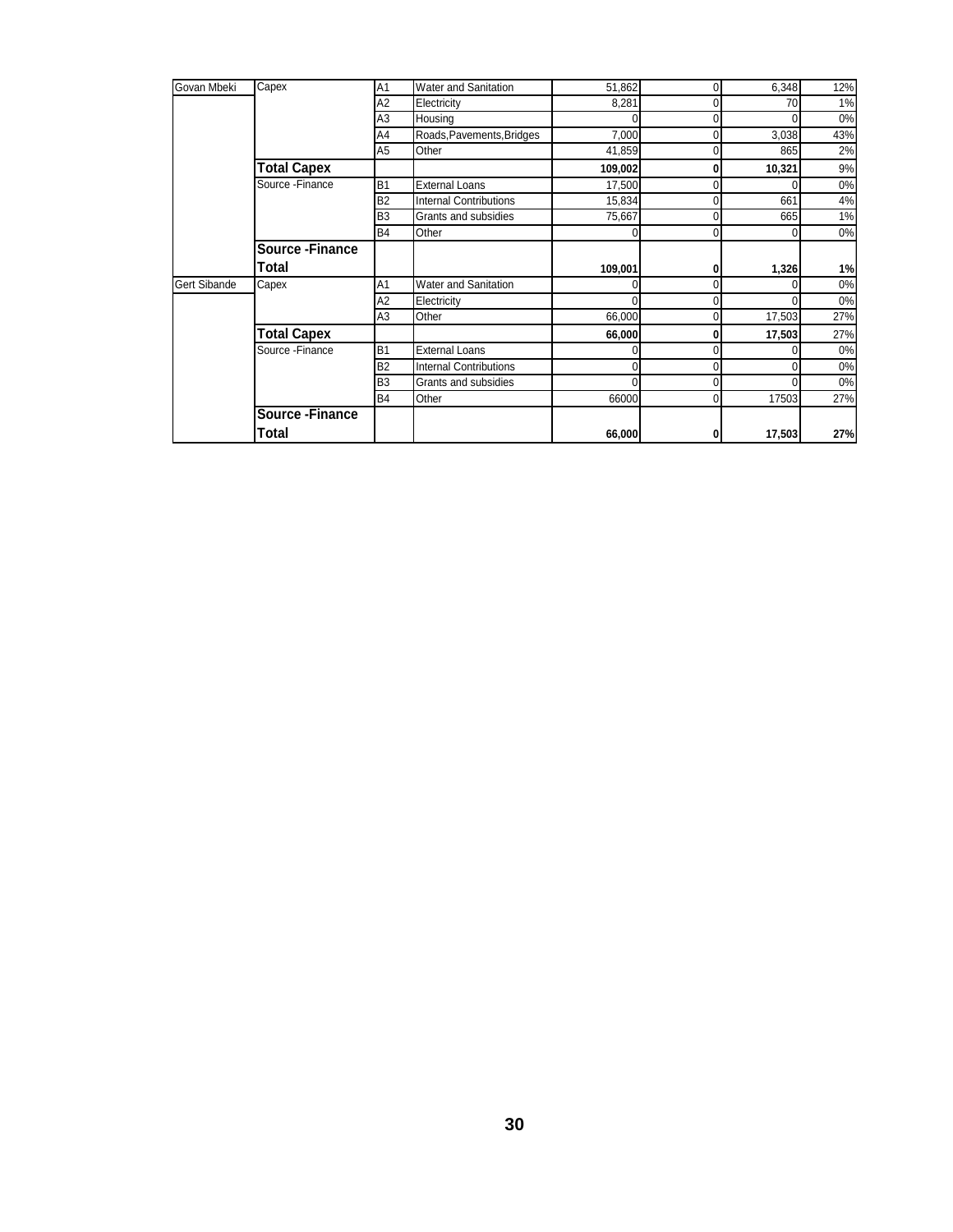| <b>Report Name</b>  | <b>Operating Revenue &amp; Expenditure</b> |                             |                                      |                        |                             |                   |           |
|---------------------|--------------------------------------------|-----------------------------|--------------------------------------|------------------------|-----------------------------|-------------------|-----------|
| <b>Municipality</b> | Item Class1                                | Code                        | Item                                 | <b>Original Budget</b> | Adjustment<br><b>Budget</b> | <b>Actual YTD</b> | YTD%      |
| Emakhazeni          | <b>Operating Revenue</b>                   | A <sub>1</sub>              | Property rates                       | 9,500                  | 0                           | 3,019             | 32%       |
|                     |                                            | A2                          | Service charges                      | 35,136                 | 0                           | 7,414             | 21%       |
|                     |                                            | A3                          | RSC levies                           |                        | 0                           |                   | $0\%$     |
|                     |                                            | A <sub>4</sub>              | Other own revenue                    | 33,347                 | 0                           | 9,147             | 27%       |
|                     | <b>Operating Revenue Total</b>             |                             |                                      | 77,983                 | 0                           | 19,580            | 25%       |
|                     | Opex                                       | B <sub>1</sub>              | Employee related costs               | 32,148                 | 0                           | 6,786             | 21%       |
|                     |                                            | B <sub>2</sub>              | Provision for working capital        | 2,175                  | 0                           |                   | 0%        |
|                     |                                            | B <sub>3</sub>              | Repairs and maintenance              | 6,473                  | 0                           | 596               | 9%        |
|                     |                                            | B <sub>4</sub>              | <b>Bulk purchases</b>                | 11,519                 | 0                           | 4,463             | 39%       |
|                     |                                            | B5                          | Other expenditure                    | 25,668                 | 0                           | 4,154             | 16%       |
|                     | <b>Opex Total</b>                          |                             |                                      | 77,983                 | 0                           | 15,999            | 21%       |
| Delmas              | <b>Operating Revenue</b>                   | A1                          | Property rates                       | 20,063                 | 20,063                      | 4,674             | 23%       |
|                     |                                            | A <sub>2</sub>              | Service charges                      | 61,845                 | 67,345                      | 17,382            | 26%       |
|                     |                                            | A3                          | <b>RSC</b> levies                    |                        |                             |                   | 0%        |
|                     |                                            | A4                          | Other own revenue                    | 36,339                 | 36,339                      | 15,501            | 43%       |
|                     | <b>Operating Revenue Total</b>             |                             |                                      | 118,247                | 123,747                     | 37,557            | 30%       |
|                     | Opex                                       | B1                          | Employee related costs               | 32,373                 | 32,373                      | 9,040             | 28%       |
|                     |                                            | B <sub>2</sub>              | Provision for working capital        | 13,000                 | 13,000                      | 3,250             | 25%       |
|                     |                                            | B <sub>3</sub>              | Repairs and maintenance              | 8,832                  | 8,832                       | 1,738             | 20%       |
|                     |                                            | B <sub>4</sub>              | <b>Bulk purchases</b>                | 23,600                 | 29,100                      | 8,870             | 30%       |
|                     |                                            | B <sub>5</sub>              | Other expenditure                    | 40,419                 | 40,419                      | 9,983             | 25%       |
|                     | <b>Opex Total</b>                          |                             |                                      | 118,224                | 123,724                     | 32,881            | 27%       |
| Dr JS Moroka        | <b>Operating Revenue</b>                   | A <sub>1</sub>              | Property rates                       | 1,400                  | 0                           | 204               | 15%       |
|                     |                                            | $\overline{A2}$             | Service charges                      | 0                      | 0                           |                   | 0%        |
|                     |                                            | A <sub>3</sub>              | <b>RSC</b> levies                    |                        | 0                           |                   | $0\%$     |
|                     |                                            | A4                          | Other own revenue                    | 198,531                | 0                           | 59,074            | 30%       |
|                     | <b>Operating Revenue Total</b>             |                             |                                      |                        | 0                           | 59,278            | 30%       |
|                     | Opex                                       | B1                          | Employee related costs               | 199,931<br>56,789      | 0                           | 7,591             | 13%       |
|                     |                                            | B <sub>2</sub>              | Provision for working capital        | 8,300                  | 0                           |                   | 0%        |
|                     |                                            | B3                          | Repairs and maintenance              | 34,373                 | 0                           | 1,655             | 5%        |
|                     |                                            | B <sub>4</sub>              | <b>Bulk purchases</b>                |                        | 0                           | 0                 | 0%        |
|                     |                                            | B <sub>5</sub>              | Other expenditure                    | 98,206                 | 0                           | 12,600            | 13%       |
|                     | <b>Opex Total</b>                          |                             |                                      |                        | 0                           | 21,846            |           |
| Thembisile          |                                            | A1                          |                                      | 197,668                | 0                           |                   | 11%<br>0% |
|                     | <b>Operating Revenue</b>                   | A <sub>2</sub>              | Property rates                       |                        | 0                           | 327               | 11%       |
|                     |                                            | A <sub>3</sub>              | Service charges<br><b>RSC</b> levies | 3,000                  | $\mathbf 0$                 |                   | 0%        |
|                     |                                            | A <sub>4</sub>              | Other own revenue                    |                        | 0                           | 55,126            | 41%       |
|                     |                                            |                             |                                      | 133,905                |                             |                   |           |
|                     | <b>Operating Revenue Total</b>             |                             |                                      | 136,905                | 0                           | 55,453            | 41%       |
|                     | Opex                                       | B <sub>1</sub>              | Employee related costs               | 43,204                 | 0                           | 7,211             | 17%       |
|                     |                                            | B2                          | Provision for working capital        | 7,858                  | 0                           | $\mathbf{0}$      | 0%        |
|                     |                                            | B <sub>3</sub>              | Repairs and maintenance              | 3,376                  | $\pmb{0}$                   | 120               | 4%        |
|                     |                                            | <b>B4</b><br>B <sub>5</sub> | <b>Bulk purchases</b>                | 35,500                 | 0                           | 3,661             | 10%       |
|                     |                                            |                             | Other expenditure                    | 46,857                 | $\pmb{0}$                   | 4,125             | 9%        |
|                     | <b>Opex Total</b>                          |                             |                                      | 136,795                | $\mathbf{0}$                | 15,117            | 11%       |
| Emalahleni          | <b>Operating Revenue</b>                   | A1                          | Property rates                       | 133,844                | 0                           | 33,268            | 25%       |
|                     |                                            | $\overline{A2}$             | Service charges                      | 419,260                | $\mathbf 0$                 | 123,068           | 29%       |
|                     |                                            | A <sub>3</sub>              | <b>RSC</b> levies                    |                        | 0                           | $\Omega$          | 0%        |
|                     |                                            | A4                          | Other own revenue                    | 398,043                | $\mathbf 0$                 | 50,052            | 13%       |
|                     | <b>Operating Revenue Total</b>             |                             |                                      | 951,147                | 0                           | 206,388           | 22%       |
|                     | Opex                                       | B1                          | Employee related costs               | 257,237                | $\mathbf 0$                 | 62,446            | 24%       |
|                     |                                            | B <sub>2</sub>              | Provision for working capital        | 42,307                 | $\pmb{0}$                   | 4,489             | 11%       |
|                     |                                            | B <sub>3</sub>              | Repairs and maintenance              | 68,851                 | $\mathbf 0$                 | 17,882            | 26%       |
|                     |                                            | <b>B4</b>                   | <b>Bulk purchases</b>                | 214,034                | $\pmb{0}$                   | 67,538            | 32%       |
|                     |                                            | B <sub>5</sub>              | Other expenditure                    | 368,719                | 0                           | 25,038            | 7%        |
|                     | <b>Opex Total</b>                          |                             |                                      | 951,148                | 0                           | 177,393           | 19%       |
|                     |                                            |                             |                                      |                        |                             |                   |           |

#### **OPERATING REVENUE AND EXPENDITURE REPORT FOR THE 1ST QUARTER ENDED 30 SEPTEMBER 2008**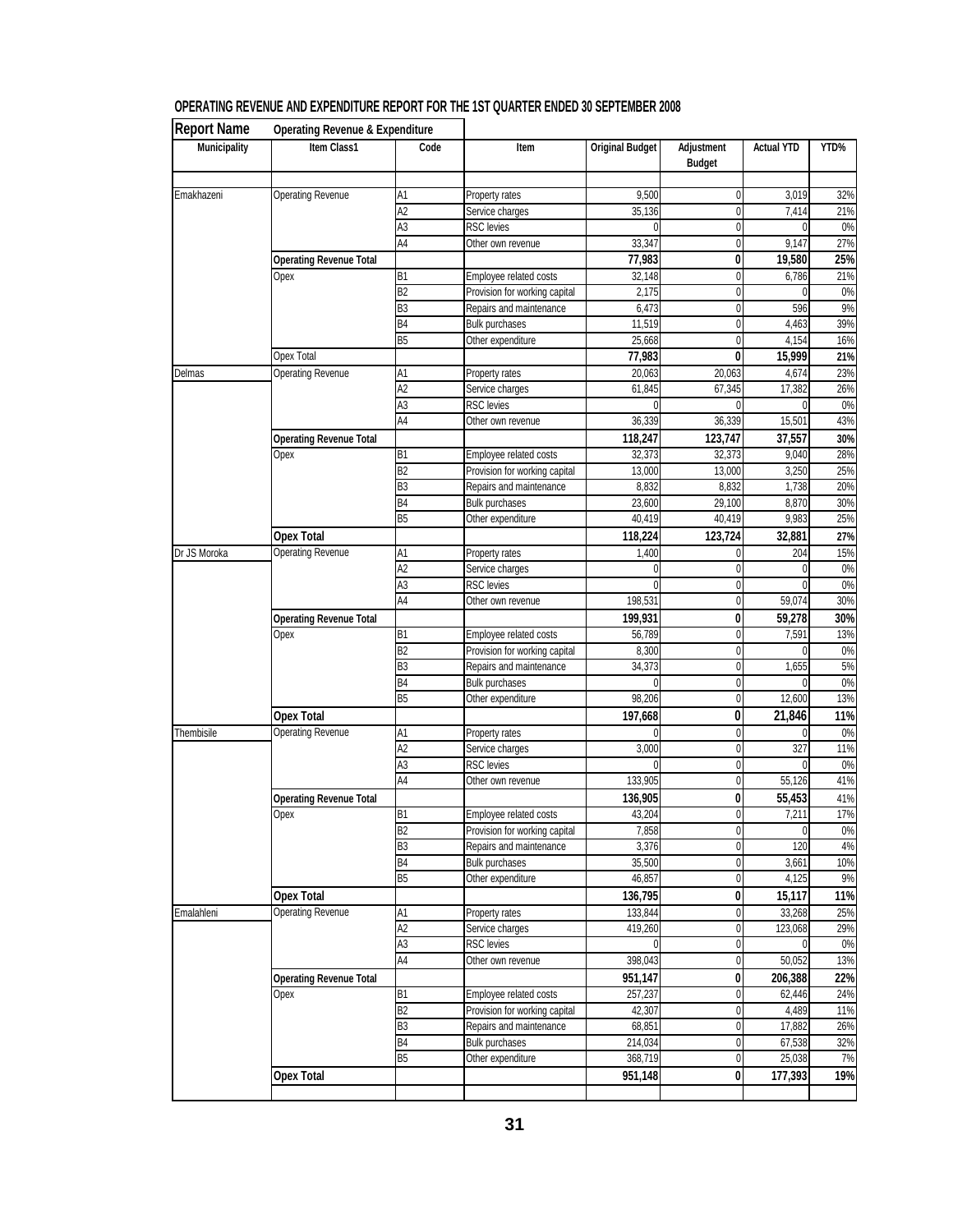| Steve Tshwete     | <b>Operating Revenue</b>       | A1             | Property rates                       | 171,536      | 171,536           | 43,170                | 25%       |
|-------------------|--------------------------------|----------------|--------------------------------------|--------------|-------------------|-----------------------|-----------|
|                   |                                | A2             | Service charges                      | 242,645      | 260,250           | 68,510                | 26%       |
|                   |                                | ΑЗ             | <b>RSC</b> levies                    | 0            | 0                 | 0                     | 0%        |
|                   |                                | A4             | Other own revenue                    | 195,661      | 203,775           | 44,351                | 22%       |
|                   | <b>Operating Revenue Total</b> |                |                                      | 609,842      | 635,561           | 156,031               | 25%       |
|                   | Opex                           | B1             | Employee related costs               | 166,661      | 166,711           | 35,797                | 21%       |
|                   |                                | B2             | Provision for working capital        | 3,793        | 3,793             | 948                   | 25%       |
|                   |                                | B3             | Repairs and maintenance              | 28,101       | 28,735            | 5,207                 | 18%       |
|                   |                                | B4             | <b>Bulk purchases</b>                | 91,792       | 108,797           | 34,913                | 32%       |
|                   |                                | B <sub>5</sub> | Other expenditure                    | 180,214      | 180,653           | 42,203                | 23%       |
|                   | <b>Opex Total</b>              |                |                                      | 470,561      | 488,689           | 119,068               | 24%       |
| Nkangala District | <b>Operating Revenue</b>       | Α1             | Property rates                       | 0            | 0                 | 0                     | 0%        |
|                   |                                | A <sub>2</sub> | Service charges                      | $\mathbf{0}$ | 0                 | 0                     | 0%        |
|                   |                                | A3             | RSC levies                           | 0            | 0                 |                       | 0%        |
|                   |                                | A4             | Other own revenue                    | 251,776      | $\Omega$          | 87,344                | 35%       |
|                   | <b>Operating Revenue Total</b> |                |                                      | 251,776      | 0                 | 87,344                | 35%       |
|                   | Opex                           | <b>B1</b>      | Employee related costs               | 58,990       | 0                 | 6,004                 | 10%       |
|                   |                                | B <sub>2</sub> | Provision for working capital        | 105          | 0                 | 0                     | 0%        |
|                   |                                | B <sub>3</sub> | Repairs and maintenance              | 1,564        | $\mathbf 0$       | 122                   | 8%        |
|                   |                                | B <sub>4</sub> | Bulk purchases                       | 0            | 0                 | 0                     | 0%        |
|                   |                                | B <sub>5</sub> | Other expenditure                    | 387,737      | 0                 | 36,097                | 9%        |
|                   | <b>Opex Total</b>              |                |                                      |              | 0                 |                       | 9%        |
|                   |                                |                |                                      | 448,396      |                   | 42,223                |           |
|                   |                                |                |                                      |              |                   |                       |           |
| Nkomazi           | <b>Operating Revenue</b>       | Α1             | Property rates                       | 23,873       | 0                 | 2,598                 | 11%       |
|                   |                                | Α2<br>A3       | Service charges<br><b>RSC</b> levies | 38,527<br>0  | 0<br>$\mathbf{0}$ | 5,322<br>$\mathbf{0}$ | 14%<br>0% |
|                   |                                | A4             |                                      |              |                   |                       | 61%       |
| Opex              |                                |                | Other own revenue                    | 161,534      | 0                 | 99,189                |           |
|                   | <b>Operating Revenue Total</b> |                |                                      | 223,934      | 0                 | 107,109               | 48%       |
|                   |                                | <b>B1</b>      | Employee related costs               | 110,893      | 0                 | 9,172                 | 8%        |
|                   |                                | B <sub>2</sub> | Provision for working capital        | 0            | 0                 | 0                     | 0%        |
|                   |                                | B <sub>3</sub> | Repairs and maintenance              | 8,160        | 0                 | 2,025                 | 25%       |
|                   |                                | B4             | <b>Bulk purchases</b>                | 25,100       | 0                 | 4,967                 | 20%       |
|                   |                                | B <sub>5</sub> | Other expenditure                    | 74,620       | 0                 | 10,366                | 14%       |
|                   | <b>Opex Total</b>              |                |                                      | 218,773      | 0                 | 26,530                | 12%       |
|                   |                                |                |                                      |              |                   |                       |           |
| Thaba Chweu       | <b>Operating Revenue</b>       | A1             | Property rates                       | 27,754       | 0                 | 5,749                 | 21%       |
|                   |                                | A2             | Service charges                      | 88,167       | 0                 | 17,509                | 20%       |
|                   |                                | A3             | <b>RSC</b> levies                    | 0            | $\mathbf{0}$      | $\mathbf{0}$          | 0%        |
|                   |                                | A4             | Other own revenue                    | 120,257      | 0                 | 17,517                | 15%       |
|                   | <b>Operating Revenue Total</b> |                |                                      | 236,178      | 0                 | 40,775                | 17%       |
|                   | Opex                           | B1             | Employee related costs               | 72,230       | 0                 | 10,161                | 14%       |
|                   |                                | B <sub>2</sub> | Provision for working capital        | 0            | 0                 | 0                     | 0%        |
|                   |                                | B <sub>3</sub> | Repairs and maintenance              | 13,660       | $\Omega$          | 2,005                 | 15%       |
|                   |                                | <b>B4</b>      | <b>Bulk purchases</b>                | 37,738       | $\overline{0}$    | 11,971                | 32%       |
|                   |                                | B <sub>5</sub> | Other expenditure                    | 110,762      | 0                 | 16,329                | 15%       |
|                   | <b>Opex Total</b>              |                |                                      | 234,390      | 0                 | 40,466                | 17%       |
| Bushbuckridge     | <b>Operating Revenue</b>       | A1             | Property rates                       | 21,500       | 0                 | 10,628                | 49%       |
|                   |                                | A2             | Service charges                      | 45,200       | 0                 | 5,269                 | 12%       |
|                   |                                | A3             | <b>RSC</b> levies                    |              | $\mathbf 0$       | 0                     | 0%        |
|                   |                                | A4             | Other own revenue                    | 408,357      | 0                 | 88,920                | 22%       |
|                   | Operating Revenue Total        |                |                                      | 475,057      | 0                 | 104,817               | 22%       |
|                   | Opex                           | B1             | Employee related costs               | 95,023       | 0                 | 23,469                | 25%       |
|                   |                                | B <sub>2</sub> | Provision for working capital        |              | 0                 | 0                     | 0%        |
|                   |                                | B <sub>3</sub> | Repairs and maintenance              | 39,603       | 0                 | 8,872                 | 22%       |
|                   |                                | B4             | Bulk purchases                       | 48,000       | 0                 | 12,000                | 25%       |
|                   |                                | B <sub>5</sub> | Other expenditure                    | 78,455       | $\mathbf 0$       | 10,235                | 13%       |
|                   | <b>Opex Total</b>              |                |                                      | 261,081      | 0                 | 54,576                | 21%       |
|                   |                                |                |                                      |              |                   |                       |           |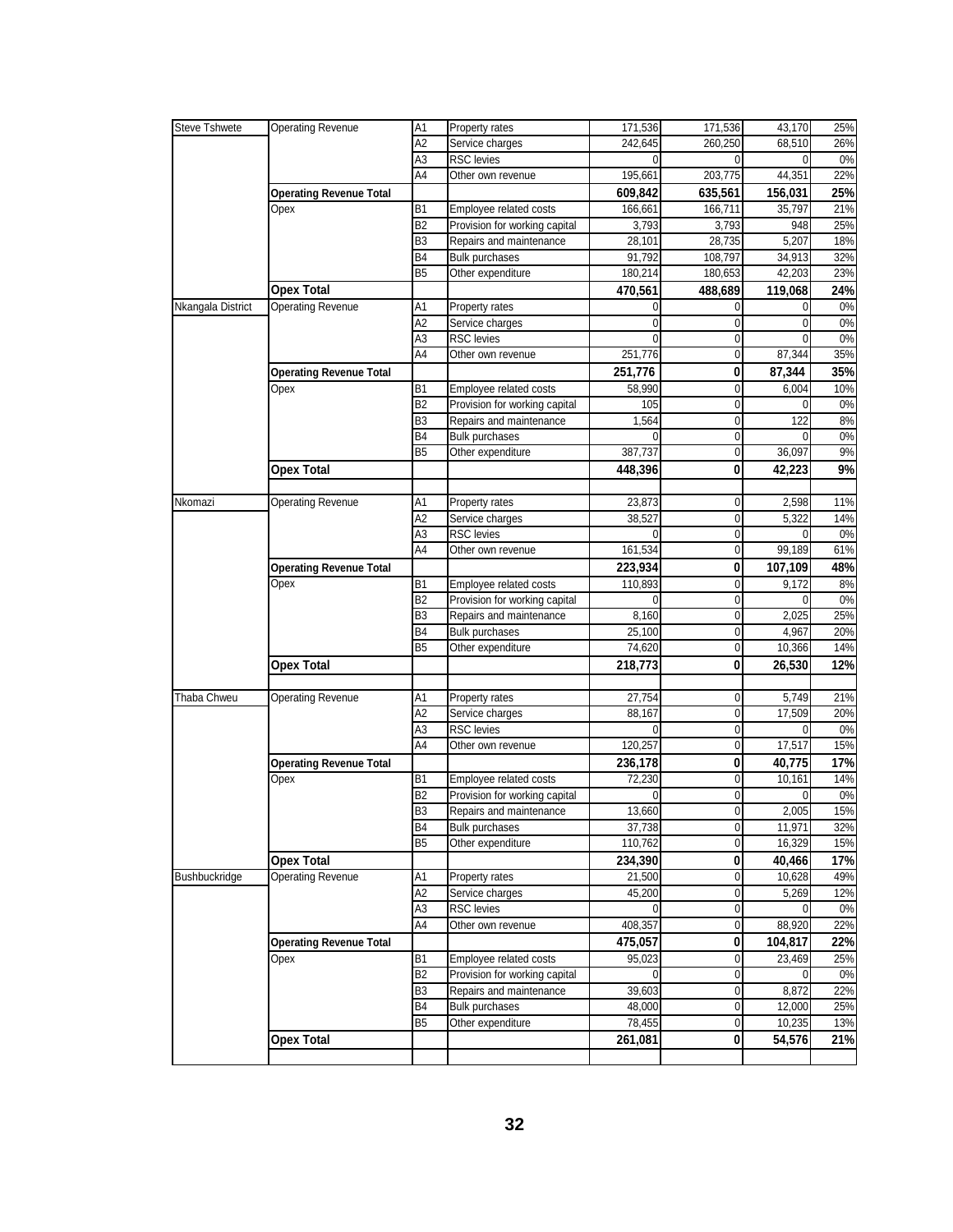| Mbombela       | Operating Revenue              | A1             | <b>Property rates</b>         | 159,907     | 159,907          | 37,893   | 24%   |
|----------------|--------------------------------|----------------|-------------------------------|-------------|------------------|----------|-------|
|                |                                | A2             | Service charges               | 268,223     | 268,223          | 66,048   | 25%   |
|                |                                | A3             | <b>RSC</b> levies             | $\mathbf 0$ | 0                | $\Omega$ | 0%    |
|                |                                | A4             | Other own revenue             | 289,143     | 289,143          | 106,584  | 37%   |
|                | <b>Operating Revenue Total</b> |                |                               | 717,273     | 717,273          | 210,525  | 29%   |
|                | Opex                           | <b>B1</b>      | Employee related costs        | 238,618     | 238,618          | 50,661   | 21%   |
|                |                                | <b>B2</b>      | Provision for working capital | $\Omega$    | 0                | 0        | 0%    |
|                |                                | B <sub>3</sub> | Repairs and maintenance       | 78,162      | 78,162           | 15,924   | 20%   |
|                |                                |                |                               |             |                  |          |       |
|                |                                | B4             | Bulk purchases                | 120,081     | 120,081          | 37,835   | 32%   |
|                |                                | <b>B5</b>      | Other expenditure             | 290,576     | 292,826          | 56,736   | 19%   |
|                | <b>Opex Total</b>              |                |                               | 727,437     | 729,687          | 161,156  | 22%   |
| Umjindi        | <b>Operating Revenue</b>       | Α1             | Property rates                | 11,556      | 0                | 2,913    | 25%   |
|                |                                | A2             | Service charges               | 57,999      | 0                | 13,119   | 23%   |
|                |                                | A <sub>3</sub> | <b>RSC</b> levies             | $\Omega$    | 0                | 0        | 0%    |
|                |                                | A4             | Other own revenue             | 48,168      | 0                | 13,251   | 28%   |
|                | <b>Operating Revenue Total</b> |                |                               | 117,723     | 0                | 29,283   | 25%   |
|                | Opex                           | <b>B1</b>      | Employee related costs        | 42,559      | 0                | 11,204   | 26%   |
|                |                                | <b>B2</b>      |                               |             | 0                |          |       |
|                |                                | B <sub>3</sub> | Provision for working capital | 3,000       |                  | 750      | 25%   |
|                |                                |                | Repairs and maintenance       | 9,113       | 0                | 1,553    | 17%   |
|                |                                | <b>B4</b>      | <b>Bulk purchases</b>         | 13,792      | 0                | 5,153    | 37%   |
|                |                                | B <sub>5</sub> | Other expenditure             | 41,212      | 0                | 17,083   | 41%   |
|                | <b>Opex Total</b>              |                |                               | 109,676     | 0                | 35,743   | 33%   |
| Ehlanzeni      | Operating Revenue              | A1             | Property rates                | 0           | 0                | 0        | 0%    |
|                |                                | A2             | Service charges               | 0           | 0                | 0        | 0%    |
|                |                                | A <sub>3</sub> | RSC levies                    | $\Omega$    | 0                | ſ        | 0%    |
|                |                                | A4             | Other own revenue             | 144,624     | 0                | 47,061   | 33%   |
|                | <b>Operating Revenue Total</b> |                |                               | 144,624     | 0                | 47,061   | 33%   |
|                | Opex                           | <b>B1</b>      | Employee related costs        | 59,174      | 0                | 12,365   | 21%   |
|                |                                | B <sub>2</sub> |                               |             | 0                | 0        | 0%    |
|                |                                |                | Provision for working capital | 3,150       |                  |          |       |
|                |                                | B <sub>3</sub> | Repairs and maintenance       | 399         | 0                | 32       | 8%    |
|                |                                | B4             | <b>Bulk purchases</b>         | 0           | 0                | 0        | 0%    |
|                |                                | B <sub>5</sub> | Other expenditure             | 57,917      | $\mathbf 0$      | 9,161    | 16%   |
|                | <b>Opex Total</b>              |                |                               | 120,640     | 0                | 21,558   | 18%   |
|                |                                |                |                               |             |                  |          |       |
| Dipaleseng     | <b>Operating Revenue</b>       | Α1             | Property rates                | 4,581       | 4,581            | 1,410    | 31%   |
|                |                                | A <sub>2</sub> | Service charges               | 32,417      | 40,929           | 9,326    | 23%   |
|                |                                | A3             | <b>RSC</b> levies             | $\mathbf 0$ | $\Omega$         | 0        | 0%    |
|                |                                | A4             | Other own revenue             | 30,749      | 24,547           | 10,719   | 44%   |
|                | <b>Operating Revenue Total</b> |                |                               | 67,747      | 70,057           | 21,455   | 31%   |
|                | Opex                           | <b>B1</b>      | Employee related costs        | 26,866      | 27,530           | 6,015    | 22%   |
|                |                                |                |                               |             |                  |          |       |
|                |                                | B <sub>2</sub> | Provision for working capital | 3,003       | 2,350            | 1,336    | 57%   |
|                |                                | B <sub>3</sub> | Repairs and maintenance       | 3,449       | 3,399            | 277      | 8%    |
|                |                                | <b>B4</b>      | <b>Bulk purchases</b>         | 10,000      | 11,000           | 4,393    | 40%   |
|                |                                | <b>B5</b>      | Other expenditure             | 24,422      | 25,776           | 2,941    | 11%   |
|                | <b>Opex Total</b>              |                |                               | 67,740      | 70,055           | 14,962   | 21%   |
| Albert Luthuli | <b>Operating Revenue</b>       | A1             | Property rates                | 9,850       | $\mathbf{0}$     | 384      | 4%    |
|                |                                | A <sub>2</sub> | Service charges               | 20,679      | 0                | 3,374    | 16%   |
|                |                                | A3             | RSC levies                    | 0           | $\mathbf 0$      | 0        | 0%    |
|                |                                | A <sub>4</sub> | Other own revenue             | 100,135     | 0                | 3,599    | $4\%$ |
|                | <b>Operating Revenue Total</b> |                |                               | 130,664     | 0                | 7,357    | 6%    |
|                | Opex                           | <b>B1</b>      | Employee related costs        | 65,720      |                  |          | 13%   |
|                |                                |                |                               |             | 0                | 8,857    |       |
|                |                                | B <sub>2</sub> | Provision for working capital | 5,996       | 0                | 0        | 0%    |
|                |                                | B <sub>3</sub> | Repairs and maintenance       | 6,067       | 0                | 1,013    | 17%   |
|                |                                | B4             | <b>Bulk purchases</b>         | 12,729      | 0                | 1,979    | 16%   |
|                |                                | B <sub>5</sub> | Other expenditure             | 40,152      | $\boldsymbol{0}$ | 10,977   | 27%   |
|                | <b>Opex Total</b>              |                |                               | 130,664     | 0                | 22,826   | 17%   |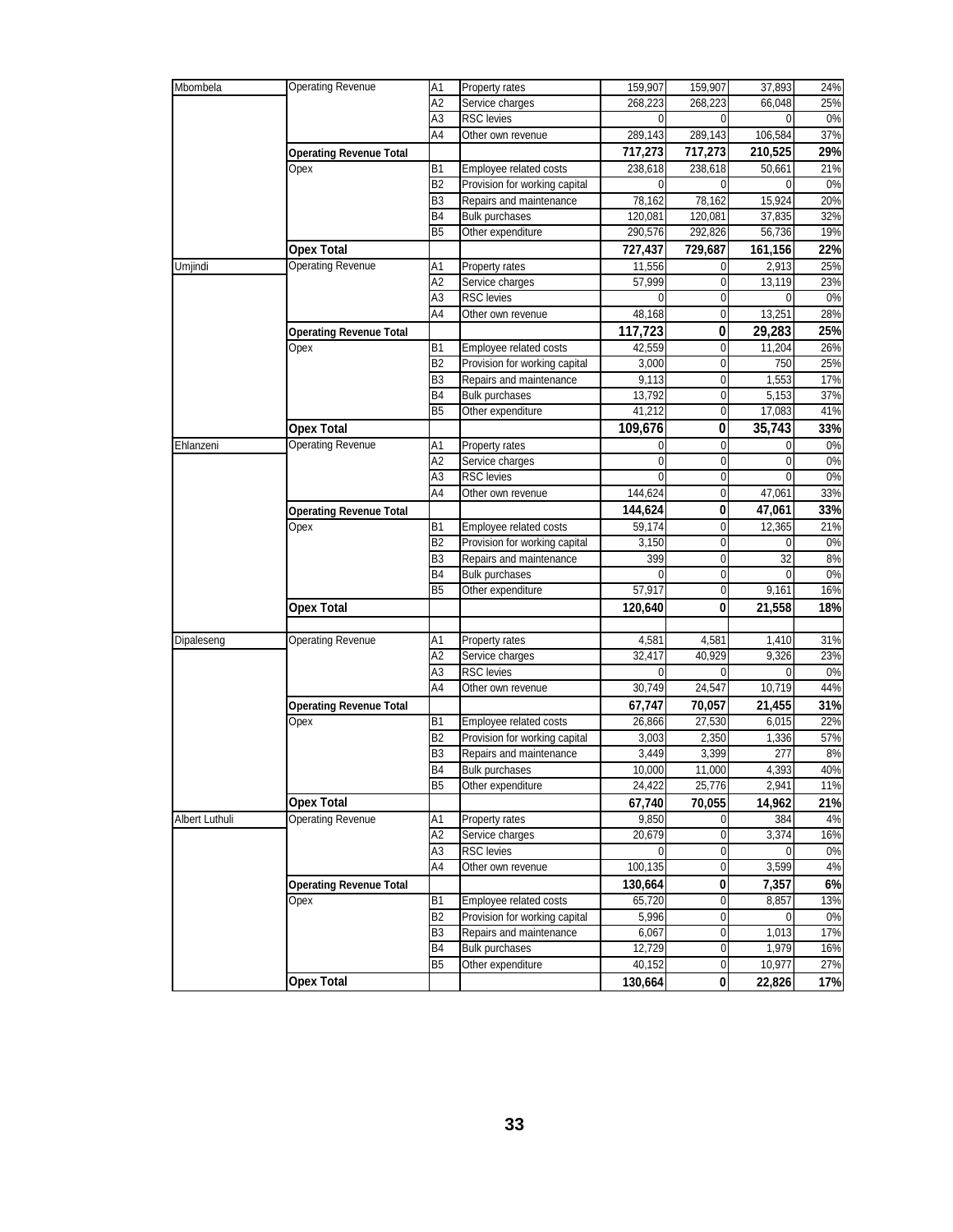| Lekwa          |                                | A <sub>1</sub> | Property rates                | $\overline{0}$ | $\overline{0}$ | $\mathbf 0$    | 0%    |
|----------------|--------------------------------|----------------|-------------------------------|----------------|----------------|----------------|-------|
|                | <b>Operating Revenue</b>       |                |                               |                |                |                |       |
|                |                                | A2             | Service charges               | $\mathbf 0$    | $\mathbf 0$    | $\mathbf 0$    | 0%    |
|                |                                | A3             | <b>RSC</b> levies             | $\mathbf 0$    | $\mathbf 0$    | $\overline{0}$ | 0%    |
|                |                                | A4             | Other own revenue             | $\mathbf 0$    | $\mathbf 0$    | 0              | 0%    |
|                | <b>Operating Revenue Total</b> |                |                               | $\pmb{0}$      | 0              | 0              | 0%    |
|                | Opex                           | <b>B1</b>      | Employee related costs        | $\mathbf 0$    | $\mathbf 0$    | 0              | 0%    |
|                |                                | B <sub>2</sub> | Provision for working capital | $\mathbf 0$    | $\mathbf 0$    | 0              | 0%    |
|                |                                | B <sub>3</sub> | Repairs and maintenance       | $\mathbf 0$    | $\mathbf 0$    | 0              | 0%    |
|                |                                | B4             | <b>Bulk purchases</b>         | $\mathbf{0}$   | $\mathbf 0$    | 0              | 0%    |
|                |                                | B <sub>5</sub> | Other expenditure             | $\mathbf 0$    | $\mathbf 0$    | $\mathbf 0$    | 0%    |
|                |                                |                |                               | 0              |                | 0              |       |
|                | <b>Opex Total</b>              |                |                               |                | 0              |                | $0\%$ |
| Pixley ka Seme | <b>Operating Revenue</b>       | Α1             | Property rates                | 10,669         | 0              | 2,213          | 21%   |
|                |                                | A <sub>2</sub> | Service charges               | 40.033         | $\mathbf 0$    | 6,118          | 15%   |
|                |                                | ΑЗ             | <b>RSC</b> levies             | $\mathbf 0$    | $\mathbf 0$    | 0              | 0%    |
|                |                                | A4             | Other own revenue             | 73,393         | $\mathbf 0$    | 6,825          | 9%    |
|                | <b>Operating Revenue Total</b> |                |                               | 124,095        | 0              | 15,156         | 12%   |
|                | Opex                           | B1             | Employee related costs        | 38,638         | 0              | 8,701          | 23%   |
|                |                                | B <sub>2</sub> | Provision for working capital | 3,400          | $\mathbf 0$    | 0              | 0%    |
|                |                                | B3             | Repairs and maintenance       | 11,225         | $\pmb{0}$      | 5,676          | 51%   |
|                |                                | B <sub>4</sub> | <b>Bulk purchases</b>         | 3,200          | $\mathbf 0$    |                | 0%    |
|                |                                | B <sub>5</sub> | Other expenditure             | 67,633         | $\mathbf 0$    | 13,986         | 21%   |
|                | <b>Opex Total</b>              |                |                               | 124,096        | 0              | 28,363         | 23%   |
| Mkhondo        | <b>Operating Revenue</b>       |                |                               | 12,969         | $\mathbf 0$    | 2,226          | 17%   |
|                |                                | Α1             | Property rates                |                |                |                |       |
|                |                                | A2             | Service charges               | 22,755         | 0              | 18,495         | 81%   |
|                |                                | ΑЗ             | <b>RSC</b> levies             | $\Omega$       | $\mathbf{0}$   | 0              | 0%    |
|                |                                | A4             | Other own revenue             | 107,231        | $\mathbf 0$    | 9,310          | 9%    |
|                | <b>Operating Revenue Total</b> |                |                               | 142,955        | 0              | 30,031         | 21%   |
|                | Opex                           | <b>B1</b>      | Employee related costs        | 50,682         | $\mathbf 0$    | 7,959          | 16%   |
|                |                                | B <sub>2</sub> | Provision for working capital | $\Omega$       | $\mathbf 0$    | $\mathbf 0$    | 0%    |
|                |                                | B <sub>3</sub> | Repairs and maintenance       | 13,729         | $\mathbf 0$    | 813            | 6%    |
|                |                                | <b>B4</b>      | <b>Bulk purchases</b>         | 19,371         | $\mathbf 0$    | 6,166          | 32%   |
|                |                                | B <sub>5</sub> | Other expenditure             | 59,173         | $\mathbf{0}$   | 9,353          | 16%   |
|                | <b>Opex Total</b>              |                |                               | 142,955        | 0              | 24,291         | 17%   |
| Msukaligwa     | <b>Operating Revenue</b>       | A1             | Property rates                | 37,553         | 37,553         | 8,617          | 23%   |
|                |                                | A2             | Service charges               | 97,180         | 104,695        | 25,064         | 24%   |
|                |                                | A3             | <b>RSC</b> levies             | $\Omega$       | $\mathbf{0}$   | $\mathbf 0$    | 0%    |
|                |                                | A4             | Other own revenue             | 114,943        | 114,943        | 22,795         | 20%   |
|                |                                |                |                               |                |                |                |       |
|                | <b>Operating Revenue Total</b> |                |                               | 249,676        | 257,191        | 56,476         | 22%   |
|                | Opex                           | <b>B1</b>      | Employee related costs        | 92,029         | 92,029         | 21,322         | 23%   |
|                |                                | B <sub>2</sub> | Provision for working capital | 10,167         | 10,476         | $\Omega$       | 0%    |
|                |                                | B3             | Repairs and maintenance       | 12,078         | 12,078         | 2,743          | 23%   |
|                |                                | B4             | <b>Bulk purchases</b>         | 36,150         | 43,354         | 12,397         | 29%   |
|                |                                | B <sub>5</sub> | Other expenditure             | 99,224         | 99,224         | 10,790         | 11%   |
|                | <b>Opex Total</b>              |                |                               | 249,648        | 257,161        | 47,252         | 18%   |
| Govan Mbeki    | <b>Operating Revenue</b>       | A1             | Property rates                | 124,702        | 147,392        | 25,287         | 17%   |
|                |                                | A2             | Service charges               | 355,670        | 386,739        | 61,359         | 16%   |
|                |                                | A3             | <b>RSC</b> levies             | $\overline{0}$ | $\mathbf 0$    | $\mathbf 0$    | 0%    |
|                |                                | A4             | Other own revenue             | 245,827        | 245,827        | 41,956         | 17%   |
|                | <b>Operating Revenue Total</b> |                |                               | 726,199        | 779,958        | 128,602        | 16%   |
|                | Opex                           | B <sub>1</sub> | Employee related costs        | 216,745        | 216,745        | 35,319         | 16%   |
|                |                                | B <sub>2</sub> | Provision for working capital | 61,043         | 61,043         | 10,174         | 17%   |
|                |                                | B <sub>3</sub> |                               | 34,374         |                |                |       |
|                |                                |                | Repairs and maintenance       |                | 40,143         | 5,464          | 14%   |
|                |                                | B4             | <b>Bulk purchases</b>         | 171,218        | 196,268        | 33,615         | 17%   |
|                |                                | B <sub>5</sub> | Other expenditure             | 295,104        | 295,104        | 32,781         | 11%   |
|                | <b>Opex Total</b>              |                |                               | 778,484        | 809,303        | 117,353        | 15%   |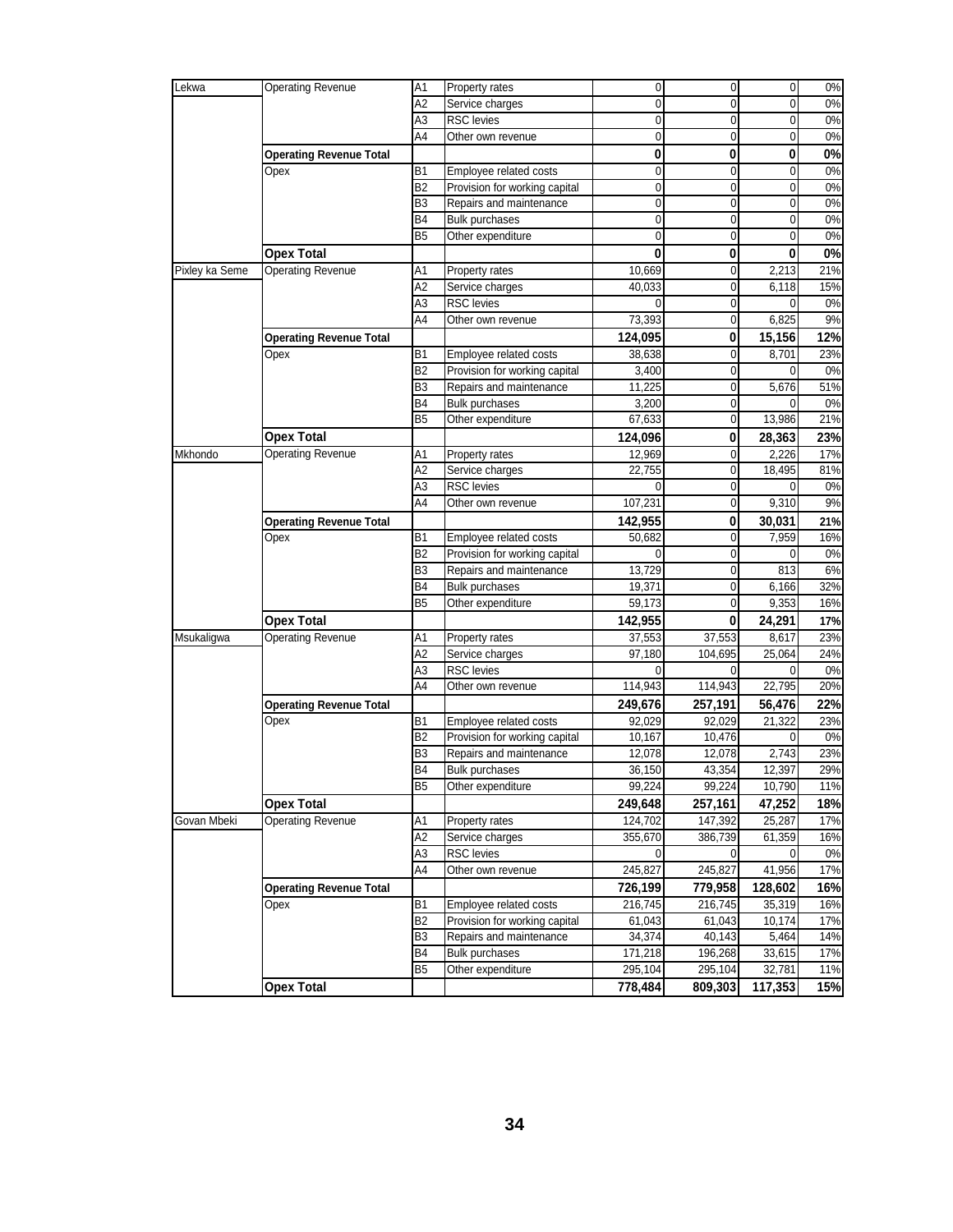| Gert Sibande | <b>Operating Revenue</b>       | A <sub>1</sub> | Property rates                |         |        | 0%  |
|--------------|--------------------------------|----------------|-------------------------------|---------|--------|-----|
|              |                                | A <sub>2</sub> | Service charges               |         |        | 0%  |
|              |                                | A3             | <b>RSC</b> levies             |         |        | 0%  |
|              |                                | A4             | Other own revenue             | 207,036 | 70,302 | 34% |
|              | <b>Operating Revenue Total</b> |                |                               | 207,036 | 70,302 | 34% |
|              | Opex                           | B <sub>1</sub> | Employee related costs        | 44,811  | 7,531  | 17% |
|              |                                | B <sub>2</sub> | Provision for working capital |         |        | 0%  |
|              |                                | B <sub>3</sub> | Repairs and maintenance       | 695     | 319    | 46% |
|              |                                | <b>B4</b>      | <b>Bulk purchases</b>         |         |        | 0%  |
|              |                                | B <sub>5</sub> | Other expenditure             | 165,357 | 24,151 | 15% |
|              | <b>Opex Total</b>              |                |                               | 210,863 | 32,001 | 15% |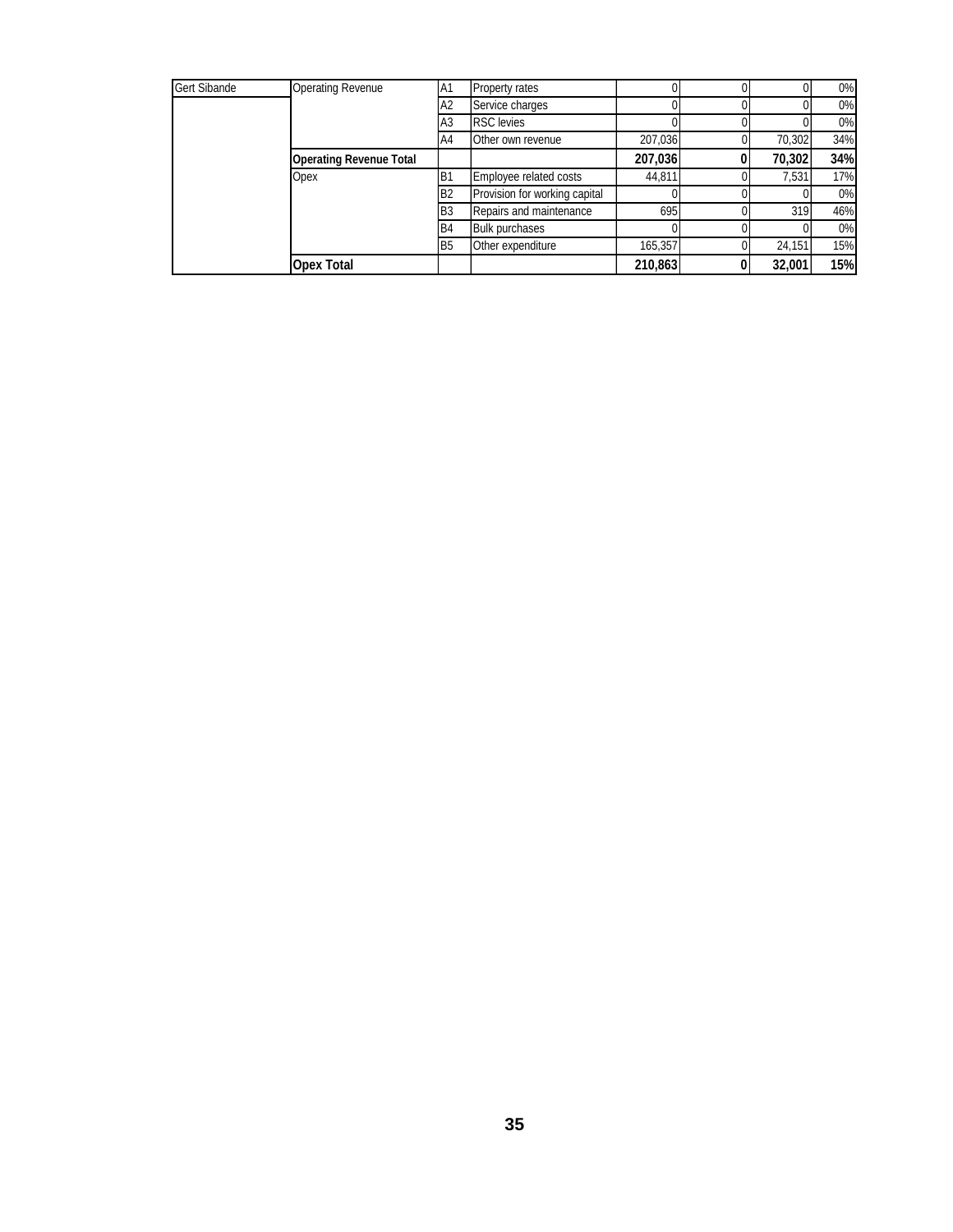| <b>Report Name</b>                                  | <b>Operating Revenue and Expenditure</b> |         |                                                |         |       |
|-----------------------------------------------------|------------------------------------------|---------|------------------------------------------------|---------|-------|
|                                                     |                                          | Data    |                                                |         |       |
| <b>Municipality</b>                                 | Item Class 1                             |         | Original Budget   Adjusted Budget   Actual YTD |         | YTD % |
|                                                     |                                          | R'000   | R'000                                          | R'000   |       |
| Emakhazeni                                          | <b>Operating Revenue</b>                 | 77,983  |                                                | 19,580  | 25.1  |
|                                                     | Opex                                     | 77,983  |                                                | 15,999  | 20.5  |
| Delmas                                              | <b>Operating Revenue</b>                 | 118,248 | 123,748                                        | 37,557  | 30.3  |
|                                                     | Opex                                     | 118,225 | 123,725                                        | 32,881  | 26.6  |
| DR JS Moroka                                        | <b>Operating Revenue</b>                 | 199,931 |                                                | 59,277  | 29.6  |
|                                                     | Opex                                     | 197,668 |                                                | 21,847  | 11.1  |
| Thembisile                                          | <b>Operating Revenue</b>                 | 136,905 | L.                                             | 55,453  | 40.5  |
|                                                     | Opex                                     | 136,795 |                                                | 15,116  | 11.1  |
| Emalahleni                                          | <b>Operating Revenue</b>                 | 951,147 | $\overline{a}$                                 | 206,388 | 21.7  |
|                                                     | Opex                                     | 951,147 |                                                | 177,394 | 18.7  |
| <b>Steve Tshwete</b>                                | <b>Operating Revenue</b>                 | 609,842 | 635,561                                        | 156,031 | 25.6  |
|                                                     | Opex                                     | 470,561 | 488,689                                        | 119,068 | 25.3  |
| Nkangala District Municipality                      | <b>Operating Revenue</b>                 | 251,776 | $\overline{a}$                                 | 87,344  | 34.7  |
|                                                     | Opex                                     | 448,396 |                                                | 42,223  | 9.4   |
| Nkomazi                                             | Operating Revenue                        | 223,933 | $\overline{a}$                                 | 107,110 | 47.8  |
|                                                     | Opex                                     | 218,774 | $\blacksquare$                                 | 26,530  | 12.1  |
| Thaba Chweu                                         | Operating Revenue                        | 236,177 | $\overline{\phantom{a}}$                       | 40,776  | 17.3  |
|                                                     | Opex                                     | 234,390 | $\qquad \qquad \blacksquare$                   | 40,466  | 17.3  |
| Bushbuckridge                                       | <b>Operating Revenue</b>                 | 475,057 | $\overline{\phantom{a}}$                       | 104,817 | 22.1  |
|                                                     | Opex                                     | 261,455 |                                                | 54,576  | 20.9  |
| Mbombela                                            | <b>Operating Revenue</b>                 | 717,273 | 717,273                                        | 210,525 | 29.4  |
|                                                     | Opex                                     | 727,437 | 729,687                                        | 161,156 | 22.2  |
| Umjindi                                             | <b>Operating Revenue</b>                 | 117,724 |                                                | 29,284  | 24.9  |
|                                                     | Opex                                     | 109,677 | ۰                                              | 35,743  | 32.6  |
| Ehlanzeni District Municipality                     | <b>Operating Revenue</b>                 | 144,624 | $\overline{a}$                                 | 47,061  | 32.5  |
|                                                     | Opex                                     | 120,640 |                                                | 21,559  | 17.9  |
| Dipaleseng                                          | <b>Operating Revenue</b>                 | 67,747  | 70,057                                         | 21,455  | 31.7  |
|                                                     | Opex                                     | 67,740  | 70,054                                         | 14,962  | 22.1  |
| Albert Luthuli                                      | <b>Operating Revenue</b>                 | 130,664 | $\overline{\phantom{0}}$                       | 7,357   | 5.6   |
|                                                     | Opex                                     | 130,664 |                                                | 22,826  | 17.5  |
| Lekwa                                               | <b>Operating Revenue</b>                 |         |                                                |         | 0.0   |
|                                                     | Opex                                     |         |                                                |         | 0.0   |
| Pixley ka Seme                                      | <b>Operating Revenue</b>                 | 124,095 |                                                | 15,156  | 12.2  |
|                                                     | Opex                                     | 124,095 |                                                | 28,363  | 22.9  |
| Mkhondo                                             | <b>Operating Revenue</b>                 | 142,955 |                                                | 30,031  | 0.0   |
|                                                     | Opex                                     | 142,955 |                                                | 24,291  | 0.0   |
| Msukaligwa                                          | <b>Operating Revenue</b>                 | 249,676 | 257,191                                        | 56,476  | 22.0  |
|                                                     | Opex                                     | 249,676 | 257,161                                        | 47,253  | 18.4  |
| Govan Mbeki                                         | <b>Operating Revenue</b>                 | 726,199 | 779,958                                        | 128,602 | 16.5  |
|                                                     | Opex                                     | 778,484 | 809,303                                        | 117,353 | 14.5  |
| Gert Sibande District Municipalit Operating Revenue |                                          | 207,036 |                                                | 70,302  | 34.0  |
|                                                     | Opex                                     | 210,863 |                                                | 32,001  | 15.2  |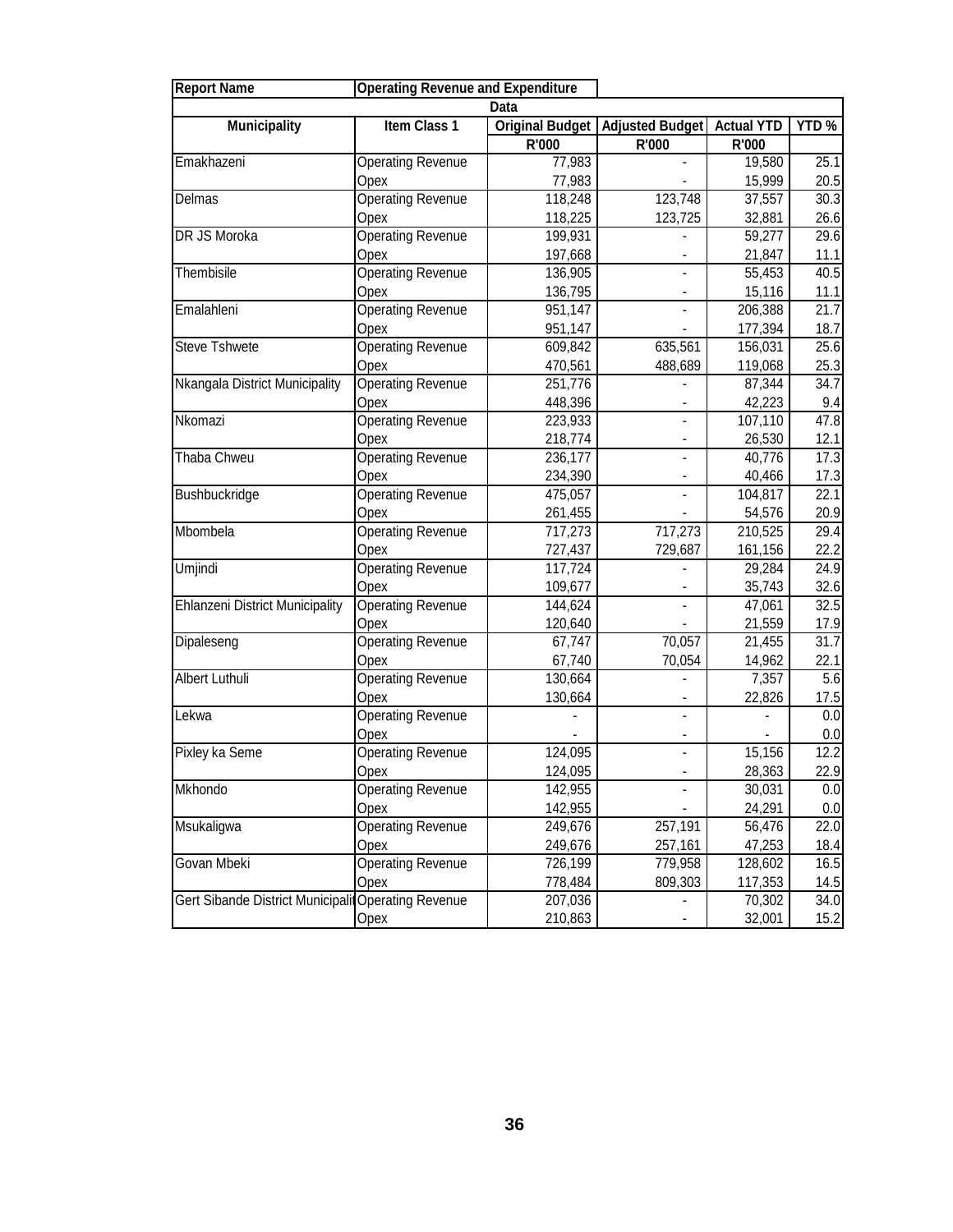|                                 |                      | Data                              |               |                          |               |         |  |  |
|---------------------------------|----------------------|-----------------------------------|---------------|--------------------------|---------------|---------|--|--|
| <b>Report Name</b>              | <b>Municipality</b>  | Item Class 1                      | Original      | <b>Adjusted</b>          | <b>Actual</b> | YTD%    |  |  |
|                                 |                      |                                   | <b>Budget</b> | <b>Budget</b>            | <b>YTD</b>    |         |  |  |
|                                 |                      |                                   | R'000         | R'000                    | <b>R'000</b>  |         |  |  |
| Operating Revenue & Expenditure | Emakhazeni           | <b>Operating Revenue</b>          | 7,090         |                          | 1,520         | 21.4    |  |  |
| by Function: Water              |                      | Opex                              | 4,377         |                          | 752           | 17.2    |  |  |
|                                 | Delmas               | <b>Operating Revenue</b>          | 35,202        | 35,202                   | 10,933        | 31.1    |  |  |
|                                 |                      | Opex                              | 23,414        | 23,414                   | 5,307         | 22.7    |  |  |
|                                 | DR JS Moroka         | <b>Operating Revenue</b>          | 18,554        |                          | 14,927        | 80.5    |  |  |
|                                 |                      | Opex                              | 41,960        |                          | 5,870         | 14.0    |  |  |
|                                 | Thembisile           | <b>Operating Revenue</b>          | 18,040        | L,                       | 1,291         | 7.2     |  |  |
|                                 |                      | Opex                              | 37,360        |                          | 5,352         | 14.3    |  |  |
|                                 | Emalahleni           | <b>Operating Revenue</b>          | 155,061       |                          | 22,500        | 14.5    |  |  |
|                                 |                      | Opex                              | 138,249       |                          | 16,849        | 12.2    |  |  |
|                                 | <b>Steve Tshwete</b> | <b>Operating Revenue</b>          | 55,413        |                          | 11,349        | 20.5    |  |  |
|                                 |                      | Opex                              | 27,575        |                          | 5,796         | 21.0    |  |  |
|                                 | Nkangala DM          | <b>Operating Revenue</b>          |               |                          |               |         |  |  |
|                                 |                      | Opex                              |               |                          |               |         |  |  |
|                                 | Nkomazi              | <b>Operating Revenue</b>          | 70,664        | ä,                       | 21,203        | 30.0    |  |  |
|                                 |                      | Opex                              | 57,853        |                          | 5,798         | 10.0    |  |  |
|                                 | Thaba Chweu          | <b>Operating Revenue</b>          | 22,914        | ä,                       | 4,168         | 18.2    |  |  |
|                                 |                      | Opex                              | 8,642         | $\frac{1}{2}$            | 1,085         | 12.6    |  |  |
|                                 | Bushbuckridge        | <b>Operating Revenue</b>          | 426,935       |                          | 128,376       | 30.1    |  |  |
|                                 |                      | Opex                              | 261,081       |                          | 54,576        | 20.9    |  |  |
|                                 | Mbombela             | <b>Operating Revenue</b>          | 57,292        | 57,292                   | 32,001        | 55.9    |  |  |
|                                 |                      | Opex                              | 84,466        | 84,716                   | 7,540         | 8.9     |  |  |
|                                 | Umjindi              | <b>Operating Revenue</b>          | 15,988        |                          | 3,318         | 20.8    |  |  |
|                                 |                      | Opex                              | 11,778        |                          | 2,816         | 23.9    |  |  |
|                                 | Ehlanzeni DM         | <b>Operating Revenue</b>          |               |                          |               |         |  |  |
|                                 |                      | Opex                              |               |                          |               |         |  |  |
|                                 | Dipaleseng           | <b>Operating Revenue</b>          | 12,996        | 12,996                   | 3,679         | 28.3    |  |  |
|                                 |                      | Opex                              | 7,761         | 7,961                    | 1,106         | 14.3    |  |  |
|                                 | Albert Luthuli       | <b>Operating Revenue</b>          | 13,405        |                          | 154           | 1.1     |  |  |
|                                 |                      | Opex                              | 18,546        |                          | 250           | 1.3     |  |  |
|                                 | Lekwa                | <b>Operating Revenue</b>          |               |                          |               | 0.0     |  |  |
|                                 |                      | Opex                              |               |                          |               | $0.0\,$ |  |  |
|                                 | Pixley ka Seme       | <b>Operating Revenue</b>          | 16,019        | $\overline{\phantom{a}}$ | 1,653         | 10.3    |  |  |
|                                 |                      | Opex                              | 9,218         | ۰                        | 1,055         | 11.4    |  |  |
|                                 | Mkhondo              | <b>Operating Revenue</b>          | 7,918         |                          | 1,121         | 14.2    |  |  |
|                                 |                      | Opex                              | 6,219         | $\overline{\phantom{0}}$ | 856           | 13.8    |  |  |
|                                 | Msukaligwa           | <b>Operating Revenue</b>          | 22,986        |                          | 5,028         | 21.9    |  |  |
|                                 |                      | Opex                              | 23,579        |                          | 3,019         | 12.8    |  |  |
|                                 | Govan Mbeki          | Operating Revenue                 | 106,076       |                          | 17,009        | 16.0    |  |  |
|                                 |                      | Opex                              | 108,428       |                          | 18,778        | 17.3    |  |  |
|                                 |                      | Gert Sibande DM Operating Revenue |               |                          |               |         |  |  |
|                                 |                      | Opex                              |               |                          |               |         |  |  |

#### **By Functions Report: Water & Electricity Operating Revenue & Expenditure For the quarter ended 30 September 2008**